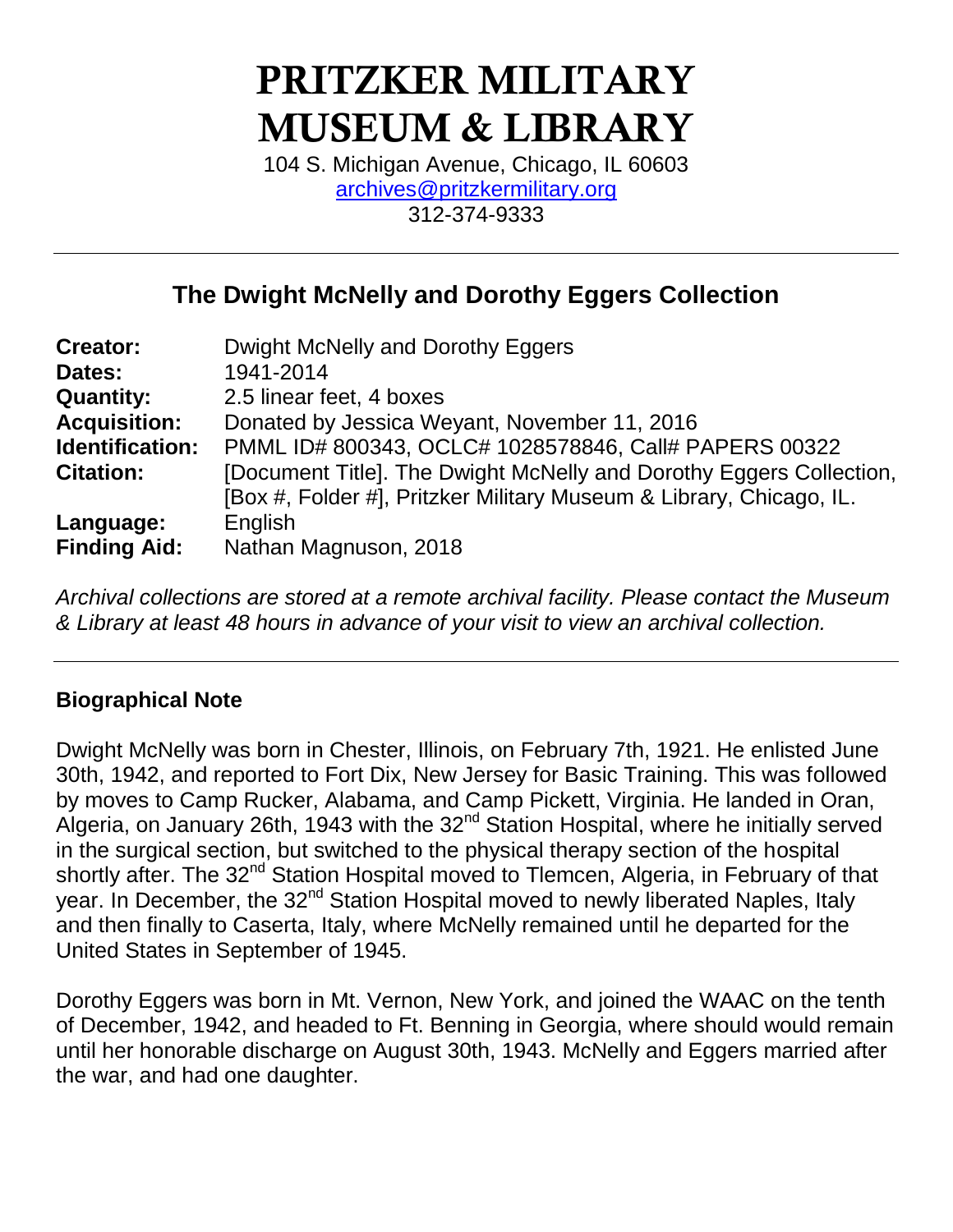### **Scope and Content of the Collection**

The Dwight McNelly and Dorothy Eggers collection consists of official documents and personal papers, correspondence, postcards, photographs, medals, and newspapers related to McNelly and Egger's time in the service. Eggers compiled a large scrapbook with many photos, cards, newspaper, and some badges from her time in WAAC.

### **Arrangement**

The collection arrived in no discernable order. Staff has arranged the collection. The collection consists of three series:

### **Series One: Dwight McNelly Papers**

Dwight McNelly's papers consist of a calendar, address books, postcards, religious or military pamphlets, correspondence, poems and short stories by McNelly, and other papers like a letter written in German and McNelly's separation papers.

### **Series Two: Dorothy Eggers Papers**

Dorothy Egger's papers include military documents, V-Mail to Eggers, postcards to and from Eggers, miscellaneous documents like letter fragments and newspaper clippings, as well as a scrapbook. The scrapbook arrived in poor condition and was unbound and catalogued in original page order.

### **Series Three: Photographs**

Photographs arrived mostly in binders or envelopes, the majority of which were labeled. These photos were kept in original order. Others were loose, and these were ordered by date. This also includes a military portrait book, which included two photos of Eggers. McNelly's photos contribute twenty folders, and Egger's photos contribute two folders.

### **Rights**

Copyrights held by Jessica Weyant were transferred to the Pritzker Military Museum & Library. All other rights are held by the author or publisher. Users assume responsibility for following copyright laws as established by US Code Title 17.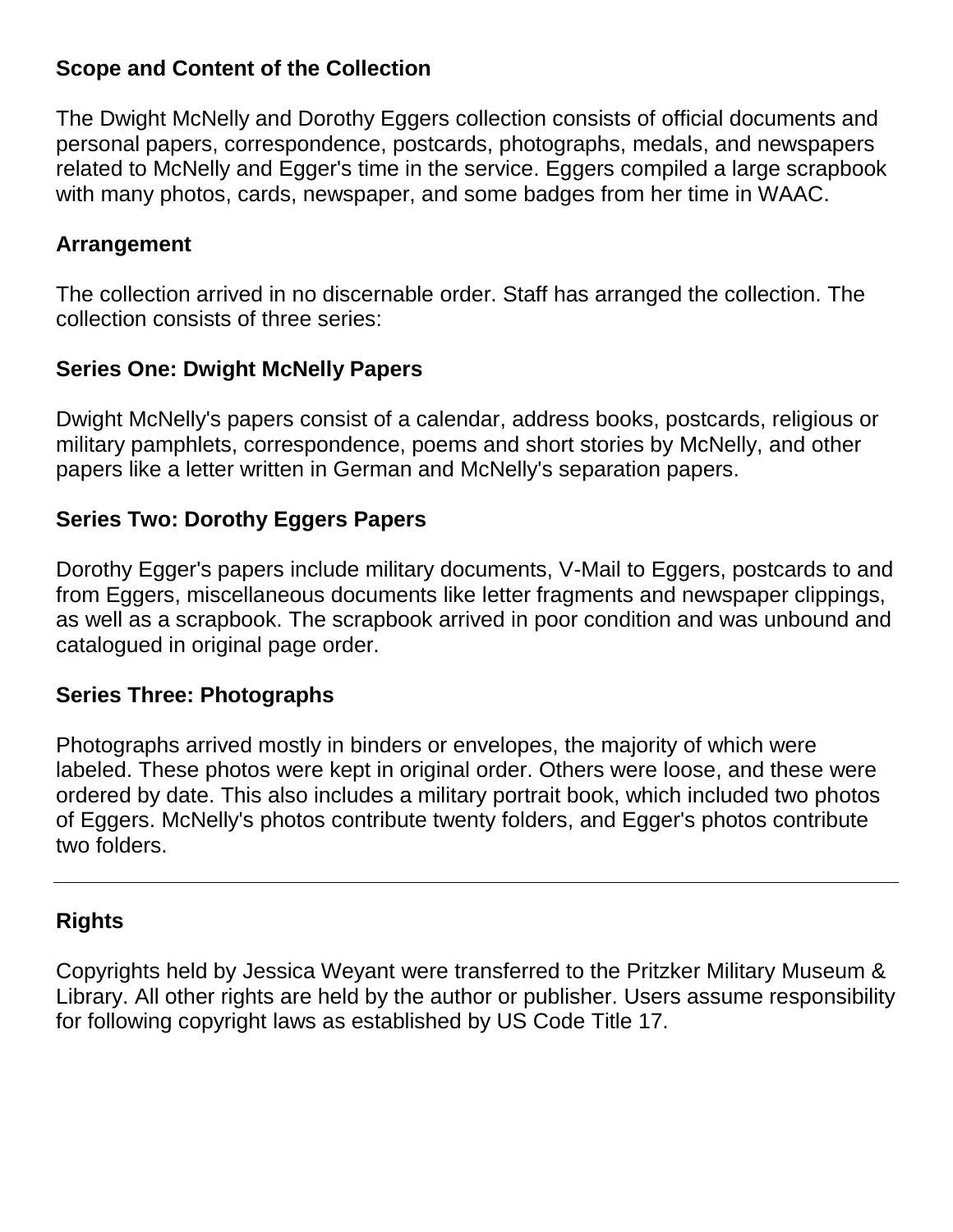### **Separations**

| Item ID   | Call<br><b>Number</b> | <b>Description</b>                                                           | <b>Location</b> |
|-----------|-----------------------|------------------------------------------------------------------------------|-----------------|
| 800343857 |                       | City of Mt. Vernon, NY, Medal for World War I<br>service                     |                 |
| 800343858 |                       | World War II Victory Medal and service ribbon                                |                 |
| 800343859 |                       | Women's Army Corps Service Medal and ribbon                                  |                 |
| 800343860 |                       | <b>Army Good Conduct Medal</b>                                               |                 |
| 800343861 |                       | World War 2 German Iron Cross and Eastern<br>Front service ribbons           |                 |
| 800343862 |                       | Blue ribbon with a smaller ribbons and pins, as<br>well as dog tags          |                 |
| 800343863 |                       | Dwight McNelly dog tag                                                       |                 |
| 800343864 |                       | Dorothy Eggers dog tag                                                       |                 |
| 800343865 |                       | Dwight McNelly dog tag set                                                   |                 |
| 800343866 |                       | Volcanic rock from the Mt. Vesuvius eruption of<br>1944                      |                 |
| 800343867 |                       | Cloth patch with Nazi eagle and swastika                                     |                 |
| 800343868 |                       | <b>Technician Fourth Grade patch</b>                                         |                 |
| 800343869 |                       | Recorded message from Eggers to her parents                                  |                 |
| 800343870 |                       | Victor Records, Joseph C. Smith Trio, "Mickey,"<br>"Kisses" 78 RPM 10" Vinyl |                 |
| 800343871 |                       | <b>Knitted Blue Star Banner</b>                                              |                 |
| 800343872 |                       | Coated Cotton "Ministry of Food Ration Book,<br>May 1945 Issue" printed tote |                 |
| 800343873 |                       | The Stars and Stripes Mediterranean, July 13th,<br>1944                      |                 |
| 800343874 |                       | The Stars and Stripes Mediterranean, July 14th,<br>1944                      |                 |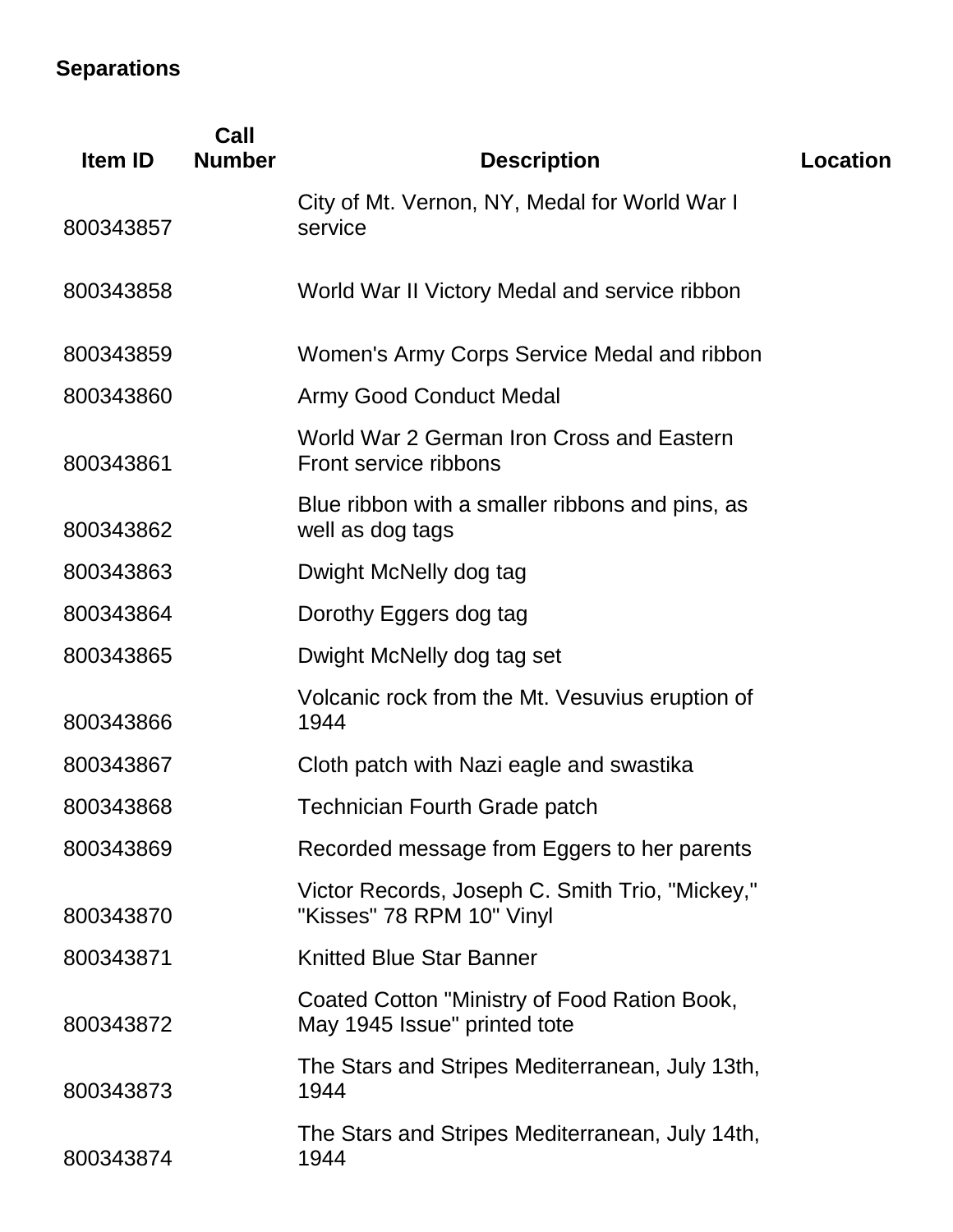| 800343875 | The Stars and Stripes Mediterranean, March 25th,<br>1944                                     |
|-----------|----------------------------------------------------------------------------------------------|
| 800343876 | The Tiger's Tale, March 17th, 1943                                                           |
| 800343877 | Time Magazine, January 17th, 1944                                                            |
| 800343878 | The Tiger's Tale, July 15th, 1944                                                            |
| 800343879 | Beachead News, May 27th, 1945                                                                |
| 800343880 | Blue Certron cassette tape, "Italy, Return and<br>Epilogue, End, 5," "Old Memories, OK Tape" |
| 800343881 | Blue Certron cassette tape, "Our Hole in the Wall,<br>3," "Memories, 4"                      |
| 800343882 | Blue Certron cassette tape, "Italy, 3," "Italy, 4"                                           |
| 800343883 | Champion 90 cassette tape, "Italy 5," "Italy,<br>Epilogue, 6"                                |
| 800343884 | Irish cassette tape with one side unlabeled, "Italy<br>and Epilogue, 7"                      |
| 800343885 | Orange Certron cassette tape, "1, Okay," "2,<br>Okay"                                        |
| 800343886 | Orange Certron cassette tape, "3, Okay," "4,<br>Okay"                                        |
| 800343887 | Orange Certron cassette tape, "Italy, 3," "North<br>Africa and Italy, 4"                     |
| 800343888 | Orange Certron cassette tape in HD60 case,<br>"Crossing, N. Africa and Italy," sides 1+2     |
| 800343889 | Orange Certron cassette tape in HD60 case,<br>"Crossing, N. Africa and Italy," sides 3+4     |
| 800343890 | Orange Certron cassette tape in HD60 case,<br>"Crossing, N. Africa and Italy," sides 5+6     |
| 800343891 | Rainbow cassette tape, "N. Africa, 3," "Italy, 4"                                            |
| 800343892 | Rainbow cassette tape, "Italy, 5," "Italy, 6"                                                |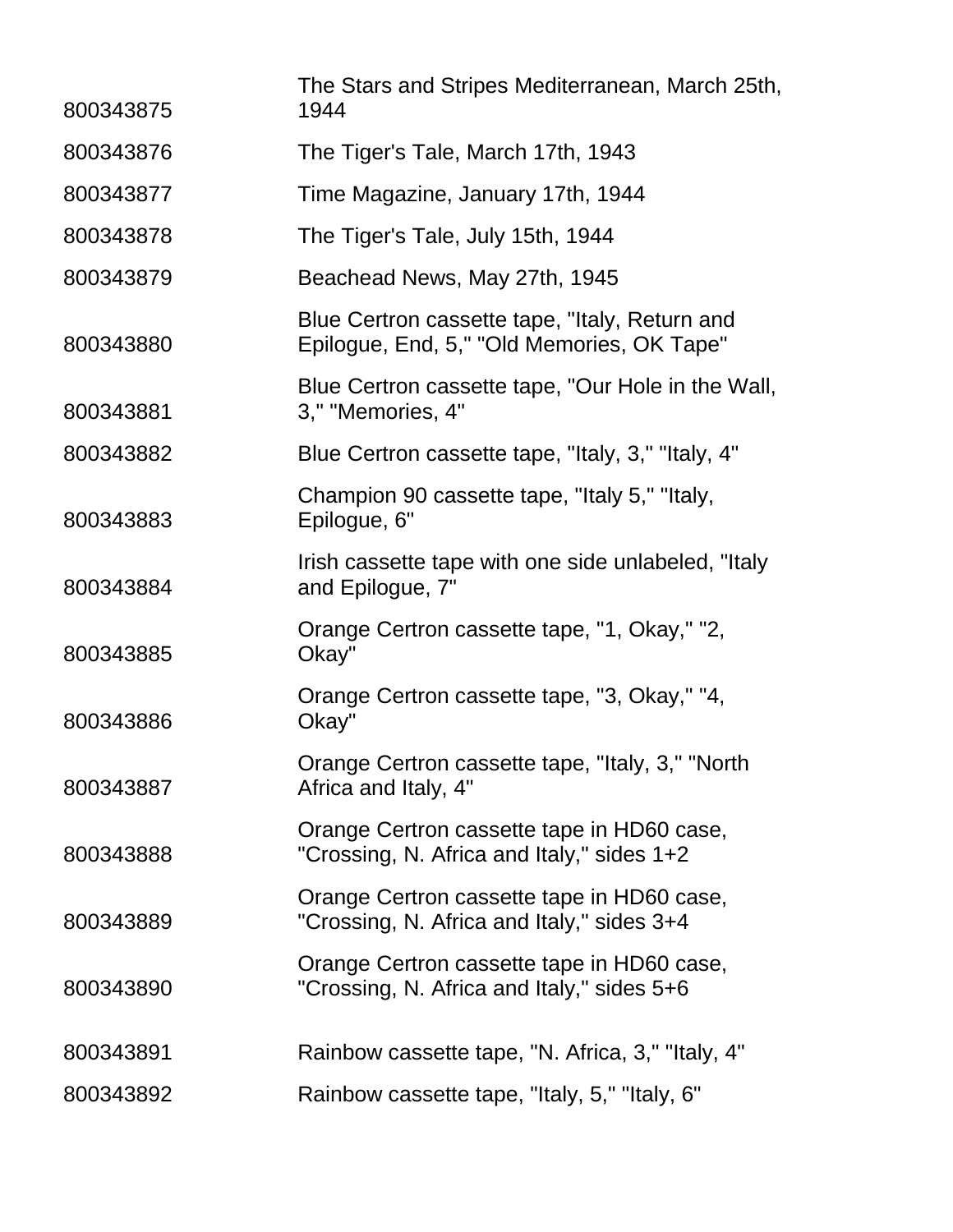### **Key Subjects**

This collection is indexed under the following headings in the Library's online catalog. Researchers interested in materials about related topics, persons, or places should search the catalog using these subject headings.

### **Names**

Eggers, Dorothy C. McNelly, Dwight A.

### **Subjects**

Military Hospitals, American United States Army, Medical Department Women's Auxiliary Army Corps World War, 1939-1945, Italy World War, 1939-1945, North Africa World War, 1939-1945, Photography

### **Container List**

| Box | <b>Folder</b>  | Item ID#  | <b>Title</b>                                                                                                                          | <b>Dates</b>       |
|-----|----------------|-----------|---------------------------------------------------------------------------------------------------------------------------------------|--------------------|
|     |                |           | <b>Series 1: Dwight McNelly Papers</b>                                                                                                |                    |
| 1   | 1              |           | <b>Calendar</b>                                                                                                                       | 1943               |
|     |                | 800343001 | Small Calendar for the year 1944                                                                                                      | $Dec-43$           |
|     | $\overline{2}$ |           | <b>Address Books</b>                                                                                                                  | n.d.               |
|     |                |           | 800343002 Hardcover Address Book                                                                                                      | n.d.               |
|     |                |           | 800343003 Spiral Bound Address Book                                                                                                   | n.d.               |
|     | 3              |           | <b>Souvenirs</b>                                                                                                                      | 1945-2014,<br>n.d. |
|     |                | 800343004 | <i>Topics, G.I.</i> "2470 Down! 220 To Go"<br>booklet discussing the accomplishments of<br>Allied forces in the Mediterranean theater | 1/9/1945           |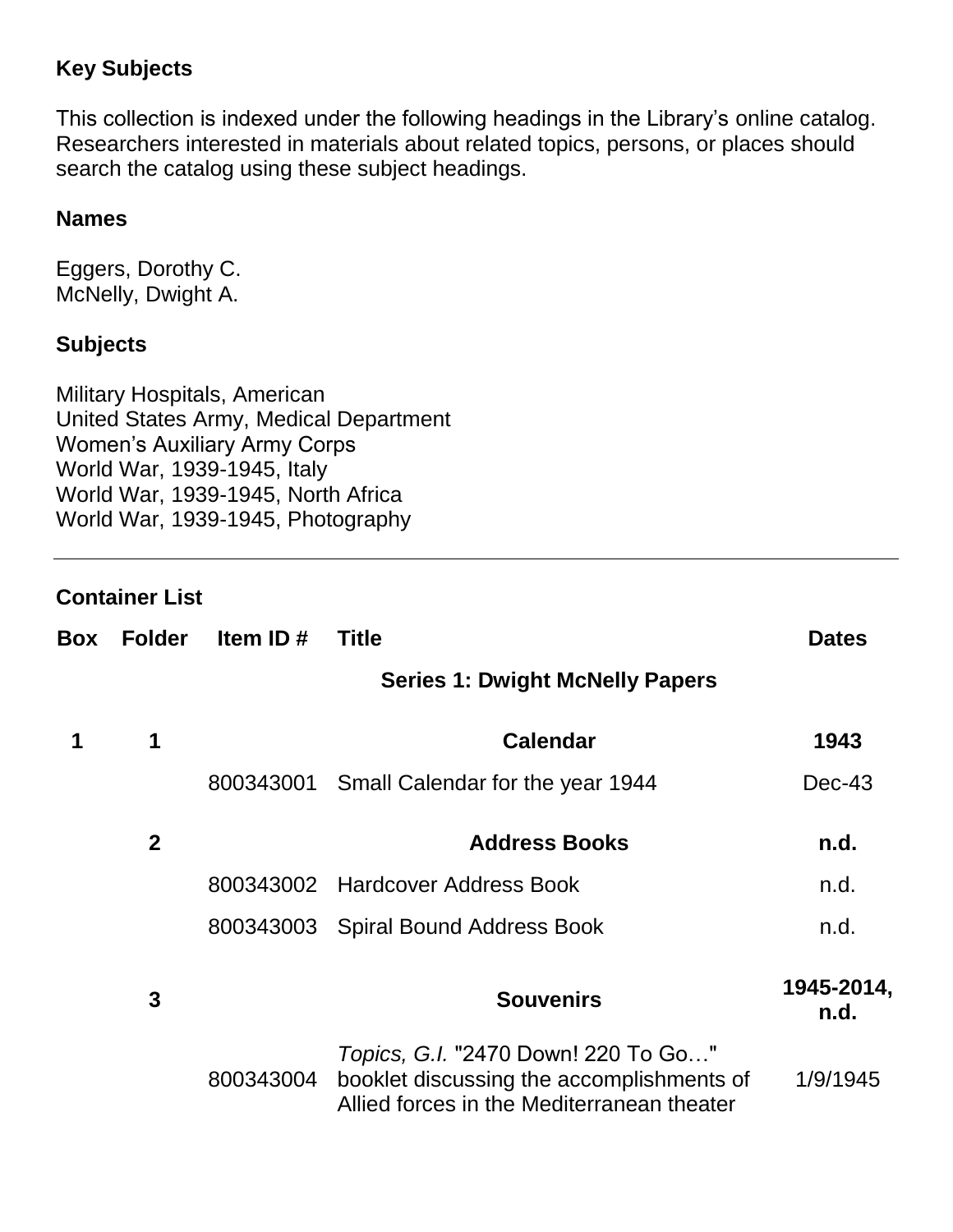|   | 800343005 | Topics, G.I. "North From Salerno" booklet<br>discussing the progress of the Italian<br>campaign                                      | 1/23/1945 |
|---|-----------|--------------------------------------------------------------------------------------------------------------------------------------|-----------|
|   | 800343006 | Topics, G.I. "The Goal We Are Fighting For"<br>booklet discussing objectives of the war                                              | 2/6/1945  |
|   | 800343007 | Topics, G.I. "Mediterranean Mission"<br>booklet discussing the importance of the<br>Mediterranean theater                            | 2/20/1945 |
|   | 800343008 | Topics, G.I. "Krauts Are Stubborn" booklet<br>explaining why Nazi resistance will remain<br>staunch leading up to the fall of Berlin | 3/6/1945  |
|   | 800343009 | Topics, G.I. "What About The Italians"<br>booklet discussing the Italian people                                                      | 4/3/1945  |
|   | 800343010 | Topics, G.I. "Are Prisoners Pampered?"<br>booklet discussing why prisoners are<br>treated very well                                  | 4/17/1945 |
|   | 800343011 | Smithsonian discussing art during WWII,<br>with section discussing the 1944 Mt.<br>Vesuvius eruption highlighted                     | 1/1/2014  |
|   | 800343012 | "The Lucky Little Bell of San Michele"<br>booklet explaining the story behind the bell<br>trinket                                    | n.d.      |
|   | 800343013 | "Boys Meet Miss Hotcha" pinup postcard                                                                                               | n.d.      |
|   | 800343014 | Maid pinup postcard, with hand-written note                                                                                          | n.d.      |
|   | 800343015 | "Welcome to the States" booklet with<br>information about Camp Myles Standish                                                        | n.d.      |
|   | 800343016 | Blank postcards from Capri, Italy                                                                                                    | n.d.      |
| 4 |           | <b>Religious Materials</b>                                                                                                           | 1942-1944 |
|   | 800343017 | Divine Worship, U.S. Army Chapel No. 3<br>booklet                                                                                    | 9/6/1942  |
|   | 800343018 | Strength for Service to God and Country<br>prayer book                                                                               | 1/15/1943 |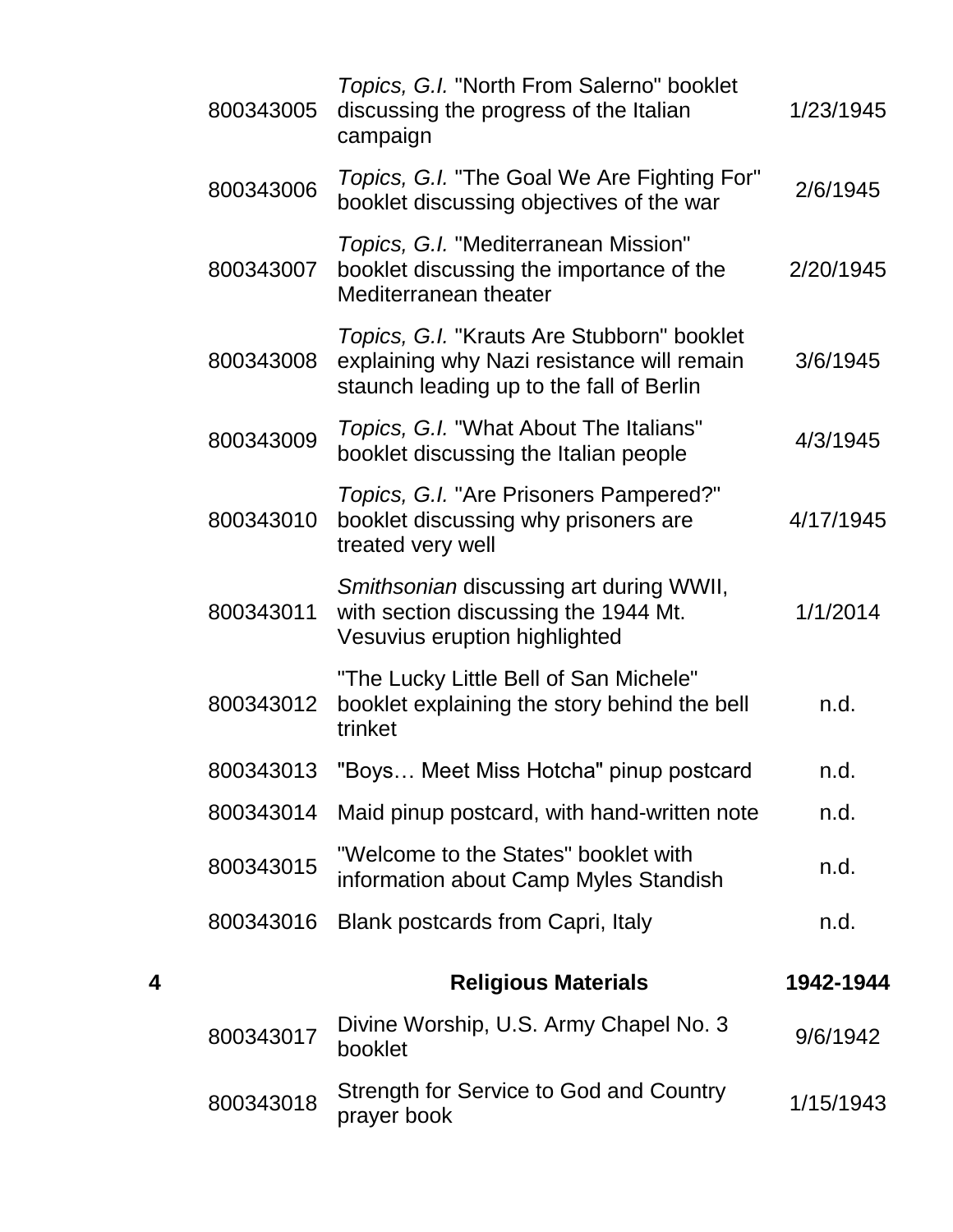|   | 800343019 | Hymns from Home booklet with assorted<br>hymns                                                                                                                 | 1943               |
|---|-----------|----------------------------------------------------------------------------------------------------------------------------------------------------------------|--------------------|
|   | 800343020 | Protestant Service, 32nd Station Hospital -<br>In Italy booklet                                                                                                | 5/28/1944          |
| 5 |           | <b>Correspondence</b>                                                                                                                                          | 1943-1996,<br>n.d. |
|   | 800343021 | V-Mail from McNelly to Mrs. Elbert Hoppe<br>(his sister) about a package he sent her,<br>with envelope                                                         | 6/23/1943          |
|   | 800343022 | V-Mail from McNelly to Mrs. Elbert Hoppe<br>about getting his tonsils removed and friend<br>he made while recovering, with envelope                            | 7/16/1943          |
|   | 800343023 | V-Mail from McNelly to Mrs. Elbert Hoppe<br>discussing how nice it is to read her letters,<br>and things that prevent him from writing as<br>much as he'd like | 8/27/1943          |
|   | 800343024 | V-Mail from McNelly to Mrs. Elbert Hoppe<br>about the death of "Hicky" with envelope                                                                           | 9/3/1943           |
|   | 800343025 | V-Mail from McNelly to Mrs. Elbert Hoppe<br>about a mistake in a previous letter, one<br>year with the 32nd, with envelope                                     | 9/9/1943           |
|   | 800343026 | V-Mail from McNelly to John O. McNelly<br>(his father) about how time has flown by,<br>improved morale, life is not too bad, with<br>envelope                  | 9/10/1943          |
|   | 800343027 | V-Mail from McNelly to Mrs. Elbert Hoppe<br>about having to write 15 letters, telling her<br>that Elbert is proud of her, with envelope                        | 10/15/1943         |
|   | 800343028 | Postcard from McNelly to Rev. Hugh J.<br>McNelly about needing to get postcards<br>out, with views of North African landscape                                  | 10/17/1943         |
|   | 800343029 | Postcard from McNelly to Rev. Hugh J.<br>McNelly about the weather and Hugh being<br>nearly back to normal with a photo of a<br>tower in Tlemcen               | 11/13/1943         |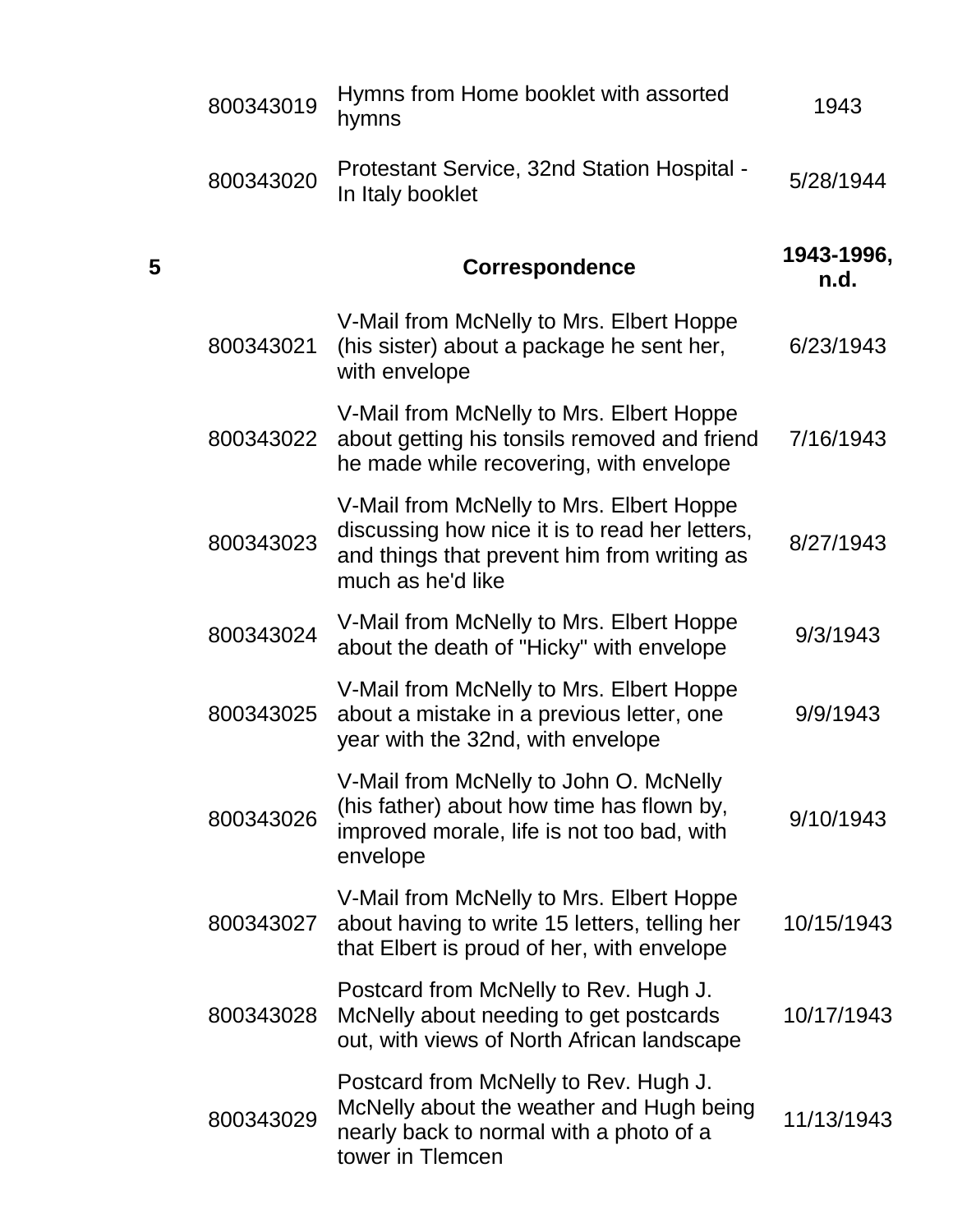|   | 800343030 | V-Mail from Mrs. Ted (Helen) Wilson to<br>McNelly about receiving letters, the<br>weather, taxes                                                                              | 2/29/1944          |
|---|-----------|-------------------------------------------------------------------------------------------------------------------------------------------------------------------------------|--------------------|
|   | 800343031 | V-Mail from Mrs. E. Schneeweiss to<br>McNelly wishing him a happy Easter                                                                                                      | 3/18/1944          |
|   | 800343032 | Letter from McNelly to his family with Easter<br>greetings and a drawing of a soldier by a<br>fire                                                                            | 3/23/1944          |
|   | 800343033 | Letter to McNelly from Willard O.<br>Havemeier about a 32nd Station Hospital<br>reunion in Italy, with roster of 32nd Station<br>Hospital members included                    | 11/5/1996          |
|   | 800343034 | Two envelopes, one to McNelly from<br>Willard O. Havemeier with "replied: 4-27-<br>98" written on the front, and another to<br>Willard O. Havemeier with no return<br>address | 11/12/1996         |
|   | 800343035 | Draft of "Crossing" with note from McNelly,                                                                                                                                   | n.d.               |
|   |           | including envelope addressed to Lisa                                                                                                                                          |                    |
| 6 |           | <b>Writings by McNelly</b>                                                                                                                                                    | 1986-1987,<br>n.d. |
|   |           | 800343036 "Old Mr. Charlie Middlesworth" short story                                                                                                                          | 7/14/1986          |
|   | 800343037 | "Two Station Masters" short story                                                                                                                                             | 7/17/1986          |
|   | 800343038 | "Humor on Campus" short story                                                                                                                                                 | 1/12/1987          |
|   | 800343039 | "Humor on Campus" short story                                                                                                                                                 | 1/14/1987          |
|   | 800343040 | "Life in these U.S." short story                                                                                                                                              | n.d.               |
|   | 800343041 | Draft of "Crossing" starting in North Africa,<br>with handwritten notes and other additions                                                                                   | n.d.               |
|   | 800343042 | Draft of "Crossing" starting with additions to<br>North Africa, starting at page 5                                                                                            | n.d.               |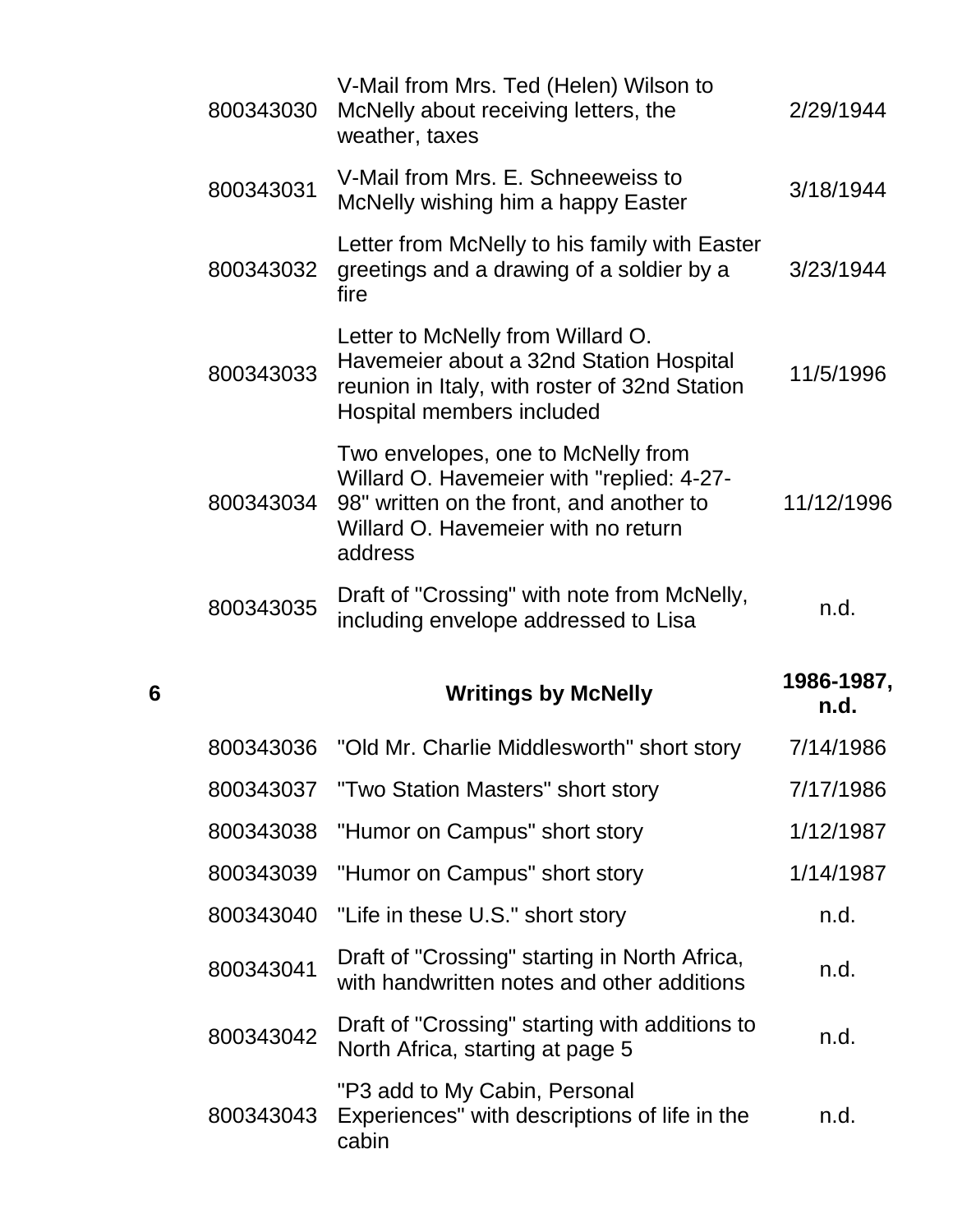|           | 800343044 "USO Shows" short stories                                                          | n.d. |
|-----------|----------------------------------------------------------------------------------------------|------|
| 800343045 | Continued "USO Shows" stories, and<br>"Humor in Uniform" stories                             | n.d. |
| 800343046 | "Old Mrs. Sternberg," "The Black and White"<br>Kittens," and "The Bell Ringer" short stories | n.d. |
|           | 800343047 "The Blue Cows" short story                                                        | n.d. |
|           | 800343048 "Mrs. America Sherwood" short story                                                | n.d. |
|           | 800343049 "The Animal" short story                                                           | n.d. |
| 800343050 | "A Bang of a Fourth" and "Mamma and<br>Baby" short stories                                   | n.d. |
| 800343051 | 2 copies of the short story "Aunt Carrie"                                                    | n.d. |
|           |                                                                                              |      |

**<sup>7</sup> Miscellaneous Papers 1942-1945, n.d.** <sup>800343052</sup> McNelly's Selective Service Registration wich very 3 detective dervice registration 2/15/1942 <sup>800343053</sup> McNelly's Separation and Honorable morteny's oeparation and nonorable the theory 10/13/1945<br>Discharge 800343054 Letter written in German 6/28/1943 800343055 Handwritten copy of the poem "Woman in the Harbor" by Cpl. George W. Davis 8/29/1943 <sup>800343056</sup> Copy of the September 1943 Sanitary Report for the 32nd Station Hospital 10/3/1943 <sup>800343057</sup> Copy of the January 1944 Sanitary Report for the 32nd Station Hospital 2/3/1944 800343058 "The 32nd's Weakly Reaction" newsletter, Volume 1, Number 8. Includes news from the war, the hospital, as well as comics and letters from readers 8/6/1944 800343059 Hospital Order No. 71 listing promotions, including McNelly's promotion to Tech 4th 8/15/1944

Grade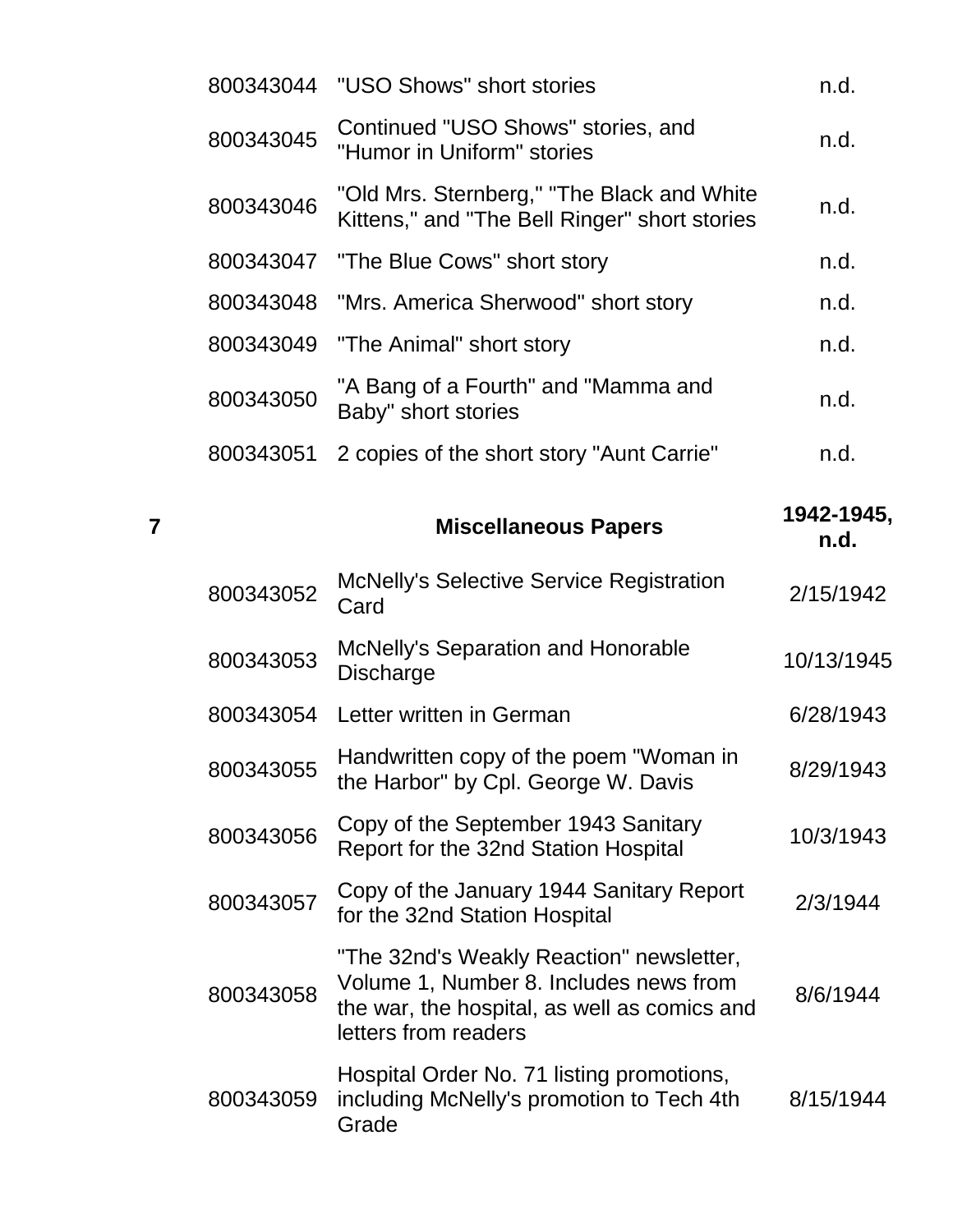| 800343060 | Notes about volcanic rocks taken from<br>Vesuvius eruption of 1944                                                                               | 2/10/1945  |
|-----------|--------------------------------------------------------------------------------------------------------------------------------------------------|------------|
| 800343061 | McNelly's Notice of Classification Card                                                                                                          | 10/22/1945 |
|           | "The Royal Palace of Caserta" by 1st Lt.<br>800343062 Claude J. Bove, FA. Describes the palace<br>at Caserta, Italy, in great depth.             | n.d.       |
| 800343063 | "Nightflight," a copy of John Gillespie<br>Magee, Jr.'s poem "High Flight" with an<br>additional 4 stanzas, likely written by<br><b>McNelly</b>  | n.d.       |
| 800343064 | <b>Extract of Staff Correspondent Hugh</b><br>Schuck of the New York Daily News,<br>includes short news updates on various<br>aspects of the war | n.d.       |

### **Series 2: Dorothy Eggers Papers**

| 8 |           | <b>Military Papers</b>                                                                                  | 1943-1979          |
|---|-----------|---------------------------------------------------------------------------------------------------------|--------------------|
|   | 800343065 | Eggers' Honorable Discharge from the<br><b>Armed Forces of the United States</b><br>certificate         | 8/30/1943          |
|   | 800343066 | Eggers' Honorable Discharge from<br>Women's Army Auxiliary Corps sheet, with<br>enrolled record on back | 8/30/1943          |
|   | 800343067 | Eggers' Certificate of Release or Discharge<br>from Active Duty                                         | 7/1/1979           |
|   |           |                                                                                                         |                    |
| 9 |           | <b>V-Mail</b>                                                                                           | 1942-1945,<br>n.d. |
|   | 800343068 | V-Mail to Eggers from H. V. Binsse with a<br>Christmas greeting from the Middle East                    | 11/25/1942         |
|   | 800343069 | V-Mail to Eggers, from G. J. Glum wishing<br>her a happy birthday                                       | 3/21/1945          |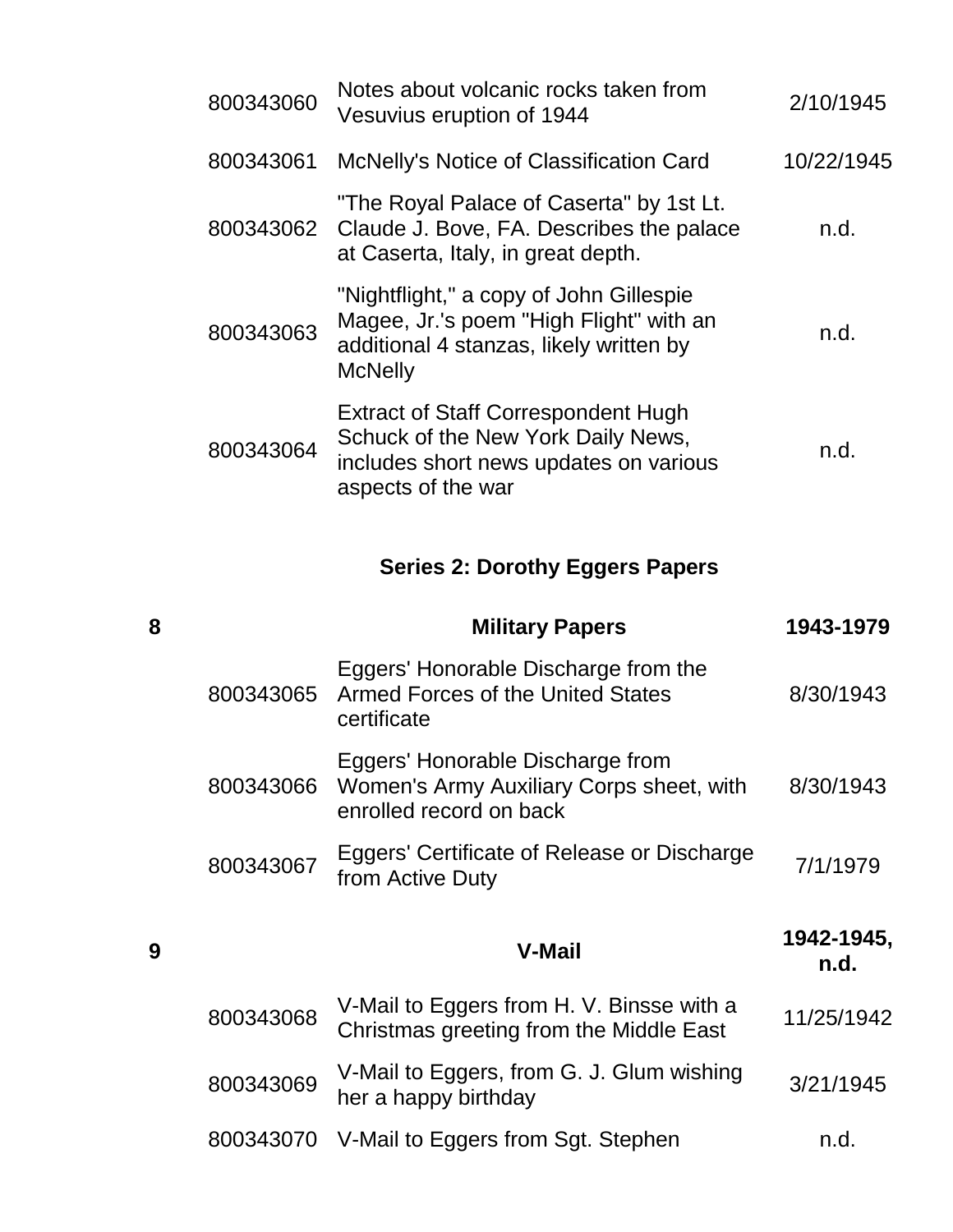|    |           | Stofsick about his new address                                                                                                                                                                      |                    |
|----|-----------|-----------------------------------------------------------------------------------------------------------------------------------------------------------------------------------------------------|--------------------|
|    | 800343071 | V-Mail to Eggers from William Croxton with<br>season's greetings from Great Britain                                                                                                                 | n.d.               |
| 10 |           | <b>Postcards</b>                                                                                                                                                                                    | 1941-1945,<br>n.d. |
|    | 800343072 | Postcard to Eggers featuring the Infantry<br>Barracks in San Juan, Puerto Rico, from<br>"TB" asking if she is still mad at the boys,<br>and that she is really a swell kid                          | 7/7/1941           |
|    | 800343073 | Postcard to Eggers featuring a Canadian<br>Soldier from Donald Whitcowl about having<br>a day trip, spending the night in Montreal<br>(which he despises) and a rumor that he<br>will be promoted   | 7/14/1942          |
|    | 800343074 | Postcard to Eggers (addressed as Mickie)<br>featuring "The Type of Soldier Who Never<br>Leaves His Post" from Albert<br>Cliorneene(?) about getting her card,<br>hoping to see her and others again | 8/12/1942          |
|    | 800343075 | Postcard to Eggers (addressed as Dottie)<br>featuring Graves Light at Night, Boston<br>Harbor, Mass., from Bob about receiving<br>her letter, Radio School, and his address                         | 9/7/1942           |
|    | 800343076 | Postcard to Eggers featuring a mobile field<br>artillery 115 MM gun from Chester<br>Kiszka(?) about getting into camp and<br>receiving her letter                                                   | 9/9/1942           |
|    | 800343077 | Blank postcard featuring the Army Y.M.C.A.<br>in Ft. Slocum, N.Y., "Where I met Bill"                                                                                                               | 10/29/1942         |
|    | 800343078 | Blank postcard featuring a cannon in Ft.<br>Slocum, N.Y., "Where we usually said 'so-<br>long' when I had to take boat back to<br>mainland."                                                        | 10/29/1942         |
|    | 800343079 | Blank postcard featuring the station<br>hospital, Ft. Slocum, N.Y., "Hospital where<br>Bill was."                                                                                                   | 10/29/1942         |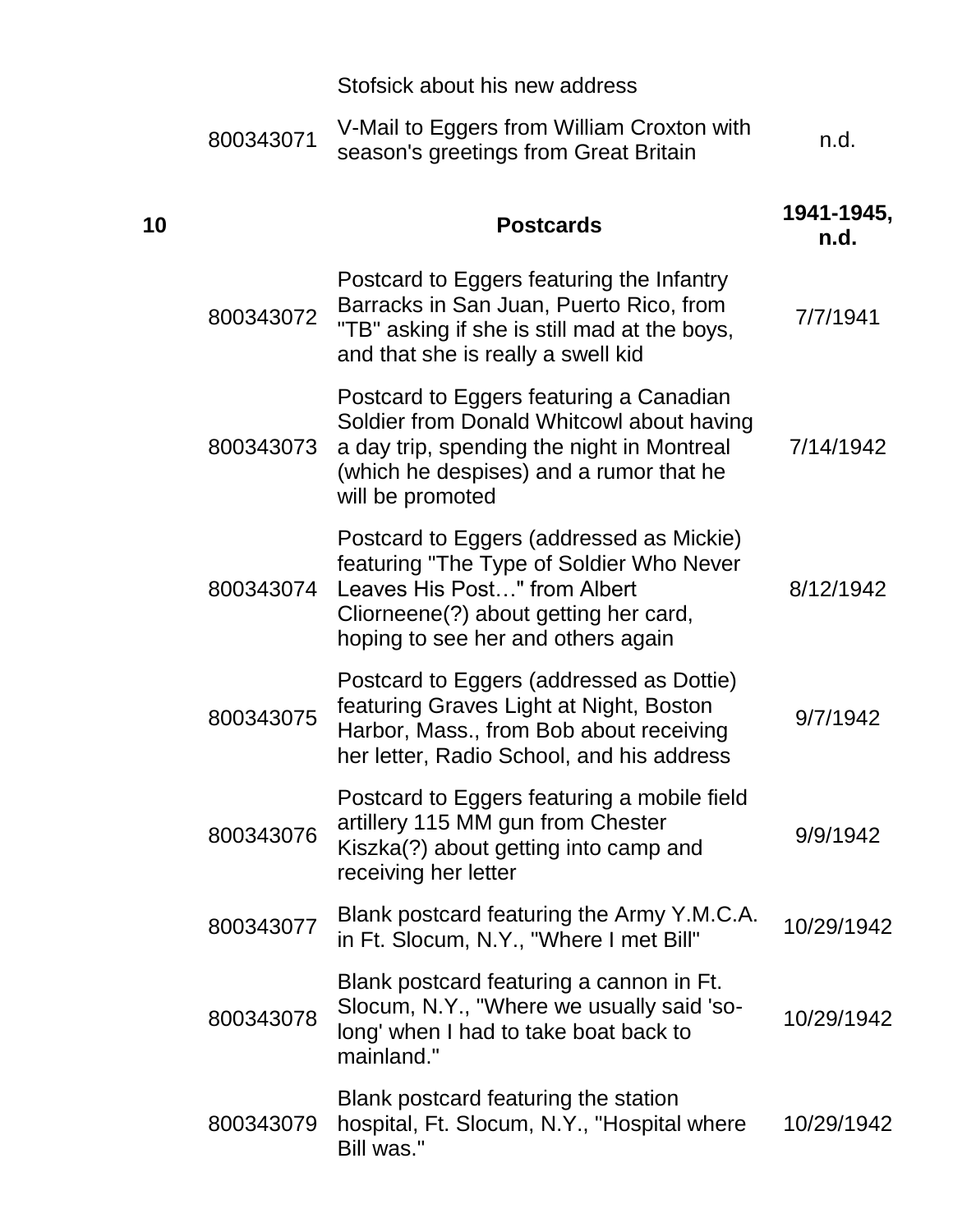| 800343080 | Blank postcard featuring the inspection of<br>troops at Ft. Slocum, N.Y., "X-Marks Bill's<br>barrack when he was stationed at Fort."                                                                                 | 10/29/1942 |
|-----------|----------------------------------------------------------------------------------------------------------------------------------------------------------------------------------------------------------------------|------------|
| 800343081 | Postcard to Eggers (addressed as Mickie)<br>featuring "Oh Boy - And Was I Popular"<br>from Bill about sharing candy with soldiers                                                                                    | 11/8/1942  |
| 800343082 | Postcard to Eggers featuring "Guess Whom<br>I Ran Into Down Here?" from William<br>Croxton telling her that "Rusty and Broms"<br>are here, and a letter will follow                                                  | 11/12/1942 |
| 800343083 | Postcard to Eggers featuring the U.S.<br><b>Maritime Service Training Station, Gallups</b><br>Island, Boston, Mass., from Bob about<br>thinking she would like to see the island,<br>and that a letter is on the way | 2/12/1943  |
| 800343084 | Postcard to Eggers featuring the U.S.<br><b>Maritime Service Training Station, Gallups</b><br>Island, Boston, Mass., from Bob with<br>another view of the island, reminding her to<br>help his friends if possible   | 2/18/1943  |
| 800343085 | Envelope of Ft. Benning, Ga., postcards<br>from Eggers to her parents, "Your<br>Rosebud, 'Mickie'"                                                                                                                   | 4/3/1943   |
| 800343086 | Postcard from Eggers featuring Lawson<br>Field Infantry School in Ft. Benning, GA. to<br>Mr. and Mrs. Frank Scofield wishing them<br>well, that she has gained 10 pounds, and<br>that she is T/5, or Corporal now    | 4/8/1943   |
| 800343087 | Postcard to Eggers featuring the Schuylkill<br>River in Fairmount Park, Philadelphia, Pa.,<br>from W.E. Williams (Bill) saying hello                                                                                 | 4/9/1943   |
| 800343088 | Postcard to Eggers featuring Union Station,<br>Washington, D. C., from W.E. Williams (Bill)<br>saying he will see her soon                                                                                           | 4/25/1943  |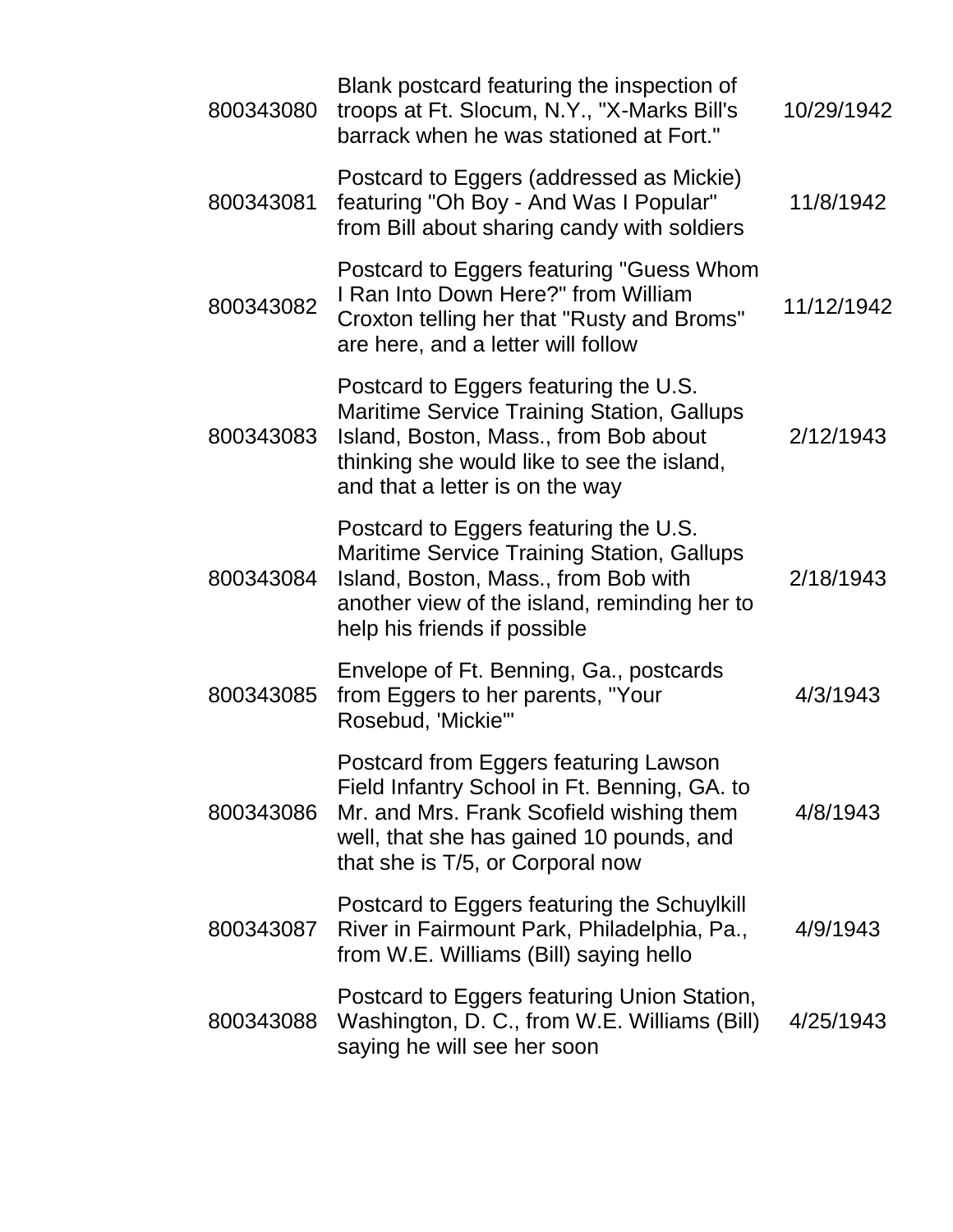| 800343089 | Folding postcard to Mr. and Mrs. Eggers<br>(parents of Dorothy) featuring the San<br>Francisco-Oakland Bay Bridge from George<br>about having a good time                                                         | 5/12/1943 |
|-----------|-------------------------------------------------------------------------------------------------------------------------------------------------------------------------------------------------------------------|-----------|
| 800343090 | Postcard to Eggers featuring Stone<br>Mountain, from the air, Atlanta, Ga., from<br>Steve Stofsick with a "censored" message<br>about what he is doing                                                            | 5/24/1943 |
| 800343091 | Folding postcard to Mr. and Mrs. Eggers<br>(parents of Dorothy) featuring the San<br>Francisco-Oakland Bay Bridge from George<br>about having a good time                                                         | 6/2/1943  |
| 800343092 | Postcard to Eggers featuring twilight on the<br><b>Gulf of Mexico from Steve Stofsick</b><br>informing her that he is at the Gulf but it is<br>not like Columbus                                                  | 6/6/1943  |
| 800343093 | Postcard to Eggers featuring the Gregg<br>Memorial Hospital in Longview, Texas, from<br>Alex about being back in the USA, asking<br>for a picture of her in uniform, and<br>promising to write a letter soon      | 6/10/1943 |
| 800343094 | Postcard to Eggers featuring an incline<br>railway car ascending Lookout Mountain,<br>Chattanooga, Tenn., from (more than likely)<br>Steve Stofsick about receiving her letter<br>and hoping she writes soon      | 6/17/1943 |
| 800343095 | Postcard from Eggers featuring "So We'll<br>Meet Again, Buy More War Bonds" to Mr.<br>and Mrs. Frank Scofield about hoping to<br>see them soon, wishing the family well, hot<br>Georgia weather                   | 7/5/1943  |
| 800343096 | Postcard to Eggers (addressed as Mickie)<br>featuring censored information on an<br>English town from William Croxton about<br>changing his address, England being<br>beautiful, hoping she a had a nice furlough | 8/23/1943 |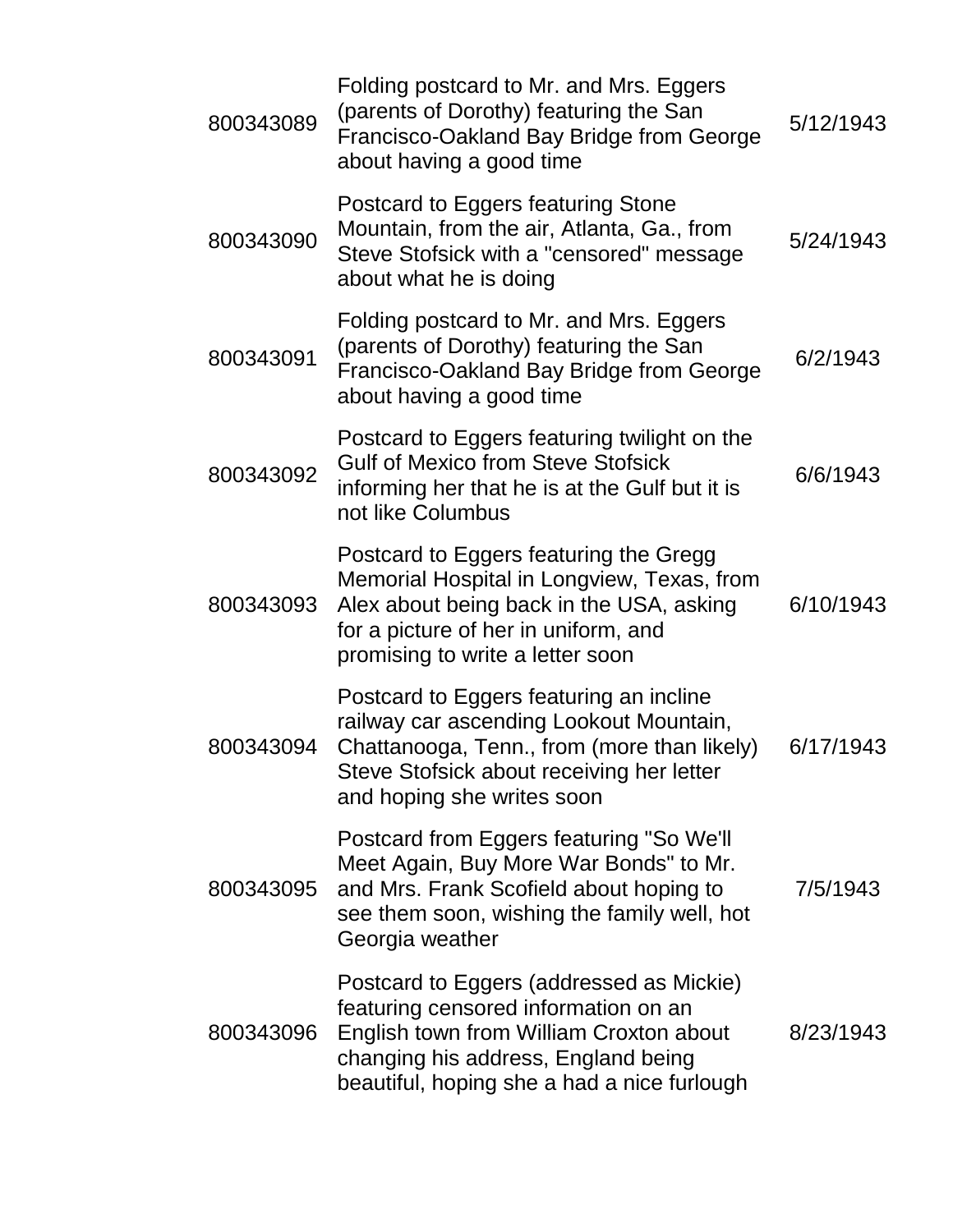| 800343097 | Postcard to Mrs. C. Eggers (mother of<br>Dorothy) featuring an ivied building with<br>soldiers talking from William Croxton about<br>Dorothy not arriving home yet and being<br>sick     | 9/21/1943  |
|-----------|------------------------------------------------------------------------------------------------------------------------------------------------------------------------------------------|------------|
| 800343098 | Postcard to Mr. and Mrs. Eggers (parents of<br>Dorothy) (parents of Dorothy) featuring<br>Anne Croft artwork from William Croxton<br>about being in England, and asking about<br>Dorothy | 9/23/1943  |
| 800343099 | Envelope of Nashville, Tenn., postcards<br>from Eggers to her parents, "Mickie"                                                                                                          | 9/25/1943  |
| 800343100 | Blank postcard featuring the Hermitage in<br>Nashville, Tenn.                                                                                                                            | 9/26/1943  |
| 800343101 | Blank postcard featuring the tomb of<br>President Andrew Jackson at the<br>Hermitage, Tenn.                                                                                              | 9/26/1943  |
| 800343102 | Blank postcard featuring a portrait of<br><b>President Andrew Jackson</b>                                                                                                                | 9/26/1943  |
| 800343103 | Postcard to Mr. Charles Eggers (father)<br>featuring Fort Belvoir from M. Christie about<br>calling but no one answering, going to call<br>again on Sunday                               | 10/23/1943 |
| 800343104 | Postcard to Eggers (addressed as Blondie)<br>featuring Stone Mountain, Atlanta, Ga.,<br>from John Paluszek about heading for his<br>company and no gold drinking for a while             | 11/3/1943  |
| 800343105 | Postcard to Eggers featuring a Giant Panda<br>at the Chicago Zoological Park at<br>Brookfield, II., from John Paluszek about his<br>furlough in Chicago                                  | 11/17/1943 |
| 800343106 | Postcard to Eggers (addressed as Blondie)<br>featuring the Tennessee Supreme Court in<br>Nashville from Johnny (likely John<br>Paluszek) about sending her a roll of film                | 11/24/1943 |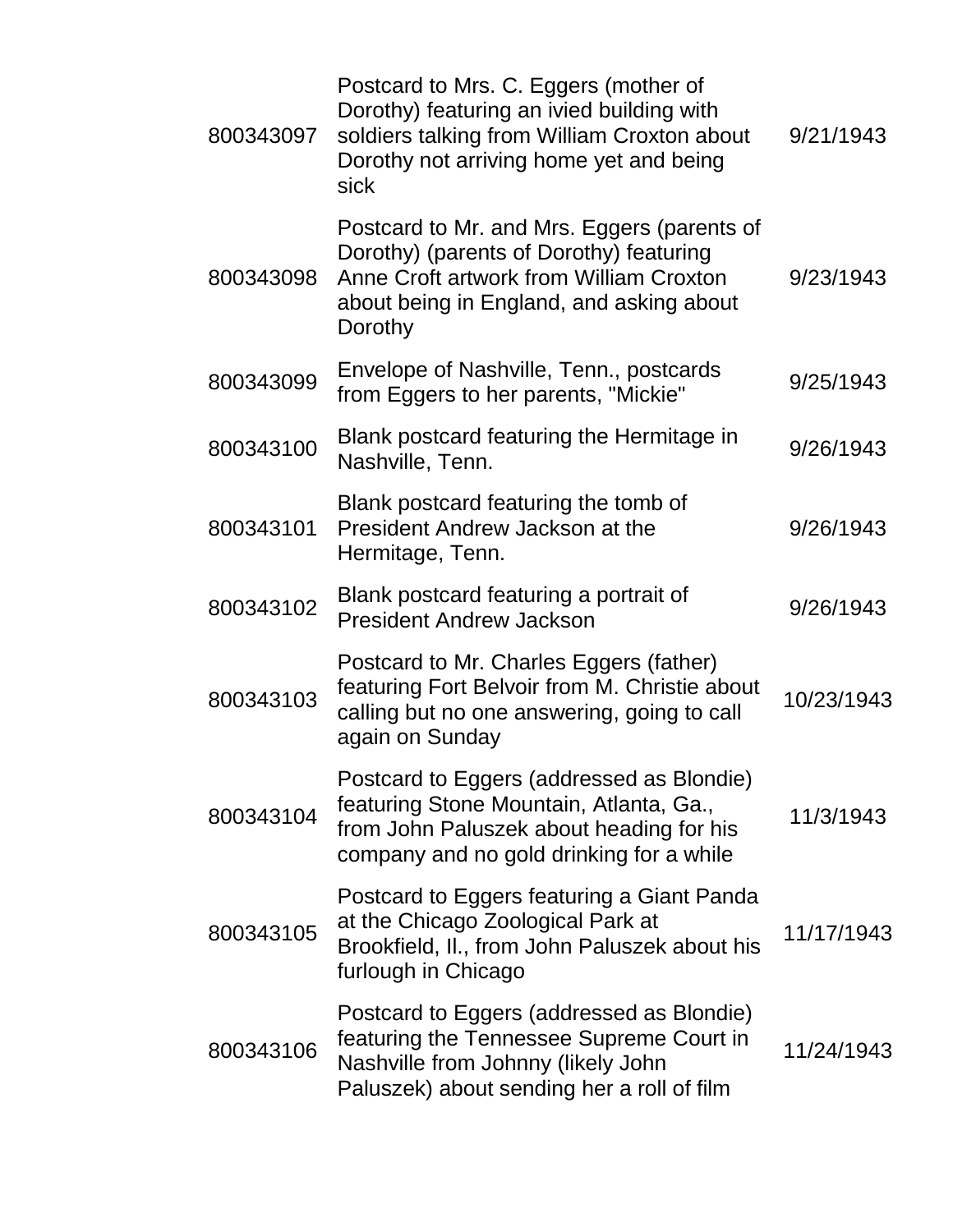| 800343107 | Postcard to Eggers (addressed as Mickie)<br>featuring the Old Mill, Mountain Brook<br>Estates, Birmingham, Ala., from John<br>Paluszek about stopping at the Mountain<br>Brook Estates while going to Ft. Benning               | 12/2/1943 |
|-----------|---------------------------------------------------------------------------------------------------------------------------------------------------------------------------------------------------------------------------------|-----------|
| 800343108 | Postcard to Eggers featuring the Liberty<br>Bank Building in Buffalo, N.Y., from Donald<br>Whitcowl about the weather in Buffalo                                                                                                | 1/15/1944 |
| 800343109 | Postcard to Eggers featuring the King with<br>the Royal Air Force in France from Donald<br>Whitcowl about difficulty returning to work<br>after a break and the impending winter<br>snowfall                                    | 1/29/1944 |
| 800343110 | Postcard to Eggers featuring the interior<br>army exchange at Camp Atterbury, Ind.,<br>from John Paluszek apologizing for not<br>seeing her on his furlough and having to<br>plan better next time and writing a letter<br>soon | 6/5/1944  |
| 800343111 | Postcard to Eggers featuring Washington,<br>D.C., from Arlington Memorial Gateway<br>from Franik(?) Falkenhainser(?) about<br>taking a new job with the State Dept.                                                             | 6/25/1944 |
| 800343112 | Postcard to Eggers (addressed as Dottie)<br>featuring the main chapel at Ft. Benning,<br>Ga., from John Paluszek about having a lot<br>of postcards                                                                             | 8/14/1944 |
| 800343113 | Postcard to Eggers featuring the State<br>Office Building in Albany, N.Y., from Donald<br>Whitcowl about getting back to the "grind,"<br>reminding her to salute the Looies<br>(lieutenants)                                    | 12/1/1944 |
| 800343114 | Postcard to Eggers (addressed as Mickie)<br>from Bill (likely William Croxton) hoping<br>their friendship will always be                                                                                                        | 1944      |
| 800343115 | Postcard to Eggers (addressed as Mickie)<br>from Bill (likely William Croxton) wishing her<br>lasting happiness                                                                                                                 | 1944      |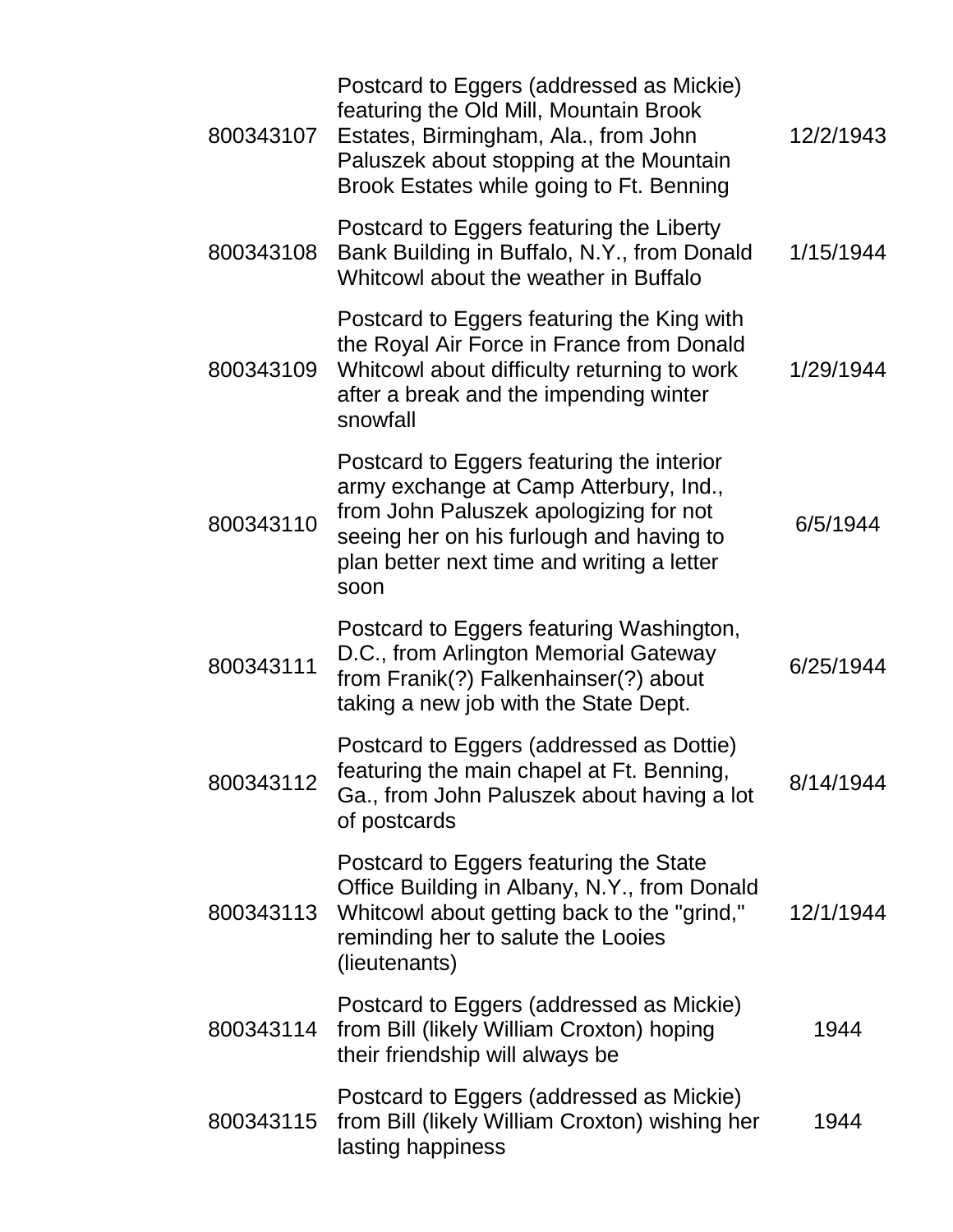| 800343116 | Postcard to Eggers featuring a panorama of<br>Paris with Notre Dame cathedral from<br>Jacob Aldrink about playing tennis and his<br>bike                                                                                                   | 1/15/1945 |
|-----------|--------------------------------------------------------------------------------------------------------------------------------------------------------------------------------------------------------------------------------------------|-----------|
| 800343117 | Postcard to Eggers (addressed as Mickie)<br>featuring the German Gate in Metz from<br>Steve about how the German Gate doesn't<br>look the same as on the card because of<br>the war, staying in good health, and regards<br>to her parents | 1/25/1945 |
| 800343118 | Postcard featuring best wishes on your<br>wedding day from George about possibly<br>sending Orchids and telling "Pappy" to not<br>touch his drinks                                                                                         | 2/10/1945 |
| 800343119 | Postcard to Eggers featuring a panorama of<br>Paris with Notre Dame cathedral from<br>Jacob Aldrink about not seeing Frank but<br>hearing he is well, and hoping to play tennis<br>with her again                                          | 3/9/1945  |
| 800343120 | Postcard to Eggers (addressed as Mickie)<br>featuring Hohenschwangau Castle from<br>Steve about how the scenery is very nice in<br>Germany, how he doesn't have enough<br>points and may go to the CBI Theater                             | 5/23/1945 |
| 800343121 | Postcard to Eggers (addressed as Mickie)<br>featuring the Sacre-coeur Basilica from<br>Steve Stofsick about being in Paris on pass<br>and having a good and unusual time                                                                   | 7/1/1945  |
| 800343122 | Postcard to Eggers (addressed as Mickey)<br>featuring a YMCA building from John<br>Paluszek about being in the hospital and<br>asking her to visit                                                                                         | n.d.      |
| 800343123 | <b>Tenth Armored Division Christmas/New</b><br><b>Year card from Steve</b>                                                                                                                                                                 | n.d.      |
| 800343124 | Blank postcard featuring a "All My Own"<br>Work" comic                                                                                                                                                                                     | n.d.      |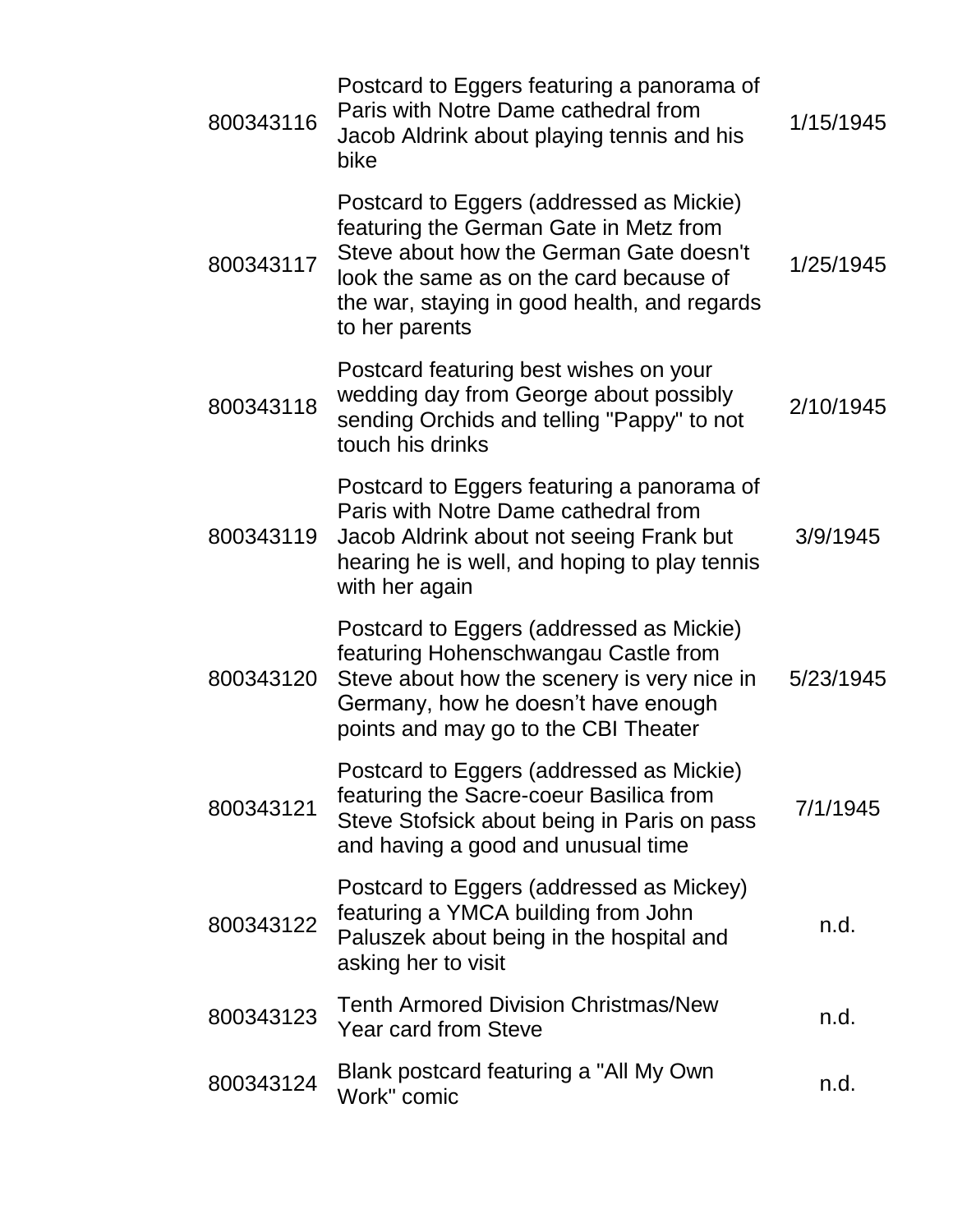|   | 11 |           | <b>Miscellaneous Papers</b>                                                                                                                                                    | 1942-1952,<br>n.d. |
|---|----|-----------|--------------------------------------------------------------------------------------------------------------------------------------------------------------------------------|--------------------|
|   |    | 800343125 | Merry Christmas/Happy New Year card<br>from Chet                                                                                                                               | 12/25/1942         |
|   |    | 800343126 | "Autographs" 10th Armored Division<br>stationary booklet with notes to Eggers from<br>soldiers at Ft. Benning                                                                  | $Jun-43$           |
|   |    | 800343127 | Poem to Eggers from Sgt. Frank S.<br>Wietecka and Sgt. Thomas F. Trello                                                                                                        | 8/8/1943           |
|   |    | 800343128 | Letter to Eggers from Charles Zinck (in the<br>form of a military memo) apologizing for not<br>writing, and inviting Eggers to the Glen<br><b>Island Casino, with envelope</b> | 6/8/1944           |
|   |    | 800343129 | Letter fragments to Eggers (addressed as<br>Mickie) with pinholes from German ribbon                                                                                           | 4/2/1945           |
|   |    | 800343130 | Honoring the Women in our Armed<br>Services envelope, first day of issue                                                                                                       | 9/11/1952          |
|   |    | 800343131 | <b>Christmas card from Russell Morris</b>                                                                                                                                      | n.d.               |
|   |    | 800343132 | State of New York Certificate of<br><b>Recognition to Charles Eggers</b>                                                                                                       | n.d.               |
|   |    | 800343133 | Newspaper clipping, "Dorothy C. Eggers to<br><b>Report Thursday"</b>                                                                                                           | n.d.               |
|   |    | 800343134 | Empty souvenir portrait frame from Ft.<br>Benning, Ga.                                                                                                                         | n.d.               |
|   |    | 800343135 | Newspaper clipping, "Christie, Survivor of<br>Juneau, Back In Action Again In Pacific,"<br>labeled "Dorothy's first cousin"                                                    | n.d.               |
|   |    | 800343136 | Card wishing Eggers well, with many<br>signatures                                                                                                                              | n.d.               |
| 2 | 1  |           | <b>W.A.A.C. Scrapbook</b>                                                                                                                                                      | 1943               |

800343137 Page 1: "January 26th, 1943"

Page 2: "On My Way!"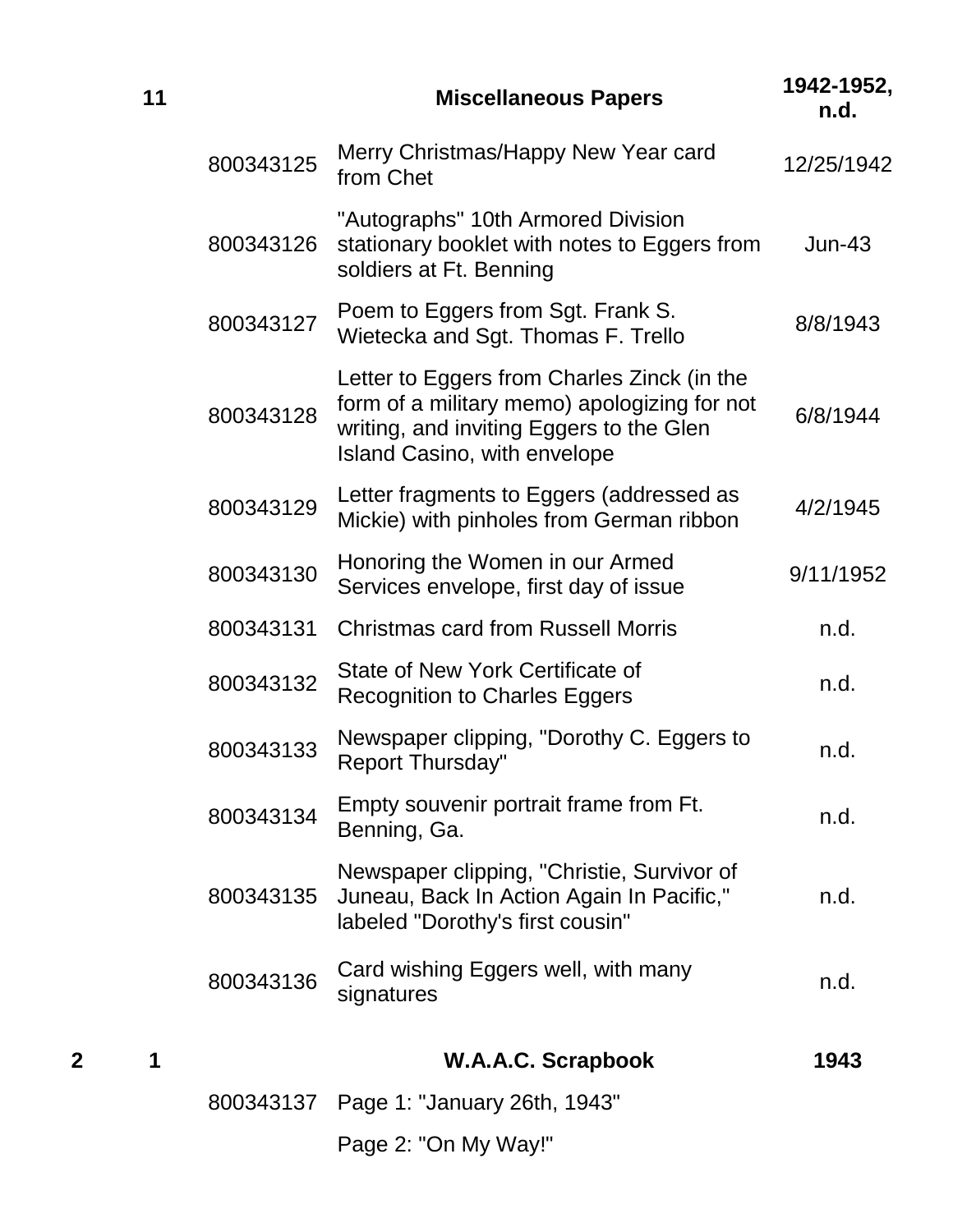Page 3: "Open House, January 24th, 1943"

Page 4: "Think of me, but be good"

Page 5: "For your trip, we thought you'd like to have this pack…"

Page 6: "To You in the Service of Our Country"

Page 7: "To The Little Girl Soldier"

Page 8: "WAAC Officers Seek Recruits in County"

Page 9: "From New York to Daytona Beach, Florida, Itinerary. Last Stop!"

Page 10: "Photographs - Daytona Beach, Florida, February 10th, 1943"

Page 11: "More Photographs of Daytona Beach, Florida"

Page 12: "Here's Where We Get Our Chow!"

Page 13: "Three Daytona Beach, Florida, Postcards"

Page 14: "Three more Daytona Beach, Florida Postcards"

Page 15: "The Humorous Side of the Army, Oh Yeah!"

Page 16: "Three humorous postcards, starting with 'Just Looking!'"

Page 17: "Three more humorous postcards, starting with 'The Same Old Moon…'"

Page 18: "Battalion Subscription Dance"

Page 19: "Three Daytona Beach, Florida, Postcards with Tent City photos"

Page 20: "Tent City"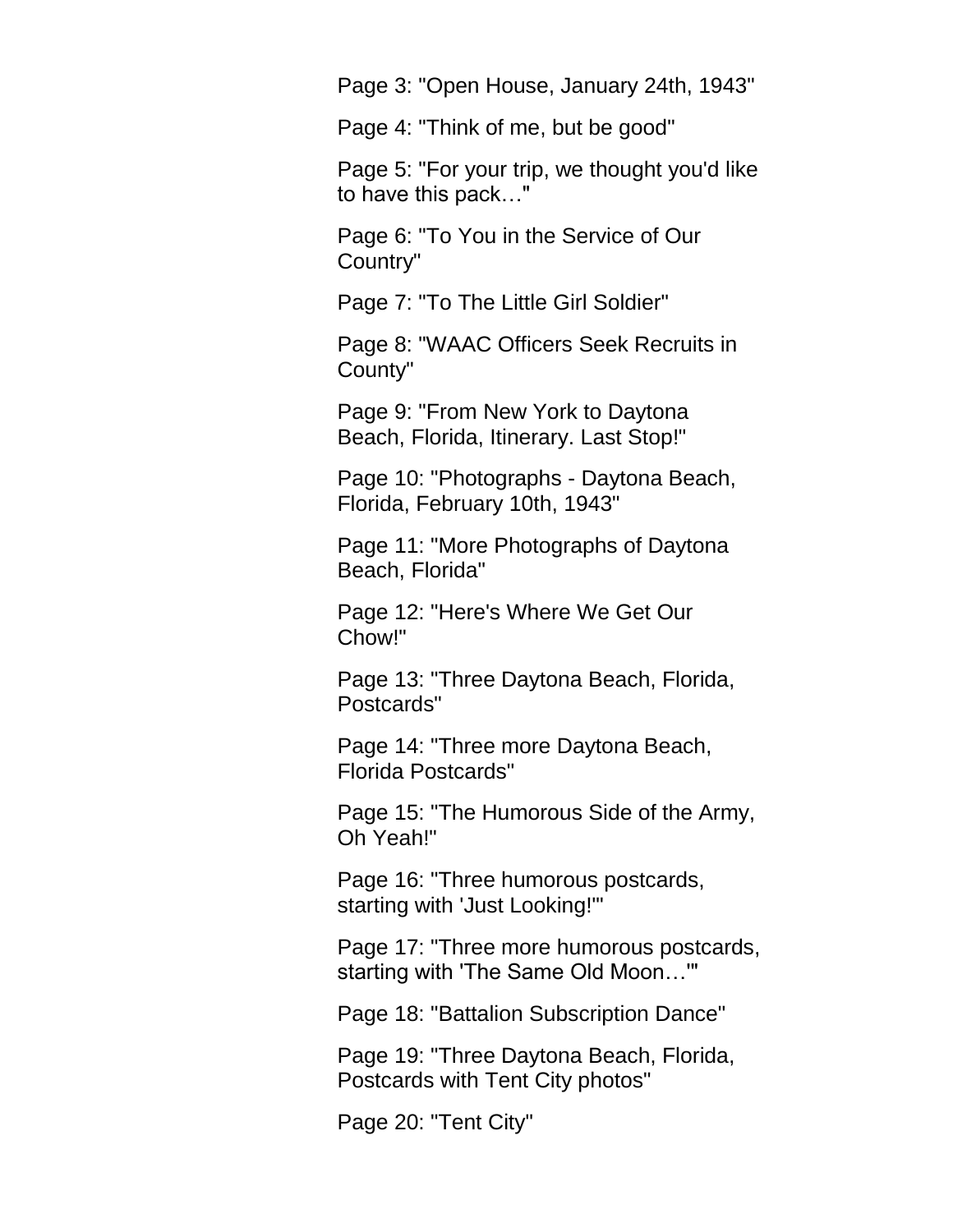Page 21: "The Tides (cont.)"

Page 22: "Training Material"

Page 23: "Second Women's Army Auxiliary Corps Training Center Memo. No. 6"

Page 24: "Training Material (cont)"

Page 25: "Goodbye Florida, Hello Georgia!"

Page 26: "Benning Bayonet, Fort Benning, GA., Thursday, March 11th, 1943"

Page 27: "Sight of Lady 'Soldiers' Has Fort Benning Agog"

Page 28: "Post Returns to Normal As WAAC Contingent Assumes Routine Duties"

Page 29: "Canadian 'March Past' Honors Post Generals"

Page 30: "Special Service Slates Two Radio Shows"

Page 31: "Envelope of Fort Benning Postcards and two other postcards"

Page 32: "Greetings from Infantry School Postcard"

Page 33: "The Post Chapel, Fort Benning, Ga."

Page 34: "A Salute to a Girl in the Service"

Page 35: "Post Library"

Page 36: "Library Has Many New Publications"

Page 37: "Forty Third WAC Post Headquarters Company, Comp. Order No. 1, with promotion of Eggers to Technician Fifth Grade"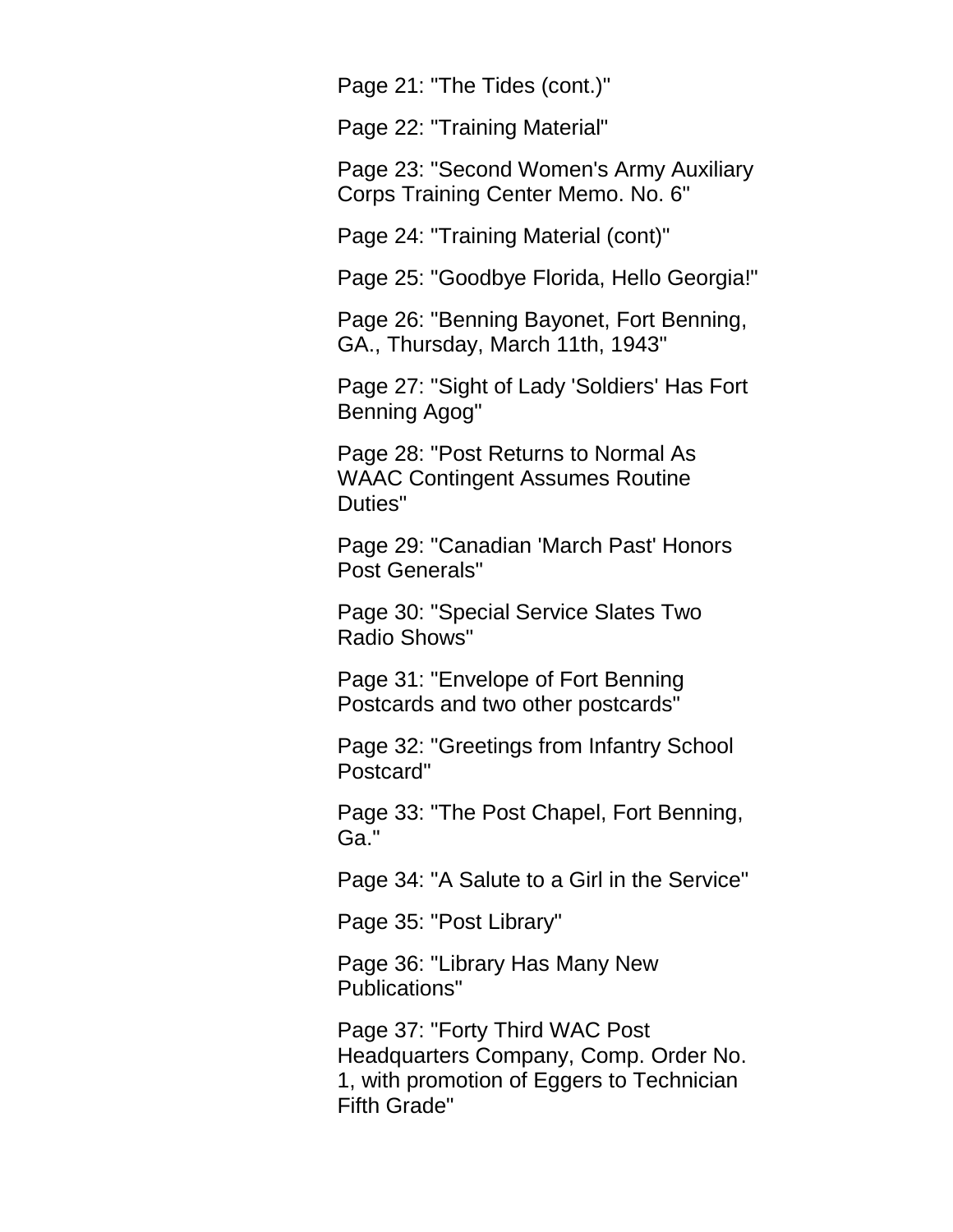Page 38: "March 29th, 1943, First Ride in a Tank, Happy Birthday!"

Page 39: "'Many Happy Returns' and three other birthday cards"

Page 40: "'Missing You' and one other birthday card"

Page 41: "'Happy Birthday to You in the Service' and two other birthday cards"

Page 42: "'For Your Birthday' and two other birthday cards"

Page 43: "'A Little Bit Late' and three other birthday cards"

Page 44: "Congratulations Corporal!"

Page 45: "Easter in the Service, April 25th, 1943"

Page 46: "Easter 1943"

Page 47: "'Gee! But You're Swell' and two other Easter cards"

Page 48: "Two Easter cards, and 'My Insignia'"

Page 49: "Oh! My Goodness - Measles! May 3rd, 1943"

Page 50: "Get well card and Dorothy Eggers' Patient's Property Card"

Page 51: "'Cuban With Armored Tigers Fought in Spanish Civil War,' signed by Pvt. Fernandez"

Page 52: "Laundry Bill"

Page 53: "Gift that Carlos Fernandez brought back to me from Cuba"

Page 54: "'To Wackie Dottie' Glen Island Casino invite"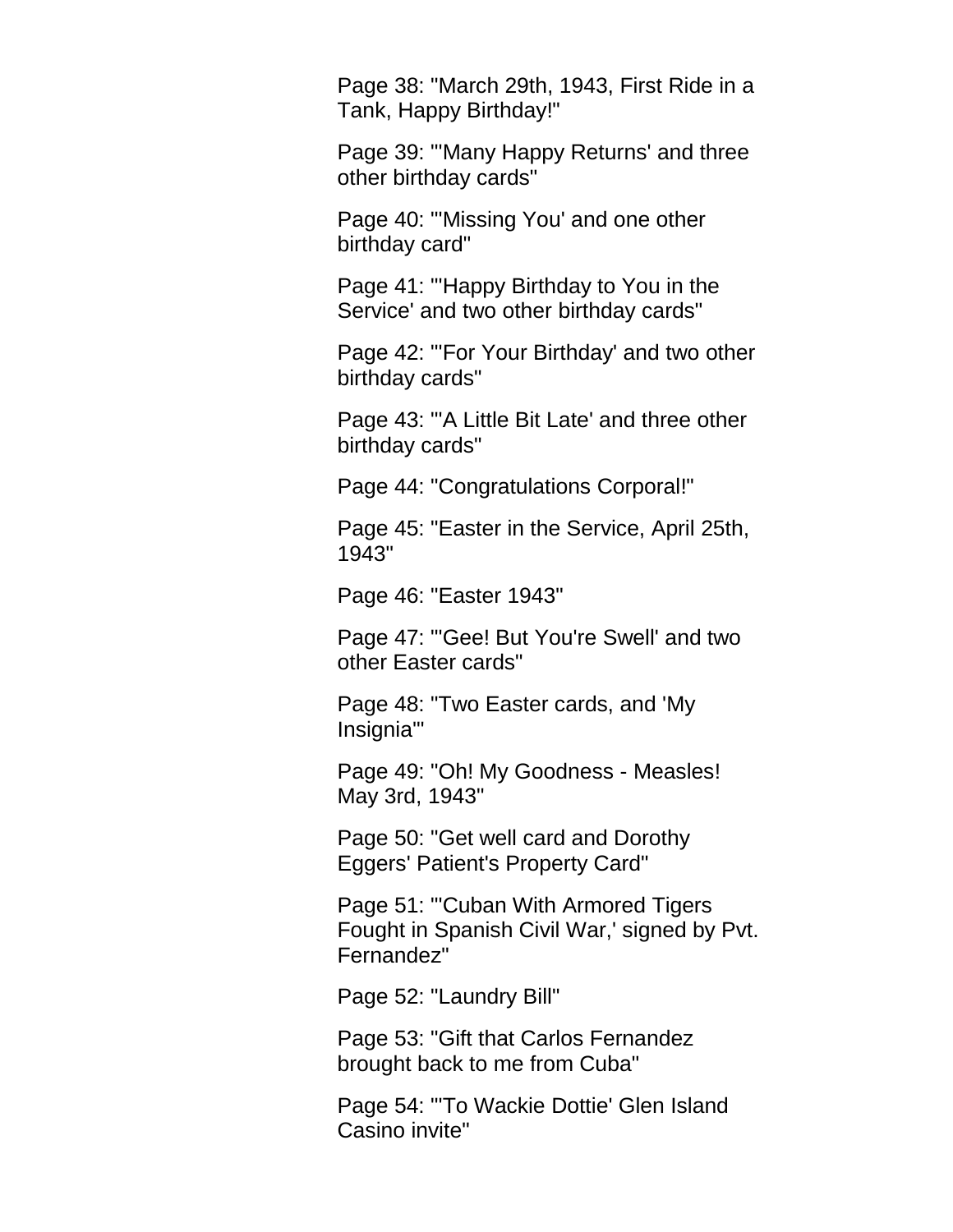Page 55: "I enter into sports!"

Page 56: "WAACs Soon to Take Benning Staff Jobs"

Page 57: "We're in the Army Now"

Page 58: "School Mates In Service"

Page 59: "Around Here - Two Pints Make One Quart-Ette!"

Page 60: "Daytona Beach, Florida"

Page 61: "Fort Benning, Georgia"

Page 62: "Furlough - Yippee, July 20th-30th, 1943"

Page 63: "The Southerner, en route to New York, July 21st-22nd, 1943"

Page 64: "7th Armored Division Arrives at Fort Benning, Ga."

Page 65: "Fort Benning, Sand Hill Area, Aug. 1943"

Page 66: "My Rating - T/5, My Insignia Fourth Service Command"

Page 67: "More of the Good Old 10th Armored Division"

Page 68: "Christie, Survivor of Juneau, Back in Action Again in Pacific"

Page 69: "Fort Belvoir Virginia"

#### **Series 3: Photographs**

|  |           | <b>North Africa Binder Photos</b>                                 | 1943 |
|--|-----------|-------------------------------------------------------------------|------|
|  | 800343138 | 32nd Station Hospital Flags in Tlemcen,<br><b>French Algeria</b>  | 1943 |
|  | 800343139 | North Gate of Mountain (atlas) town of<br>Tlemcen, French Algeria | 1943 |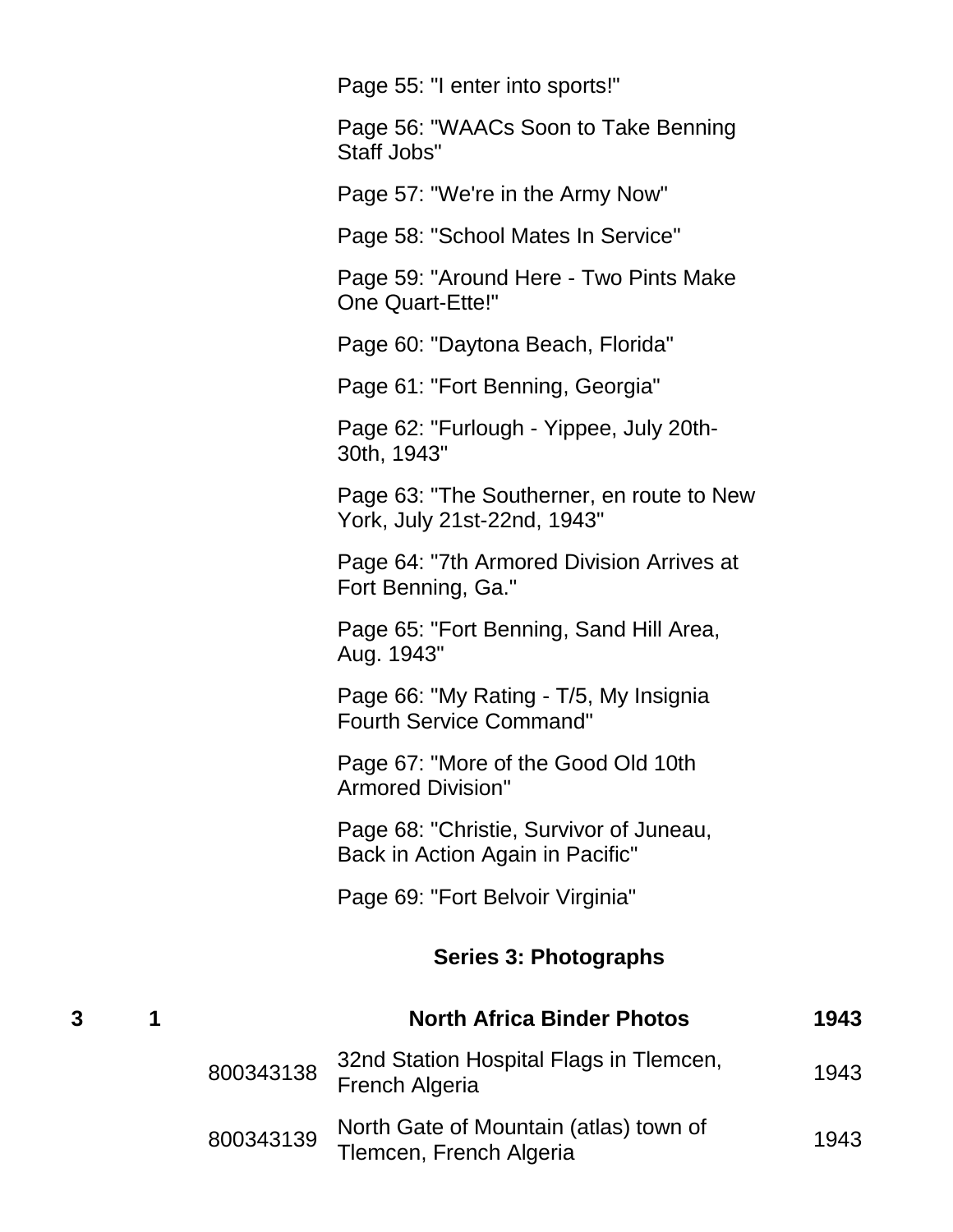| 800343140 | Arab village outside walled mountain (atlas)<br>Tlemcen                                                         | 1943 |
|-----------|-----------------------------------------------------------------------------------------------------------------|------|
| 800343141 | "Main Street," Tlemcen, French Algeria                                                                          | 1943 |
| 800343142 | Looking onto street alongside our billet, with<br>children looking up at the camera                             | 1943 |
| 800343143 | Convoy road in front of Surgical section of<br>32nd Sta. Hosp. in Tlemcen                                       | 1943 |
| 800343144 | From roof of non. coms. billet (Hotel des<br>Voyagers) in Tlemcen with cars and<br>wagons in the street below   | 1943 |
| 800343145 | French soldiers and horses by fort in center<br>of Tlemcen                                                      | 1943 |
| 800343146 | French soldier by the fort in center of town<br>of Tlemcen                                                      | 1943 |
| 800343147 | Arab populace of Tlemcen Fr. Algeria, N. A.                                                                     | 1943 |
| 800343148 | McNelly's buddy, "Willson," and an Arab<br>woman in French section of Tlemcen                                   | 1943 |
| 800343149 | French band in courtyard part of 32nd<br><b>Station Hospital unit, Tlemcen</b>                                  | 1943 |
| 800343150 | Ruins of Arab mosque out in the hills in the<br>mountains by Tlemcen                                            | 1943 |
| 800343151 | After a rest from bike riding when we were<br>at the seaside in French Morocco during<br>five days of R. and R. | 1943 |
| 800343152 | McNelly on a donkey while on R. and R. 43<br>at French Morocco                                                  | 1943 |
| 800343153 | McNelly standing in water while on R. and<br>R. at small French Morocco village                                 | 1943 |
| 800343154 | Thanksgiving day '43 scene at convoy<br>corner road of 32nd Sta. Hosp. Surgery<br>Section, Tlemcen              | 1943 |
| 800343155 | Thanksgiving day snow by the officers<br>billet, with two trees covered in snow, 32nd                           | 1943 |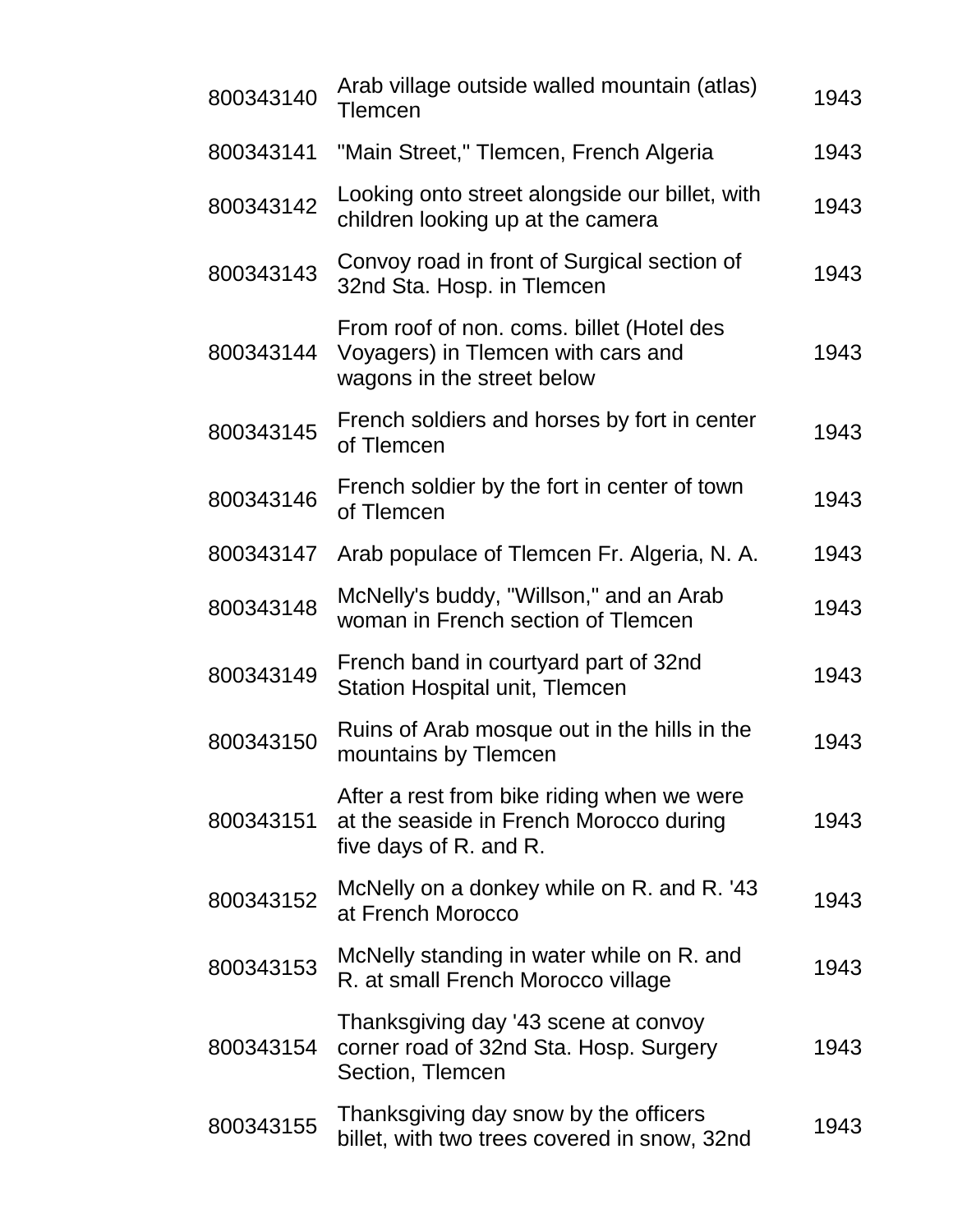Sta. Hosp., Tlemcen

|                | 800343156    | On the way up the mountainside to the<br>Arab settlement of "Sidi-Bu-Modine" with a<br>North African man wearing G.I. boots             | 1943                                 |
|----------------|--------------|-----------------------------------------------------------------------------------------------------------------------------------------|--------------------------------------|
|                | 800343157    | Fall of '43, after Thanksgiving Day snowfall<br>in Mt. town of "Sidi-Bou-Medine" view of a<br>snowy street with civilians walking ahead | 1943                                 |
|                | 800343158    | Two of McNelly's friends standing under an<br>arch outside mosque, labeled as outside<br>the Arab mosque of "Sidi-Bou-Modine"           | 1943                                 |
|                | 800343159    | Mosque at "Sidi-Bu-Modine" with ornate,<br>geometrically decorated bronze doors                                                         | 1943                                 |
|                | 800343160    | Young Arab mufti by star-shaped well in<br>courtyard of mountain mosque of "Sidi-bu-<br>Modine"                                         | 1943                                 |
|                | 800343161    | Inside Arab mosque mt. side "Sidi-Bou-<br>Medice" by Tlemcen                                                                            | 1943                                 |
| $\overline{2}$ |              | <b>Italy Binder Photos #1</b>                                                                                                           | 1944-1945,<br>n.d.                   |
|                | 800343162    | Mt. Range alongside the 32nd Sta. Hosp.<br>unit at Caserta, Italy                                                                       | 1944                                 |
|                | 800343163    | Scene at the Temple of Apollo in Pompeii                                                                                                | 1944                                 |
|                | $0.00010101$ | Pompeii, taken on arrival '44 with buildings                                                                                            | $\lambda$ $\cap$ $\lambda$ $\lambda$ |

| 800343162 | Mt. Range alongside the 32nd Sta. Hosp.<br>unit at Caserta, Italy                                                 | 1944 |
|-----------|-------------------------------------------------------------------------------------------------------------------|------|
| 800343163 | Scene at the Temple of Apollo in Pompeii                                                                          | 1944 |
| 800343164 | Pompeii, taken on arrival '44 with buildings<br>at the foot of Vesuvius                                           | 1944 |
| 800343165 | Vesuvius, after the March 1944 eruption                                                                           | 1945 |
| 800343166 | Summit of Vesuvius a year after the<br>eruption with soldiers and guide on the<br>summit, obscured by thick steam | 1945 |
| 800343167 | Caserta, Italy, ruined castle in hills by 32nd<br>Sta. Hosp.                                                      | 1944 |
| 800343168 | Waif at compound near 32nd Sta. Hosp. at<br>Caserta, standing behind barbed wire                                  | 1944 |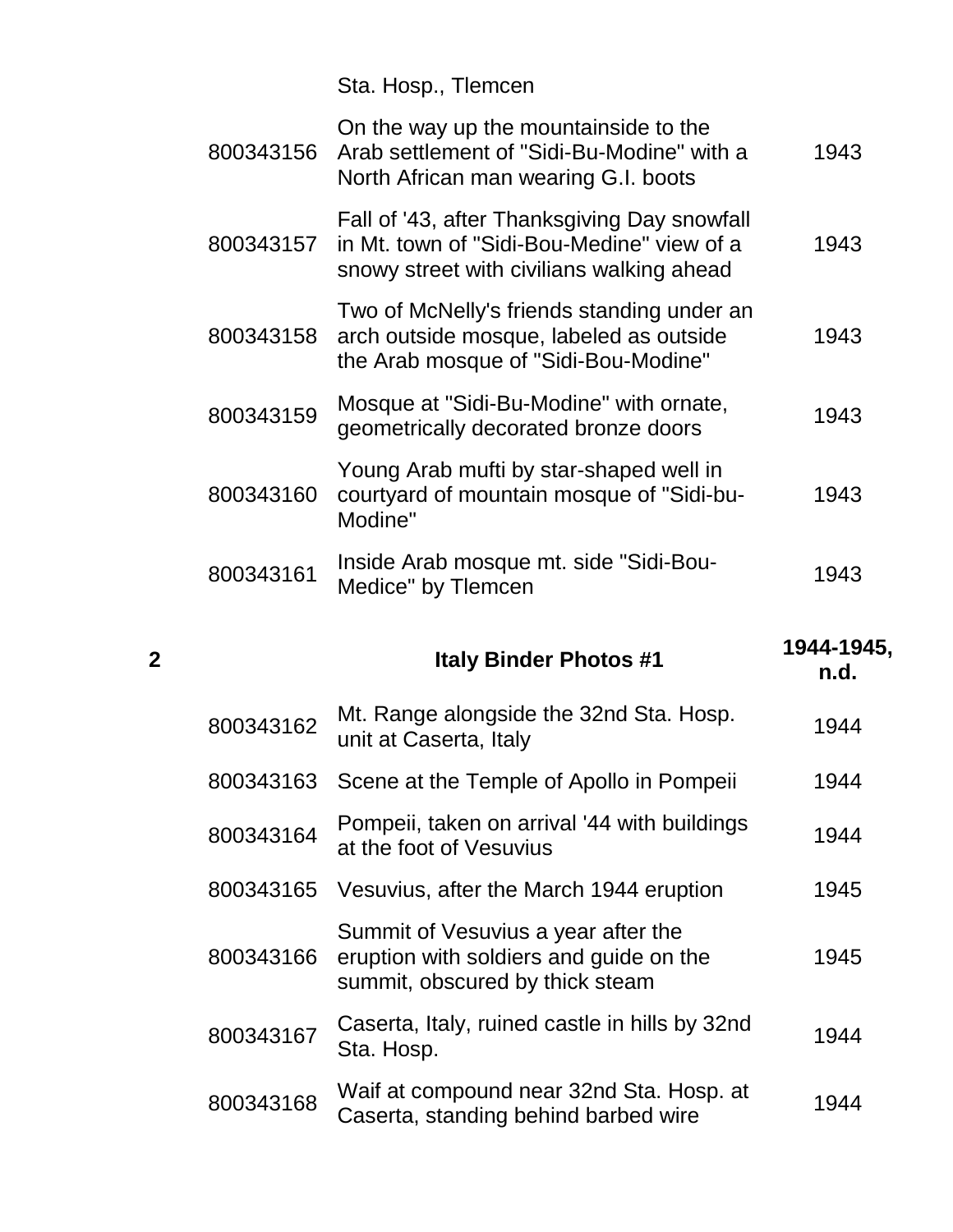| 800343169 | Scene near coast road beyond 32nd Sta.<br>Hosp. unit after naval shelling with oxen<br>pulling carts                     | 1945 |
|-----------|--------------------------------------------------------------------------------------------------------------------------|------|
| 800343170 | Damaged church by 32nd Sta. Hosp. at<br>Capua, Italy                                                                     | 1944 |
| 800343171 | A damaged, bombed-out church in Capua,<br>Italy                                                                          | 1944 |
| 800343172 | Taken up the road from 32nd Sta. Hosp. in<br>Caserta with a horse and wagon drinking<br>water near well                  | n.d  |
| 800343173 | Side street in Caserta, Italy, with an ox<br>pulling a cart with a man, woman, and child                                 | 1944 |
| 800343174 | Man and woman planting beans behind the<br>32nd Sta. Hosp. in Caserta                                                    | 1944 |
| 800343175 | Man and two women planting beans behind<br>the 32nd Sta. Hosp. in Caserta                                                | 1944 |
| 800343176 | Leaving the village for the day's work of<br>planting beans with a man with ox and cart<br>at the side of the road       | 1944 |
| 800343177 | Mining the earth blocks for building walls<br>and houses behind the 32nd Sta. Hosp. in<br>Caserta                        | 1944 |
| 800343178 | Bringing out cut blocks of earth to build<br>walls and houses with, with child leading ox<br>with cart of earthen blocks | 1944 |
| 800343179 | Loading cut blocks of earth for building<br>walls and houses behind the 32nd Sta.<br>Hosp. in Caserta                    | 1944 |
| 800343180 | Scene of valley behind the 32nd Sta. Hosp.<br>at Caserta, with viaduct (actually an<br>aqueduct) to palace               | 1944 |
| 800343181 | Left half of photo of the front of the Palace<br>of Caserta                                                              | 1945 |
| 800343182 | Right half of photo of the front of the Palace<br>of Caserta                                                             | 1945 |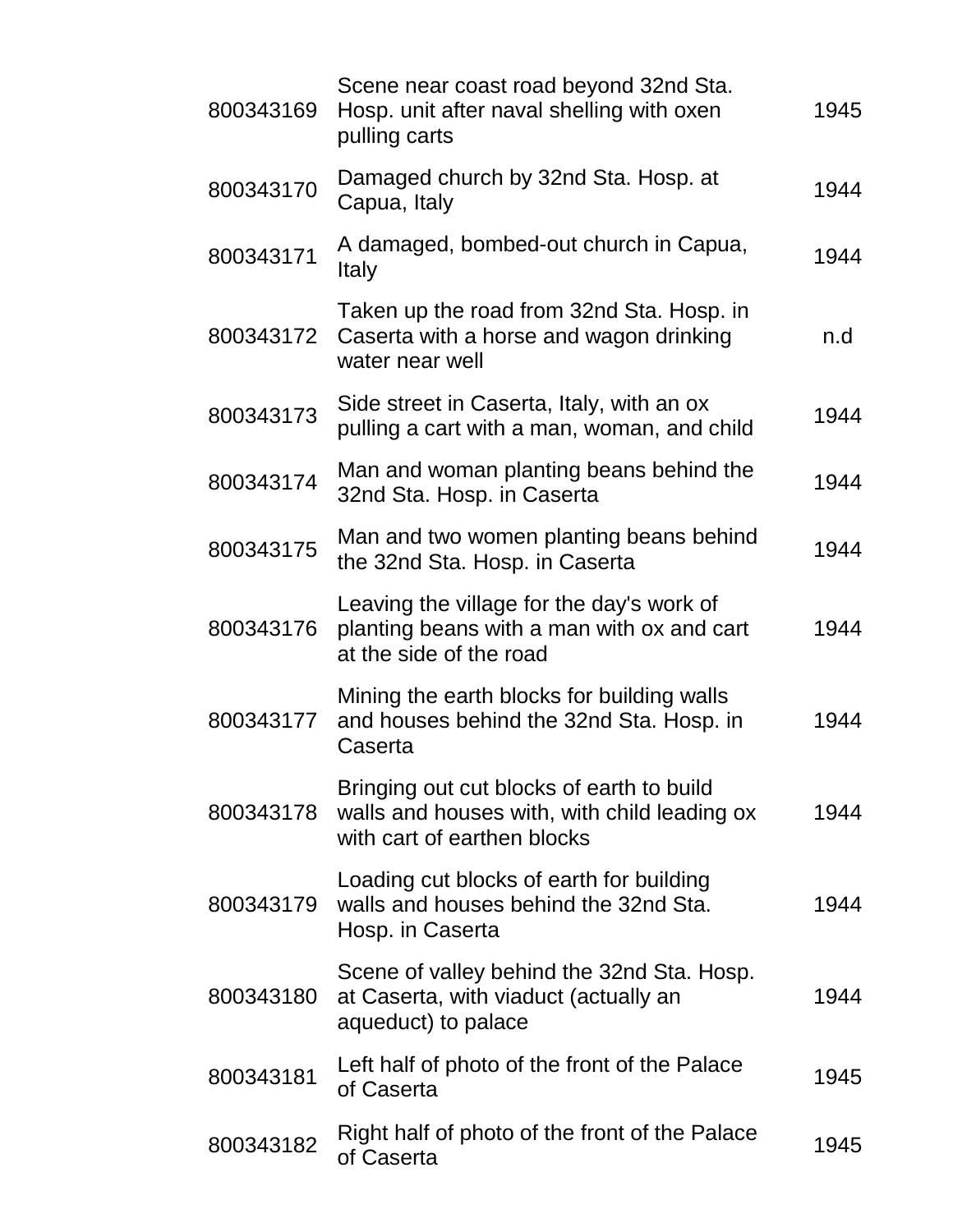| 800343183 | Grotto and cascade of water leading to<br>pools at the palace in Caserta                                            | 1945 |
|-----------|---------------------------------------------------------------------------------------------------------------------|------|
| 800343184 | Left half of photo of the grotto statuary and<br>pool at the palace at Caserta                                      | 1944 |
| 800343185 | Right half of photo of the grotto statuary<br>and pool                                                              | 1944 |
| 800343186 | McNelly and friend in the pool on palace<br>grounds, sitting                                                        | 1944 |
| 800343187 | McNelly and friend in the pool on palace<br>grounds, standing                                                       | 1944 |
| 800343188 | McNelly and friend in the pool on palace<br>grounds, close up                                                       | 1944 |
| 800343189 | "Josephine?" statue on palace grounds,<br>Caserta                                                                   | 1944 |
| 800343190 | Taken on the palace grounds at Caserta,<br>Italy, up the road from 32nd Sta. Hosp. with<br>ruined pillars and trees | 1944 |
| 800343191 | On the palace grounds, Caserta, with algae<br>topped water in the fore, trees and ruined<br>pillars in the back     | 1944 |
| 800343192 | Scene on return trip from Rome<br>summertime after fall of Italy of some ruins,<br>tower with statue(?) in center   | 1944 |
| 800343193 | Scene in Capua, Italy, just up the road from<br>32nd Sta. Hosp. with men on a cart in the<br>street                 | 1944 |
| 800343194 | Rome, Castel de St. Angelo, or the Tomb of<br>Hadrian at the edge of the Vatican on the<br><b>Tiber river</b>       | 1944 |
| 800343195 | King Emberto monument and unknown<br>soldier's tomb (Victor Emmanuel II<br>Monument/Unknown Soldier's Tomb)         | n.d. |
|           | 800343196 Ruins of Roman wall outside Rome proper                                                                   | n.d. |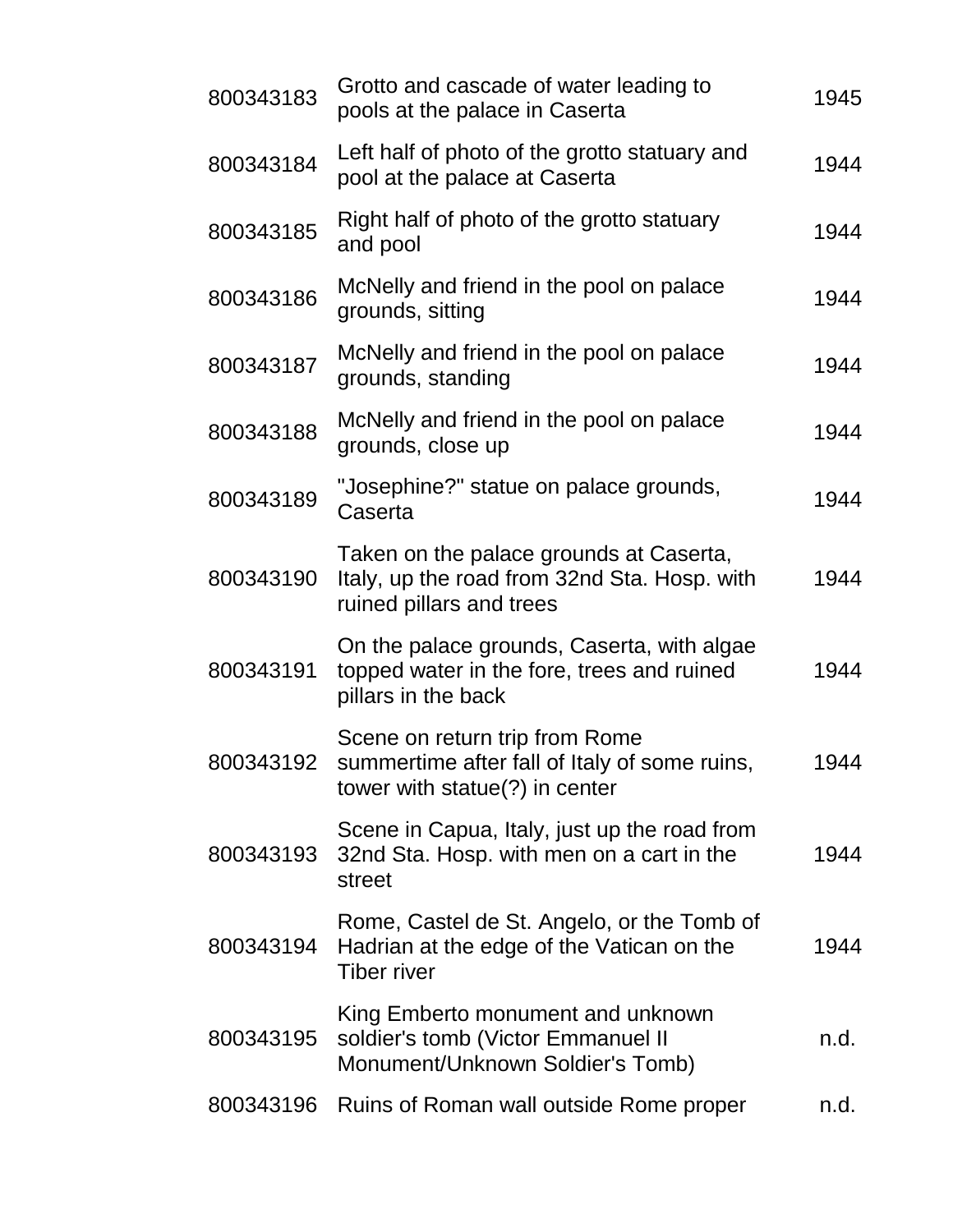|           | Roman Forum, three pillars, symbol of the<br>800343197 Forum (ruins of the Temple of Castor and<br>Pollux) | 1944 |
|-----------|------------------------------------------------------------------------------------------------------------|------|
| 800343198 | Roman Forum, taken from the roadway<br>above, with obscured Colosseum in<br>background                     | 1944 |
|           | 800343199 The Colosseum                                                                                    | 1944 |
| 800343200 | Tinted photo of Colosseum at dusk                                                                          | 1944 |
| 800343201 | Untinted photo of Colosseum at dusk                                                                        | 1944 |

| 3 |           | <b>Italy Binder Photos #2</b>                                                                                      | 1944-1945,<br>n.d. |
|---|-----------|--------------------------------------------------------------------------------------------------------------------|--------------------|
|   | 800343202 | McNelly with three Italian women, a man,<br>and three kids                                                         | 1944               |
|   | 800343203 | Bill Wilson sitting on a well in Caserta                                                                           | 1944               |
|   | 800343204 | Italians thrashing (threshing) wheat or rye in<br>Caserta                                                          | 1945               |
|   | 800343205 | Close-up photo of Italians threshing wheat<br>or rye in Caserta                                                    | 1945               |
|   | 800343206 | Horse with wagon loaded with grain in<br>Caserta                                                                   | 1945               |
|   | 800343207 | Four Italian women threshing grain in<br>Caserta                                                                   | 1945               |
|   | 800343208 | Woman tying up a large bundle of wheat or<br>rye in Caserta                                                        | 1945               |
|   | 800343209 | Ex-soldier and two women with a bag of<br>threshed grain in Caserta                                                | 1945               |
|   | 800343210 | Woman harvesting grain on the Caserta<br>palace grounds                                                            | 1945               |
|   | 800343211 | Woman harvesting with note stating that the<br>government allowed people to plant on the<br>Caserta palace grounds | 1945               |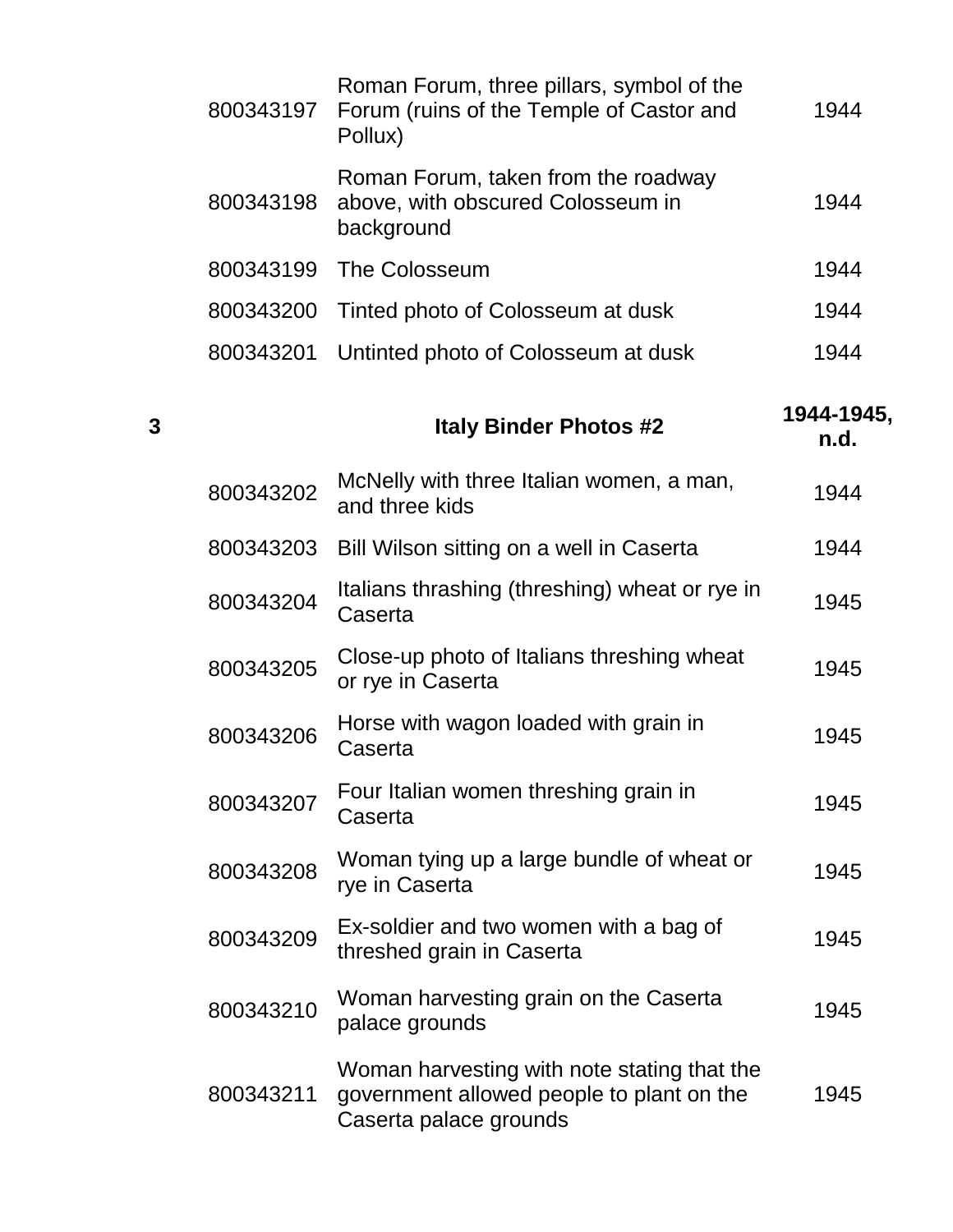|   | 800343212 | Woman carrying a large bundle of wheat or<br>rye on her head in Caserta                                      | 1945               |
|---|-----------|--------------------------------------------------------------------------------------------------------------|--------------------|
|   | 800343213 | Woman with hand sickle harvesting grain at<br>Caserta palace grounds                                         | 1945               |
|   | 800343214 | Man on ox driven cart in Caserta                                                                             | 1945               |
|   | 800343215 | Cemetery outside of Naples, Italy                                                                            | 1944               |
|   | 800343216 | Water wagons on street by docks in Naples<br>harbor                                                          | 1944               |
|   | 800343217 | Scene taken after water truck brought in<br>supply for all purposes, Santa Maria, near<br>Caserta            | 1944               |
|   | 800343218 | One of the many signs in area, a sign telling<br>people to bathe at least once weekly                        | 1944               |
|   | 800343219 | Beechcraft plane over 32nd Sta. Hosp. unit<br>in Caserta                                                     | 1944               |
|   | 800343220 | Another 500 lbs. dud removed from 32nd<br>Sta. Hosp. in Caserta                                              | 1944               |
|   | 800343221 | One of the three duds to land on 32nd Sta.<br>Hosp. unit at Caserta                                          | n.d.               |
|   | 800343222 | Scene while digging for dud that hit ward                                                                    | 1944               |
|   | 800343223 | Ward wall hit by a 500 lbs. dud bomb in<br>Caserta                                                           | 1944               |
|   | 800343224 | Dud bomb tied to Jeep with rope                                                                              | 1944               |
|   | 800343225 | Crater left by 500 lbs. dud in roadway by<br>32nd Sta. Unit                                                  | 1944               |
|   | 800343226 | Flag at half-mast for President Roosevelt's<br>death, in Caserta                                             | 1945               |
| 4 |           | <b>Loose Photos, North Africa and Italy</b>                                                                  | 1944-1945,<br>n.d. |
|   | 800343227 | Photo of two soldiers standing over a dud<br>bomb, while a blurred man blocks portion of<br>photo in Caserta | 1944               |
|   |           |                                                                                                              |                    |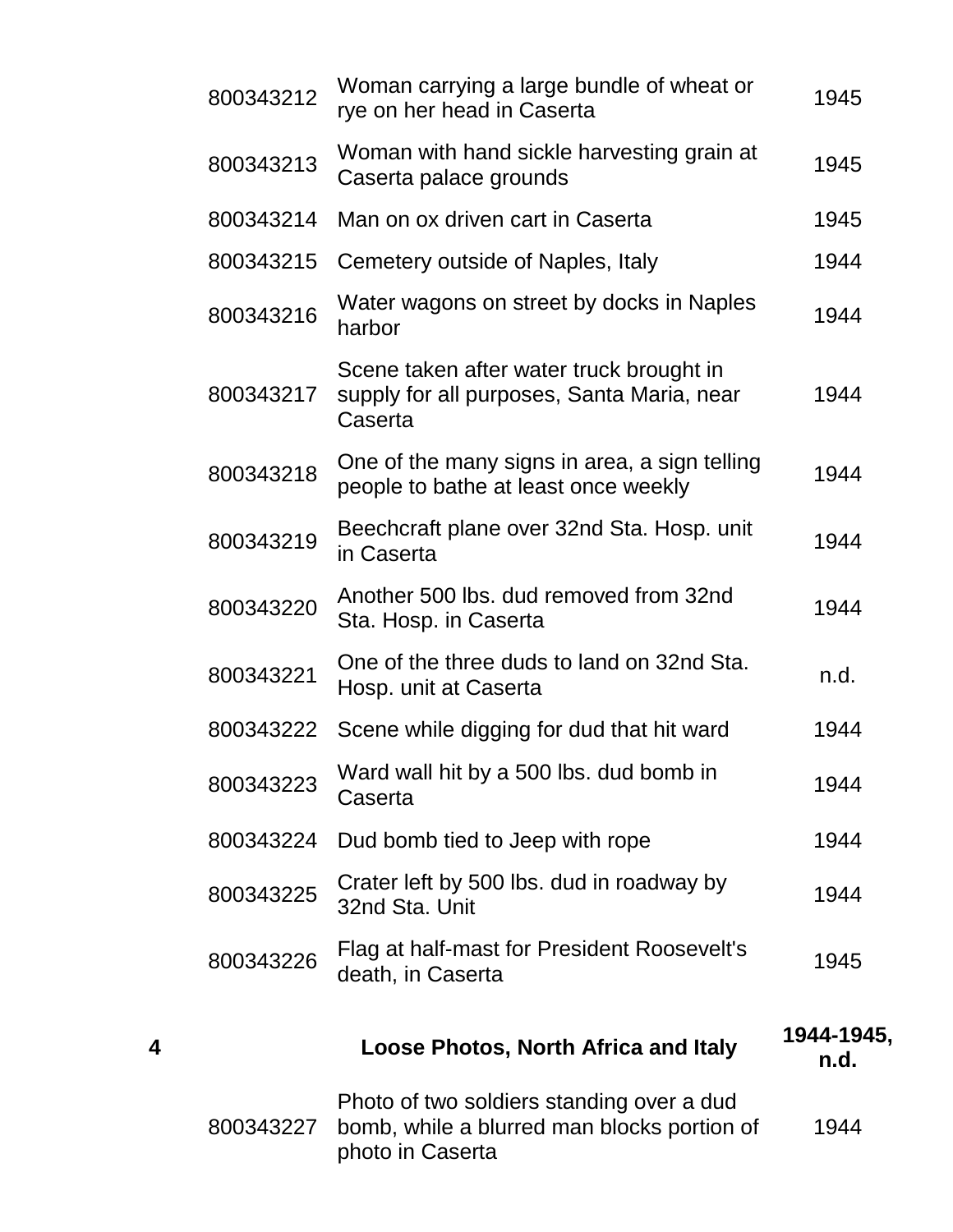| 800343228 | Unlabeled photo of McNelly on a donkey<br>while on R. and R., with Moroccan man                                               | n.d. |
|-----------|-------------------------------------------------------------------------------------------------------------------------------|------|
| 800343229 | Unlabeled photo of two men on a cart<br>drawn by a pony or donkey                                                             | n.d. |
| 800343230 | Color photo of palace gardens at Caserta                                                                                      | 1944 |
| 800343231 | Victor Emmanuel II Monument, labeled as<br>Memorial to Emmanuel Umberto and Tomb<br>of the Unknown Soldier in Rome            | 1944 |
| 800343232 | Unlabeled photo of the North Gate of<br>Tlemcen, French Algeria                                                               | n.d. |
| 800343233 | Unlabeled photo of the man with ox and<br>cart at the side of the road preparing to<br>plant beans                            | 1944 |
| 800343234 | Photo of the ruined wall, labeled as Inner<br>Wall, Rome, Italy                                                               | n.d. |
| 800343235 | British Beaufighter, "Nite Fiter" in Italy                                                                                    | 1944 |
| 800343236 | Unlabeled photo of the Trevi Fountain                                                                                         | n.d. |
| 800343237 | Fountain on the palace grounds in Caserta<br>depicting Actaeon, as a stag, being<br>attacked by hunting dogs                  | 1944 |
| 800343238 | Left half of panoramic photo of the front of<br>palace at Caserta, labeled as 1st Peace<br>Treaty Signed, Royal Palace, Italy | n.d. |
| 800343239 | Right half of panoramic photo of the front of<br>palace at Caserta, labeled Royal Palace,<br>Italy, 1st Peace Treaty signed   | n.d. |
| 800343240 | Unlabeled photo of ruined tower in Algeria                                                                                    | n.d. |
| 800343241 | Castel Sant'Angelo, or Hadrian's Tomb in<br>Rome                                                                              | 1945 |
| 800343242 | Photo of Italian women tying up a large<br>bundle of grain, labeled Italian Girl, Italy                                       | 1944 |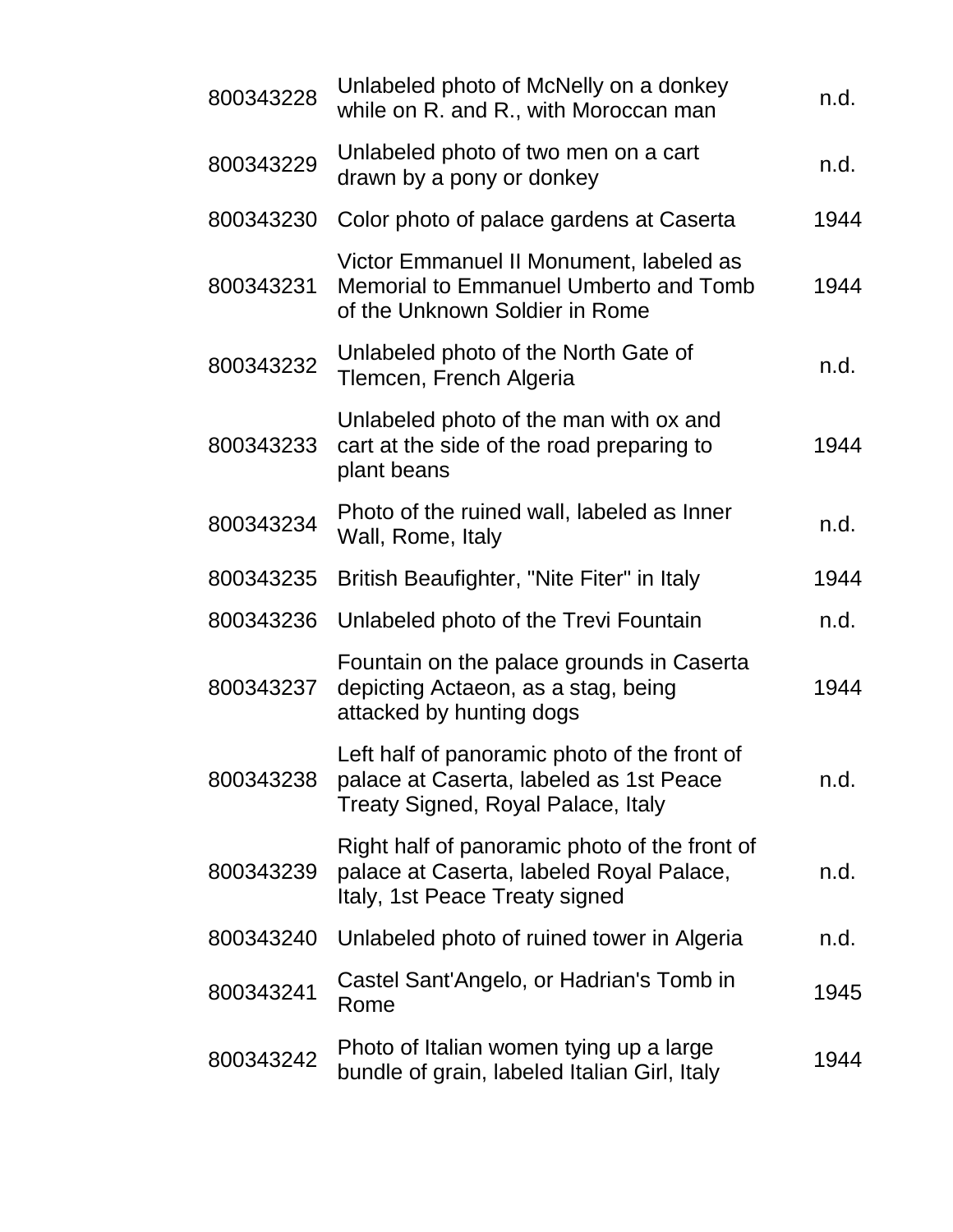|           | <b>Envelope labeled "Basic Training in</b><br>Camp Dix, New Jersey; Camp Rucker,<br>Alabama; and Camp Pickett, Virginia" | 1942, n.d. |
|-----------|--------------------------------------------------------------------------------------------------------------------------|------------|
| 800343243 | Photo of a man jumping into water from a<br>raised diving-board                                                          | Aug-42     |
| 800343244 | McNelly between two friends                                                                                              | 8/2/1942   |
| 800343245 | Photo of a man diving into water from a pier                                                                             | Aug-42     |
| 800343246 | McNelly between two other men in bathing,<br>on a pier                                                                   | n.d.       |
| 800343247 | McNelly wearing a hat, with various bags<br>and a canteen                                                                | n.d.       |
| 800343248 | Three men sitting on a water wheel in<br>bathing suits                                                                   | n.d.       |
| 800343249 | McNelly standing in front of his barracks<br>(presumably)                                                                | n.d.       |
| 800343250 | McNelly in front of his barracks, resting an<br>arm on his knee                                                          | n.d.       |
| 800343251 | Men standing in lines, in front of tents, with<br>their equipment on the ground in front of<br>them                      | n.d.       |
| 800343252 | Four men, with McNelly in back center, in<br>front of barracks with their equipment<br>placed on the ground              | n.d.       |
| 800343253 | Photo of McNelly labeled with Camp<br>Pickett, Va.                                                                       | n.d.       |
| 800343254 | McNelly in uniform, in front of barracks,<br>labeled as Camp Pickett, Va.                                                | n.d.       |
| 800343255 | McNelly sitting in front of a door, labeled<br>Camp Pickett, Va                                                          | n.d.       |
| 800343256 | McNelly saluting in uniform                                                                                              | n.d.       |
| 800343257 | Man wearing gas mask, presumably<br><b>McNelly</b>                                                                       | n.d.       |

**5**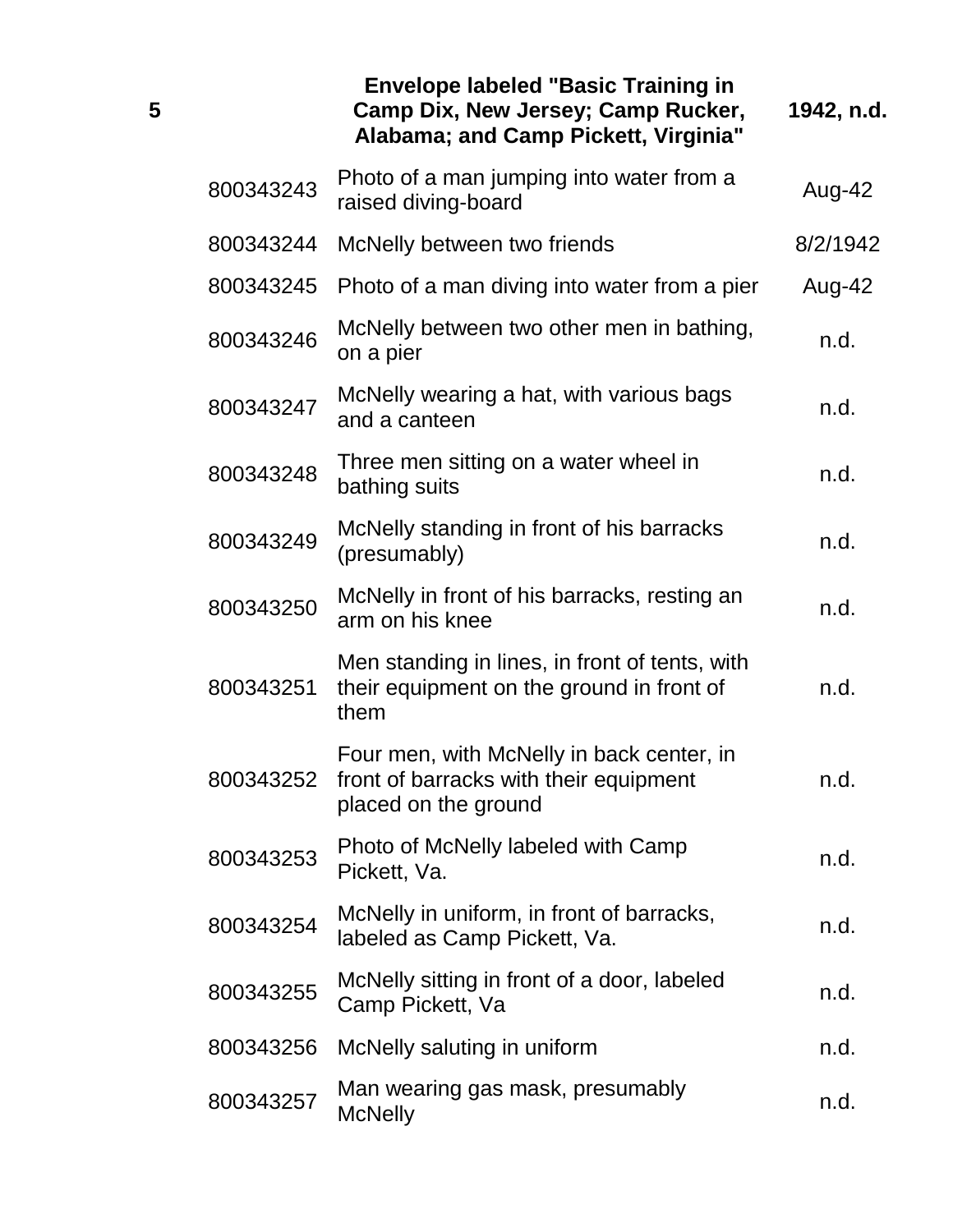|   | 800343258 | Photo of a street, with a group of soldiers<br>near the fore and another group turning<br>mid-march to come down the street with the<br>smaller group           | n.d.               |
|---|-----------|-----------------------------------------------------------------------------------------------------------------------------------------------------------------|--------------------|
|   | 800343259 | Photo of the marching group passing by the<br>other group, with man saluting the men as<br>they march by                                                        | n.d.               |
|   | 800343260 | Photo of a group of soldiers standing in the<br>street, watching a small group of three<br>soldiers, while in the background another<br>group of soldiers stand | n.d.               |
|   | 800343261 | McNelly and another soldier, McNelly is<br>looking away from the camera at the other<br>soldier                                                                 | n.d.               |
|   | 800343262 | McNelly and another soldier, labeled Me<br>and R. Rush                                                                                                          | 8/2/1942           |
|   | 800343263 | McNelly squatting in front of a brick wall                                                                                                                      | n.d.               |
|   | 800343264 | McNelly in uniform with hat, labeled as<br>Private Dwight A. McNelly, #34 Station<br>Hospital, Camp Rucker, Alabama                                             | n.d.               |
|   | 800343265 | McNelly wearing a U.S. Army, Camp<br>Rucker, Alabama t-shirt                                                                                                    | n.d.               |
| 6 |           | <b>Envelope labeled "North Africa"</b>                                                                                                                          | 1943-1944,<br>n.d. |
|   | 800343266 | Photo of men sitting around, looking up at<br>the camera, labeled as AI Jolson at 32nd<br>Sta. Hosp.                                                            | $Sep-43$           |
|   | 800343267 | McNelly leaning against a wall in a bathing<br>suit, with two North African men and three<br>kids beside him                                                    | n.d.               |
|   | 800343268 | Double funeral procession in Tlemcen,<br><b>French Algeria</b>                                                                                                  | 11/26/1944         |
|   | 800343269 | Woman walking down the street in a burka<br>with a man to the left and a boy on the right,<br>in Tlemcen                                                        | Sep-44             |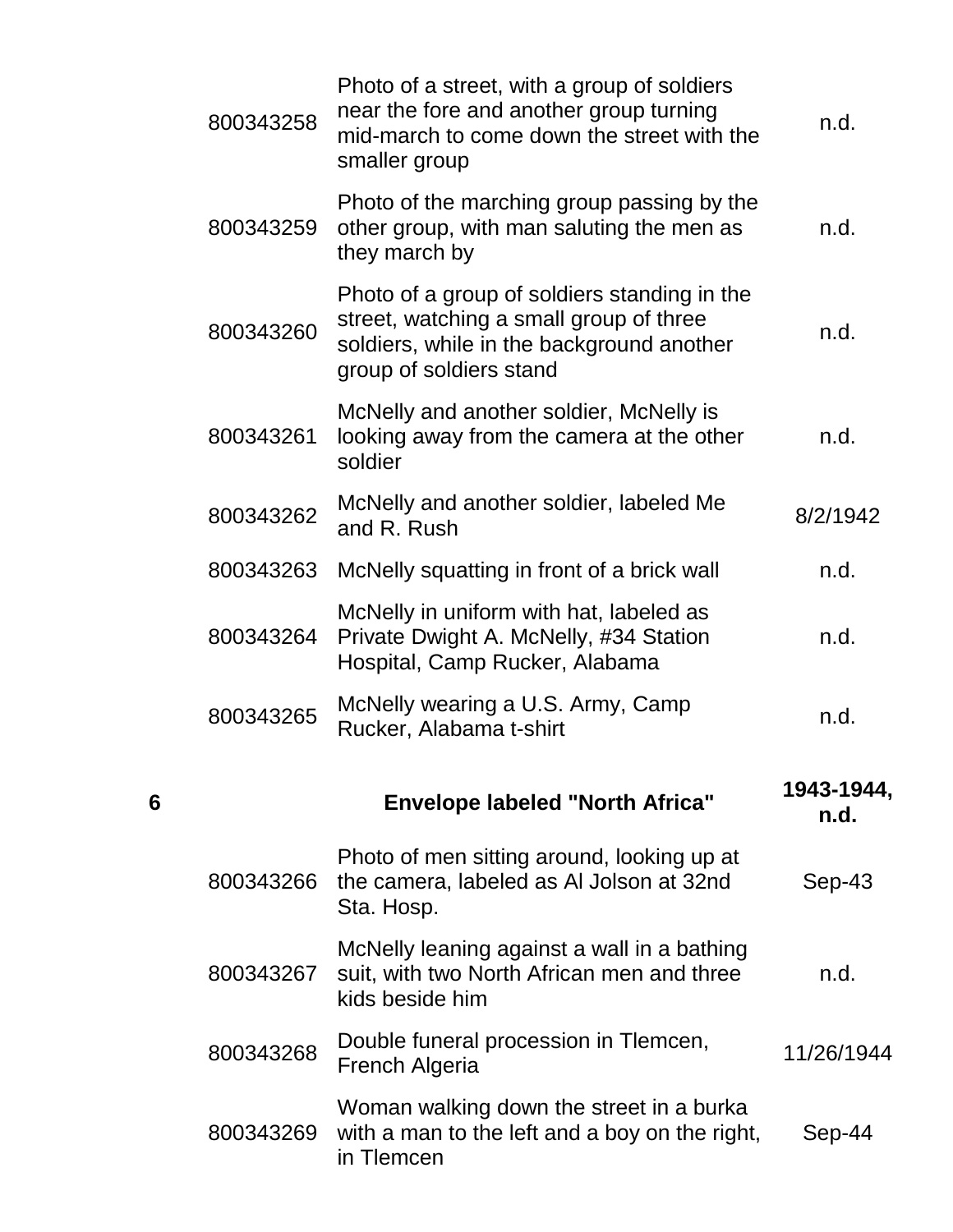|           | 800343270 An Algerian family, with monkey                                                                                                                                                                   |          |
|-----------|-------------------------------------------------------------------------------------------------------------------------------------------------------------------------------------------------------------|----------|
| 800343271 | Woman in burka walking, with three<br>Algerians walking in the opposite direction;<br>two men sit on a fence in turbans, with a<br>child next to them; fence appears to be<br>enclosing a mosque in Tlemcen | 1943     |
| 800343272 | Soldiers, with an Algerian man in the<br>center, labeled "Arab, Algeria"                                                                                                                                    | n.d.     |
| 800343273 | Three Algerian boys                                                                                                                                                                                         | n.d.     |
| 800343274 | Large group of children                                                                                                                                                                                     | n.d.     |
| 800343275 | The harbor at Oran, Algeria                                                                                                                                                                                 |          |
| 800343276 | Soldiers walking along the harbor at Oran,<br>with a ship and mountains in the<br>background                                                                                                                | $Dec-43$ |
| 800343277 | Ship outside the harbor at Oran, Algeria,<br>with mountain in the background                                                                                                                                | 1943     |
| 800343278 | McNelly standing between trees and other<br>flora with a layer of snow on the ground, on<br>Thanksgiving day in Tlemcen                                                                                     | 1943     |
| 800343279 | McNelly standing next to snow covered<br>flora, with large, snowy trees in the<br>background on Thanksgiving day in<br><b>Tlemcen</b>                                                                       | 1943     |
| 800343280 | Tlemcen from a high vantage point while<br>covered in snow                                                                                                                                                  | 1943     |
| 800343281 | Snow covered flora with snowy trees in the<br>background in Tlemcen                                                                                                                                         | 1943     |
| 800343282 | Street with horse-drawn carriages,<br>bordered with an ornate floral pattern                                                                                                                                | n.d.     |
| 800343283 | Four soldiers                                                                                                                                                                                               | n.d.     |
| 800343284 | Older cleric exiting a building, flanked by<br>two soldiers, labeled "Old Patriarck"                                                                                                                        | n.d.     |
| 800343285 | Pack mules carrying cargo in the street,                                                                                                                                                                    | n.d.     |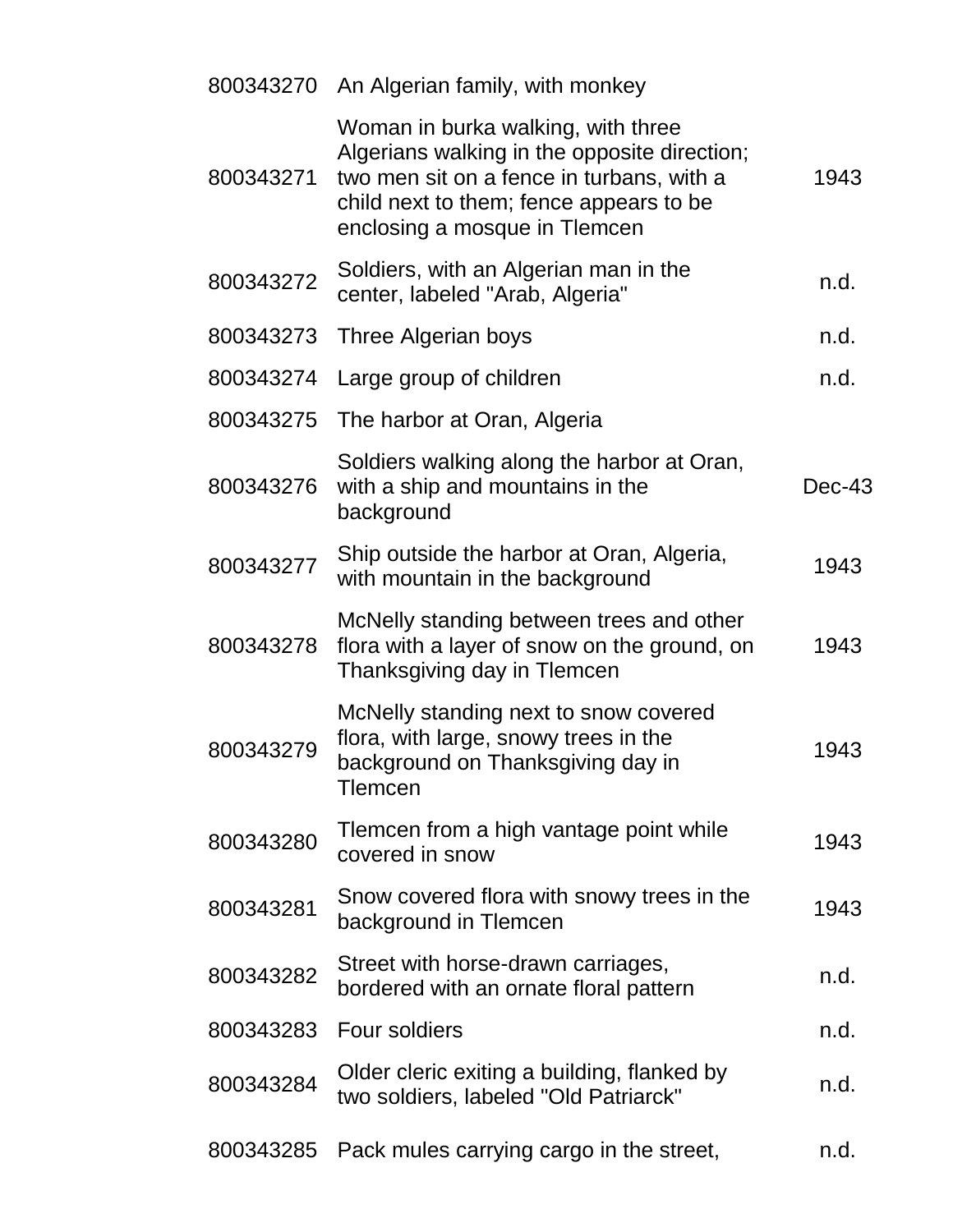## bordered by ornate floral pattern

| 800343286 | Four Algerian men walking across a large<br>street                                                                                              | n.d. |
|-----------|-------------------------------------------------------------------------------------------------------------------------------------------------|------|
| 800343287 | Three Algerian women walking, with one<br>carrying bread on her head, labeled as<br>"Arab Women, Tlemcen, Algeria"                              | 1943 |
| 800343288 | Large stone wall with a tower behind it and<br>people exiting through a door at the base of<br>the wall in Tlemcen                              | n.d. |
| 800343289 | Four Algerians, one is carrying a briefcase<br>while leading a bike, the other has a full bag<br>on her head, labeled "Arab women in<br>Africa" | n.d. |
| 800343290 | Soldiers walking among native Algerians,<br>two carrying large sacks on their head, with<br>ornate floral pattern bordering the image           | n.d. |
| 800343291 | Soldier on a horse, with Algerian soldiers in<br>background                                                                                     | n.d. |
| 800343292 | Two soldiers with four Algerian men,<br>labeled as "Africa"                                                                                     | n.d. |
| 800343293 | Horse-drawn wagon pulling a large groups<br>of Algerians, labeled as "Tlemcen, Algeria,<br>Africa. Note: Arabic kids etc."                      | 1943 |
| 800343294 | Large group of people sitting at tables in<br>Tlemcen, labeled "Main square"                                                                    | 1943 |
| 800343295 | Moroccan soldiers with horse-drawn<br>wagon, labeled "Moroccan single (illegible)"                                                              | n.d. |
| 800343296 | Moroccan soldiers (Goumiers) marching in<br>lines of two                                                                                        | 1943 |
| 800343297 | Algerian woman carrying a large sack on<br>her head                                                                                             | n.d. |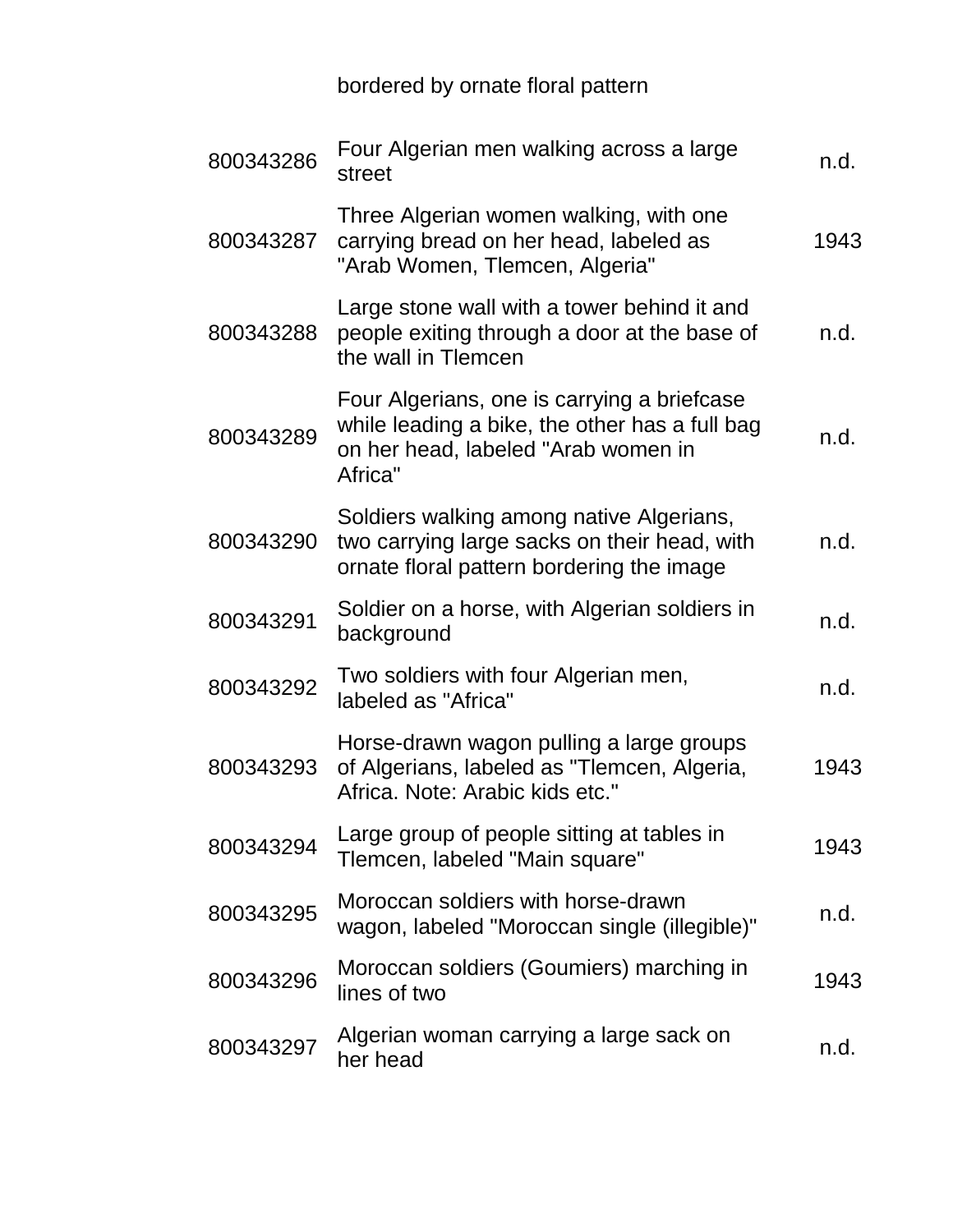| 800343298 | Street between some ruins, with people<br>walking farther down the path (including an<br>Algerian woman carrying a large sack on<br>her head) in Tlemcen, labeled as "Sidi-Bou-<br>Modine" | n.d. |
|-----------|--------------------------------------------------------------------------------------------------------------------------------------------------------------------------------------------|------|
| 800343299 | Algerian man wearing G.I. boots, walking<br>on an earthen mound in Tlemcen, labeled<br>as "Sidi-Bou-Modine"                                                                                | n.d. |
| 800343300 | Sidi Boumediene mosque in Tlemcen, with<br>three men standing on the roof above an<br>arcade                                                                                               | n.d. |
| 800343301 | Roofed stadium seating, presumably for<br>soccer, with ornate floral border                                                                                                                | n.d. |
| 800343302 | Street with horse-drawn carriages,<br>bordered by ornate floral pattern                                                                                                                    | n.d. |
| 800343303 | City rooftops (likely Tlemcen) with<br>mountains in the background with floral<br>border                                                                                                   | n.d. |
| 800343304 | Pool with men swimming and standing<br>around with floral pattern                                                                                                                          | n.d. |
| 800343305 | Two soldiers standing in a mosque<br>courtyard, with multiple arches in front of<br>them, labeled "Sidi-Bou-Modine, Tlemcen,<br>Algeria, Africa"                                           | n.d. |
| 800343306 | Open garden or park in Tlemcen                                                                                                                                                             | n.d. |
|           | 800343307 Wall with a city in the background                                                                                                                                               | n.d. |
| 800343308 | Moroccan soldiers walking, labeled<br>"Goumes and black and white sheep<br>Tlemcen, Algeria, Africa"                                                                                       | 1943 |
| 800343309 | Two men riding donkeys                                                                                                                                                                     | n.d. |
| 800343310 | McNelly with a woman and child in a<br>stroller, labeled "Dwight McNelly"                                                                                                                  | n.d. |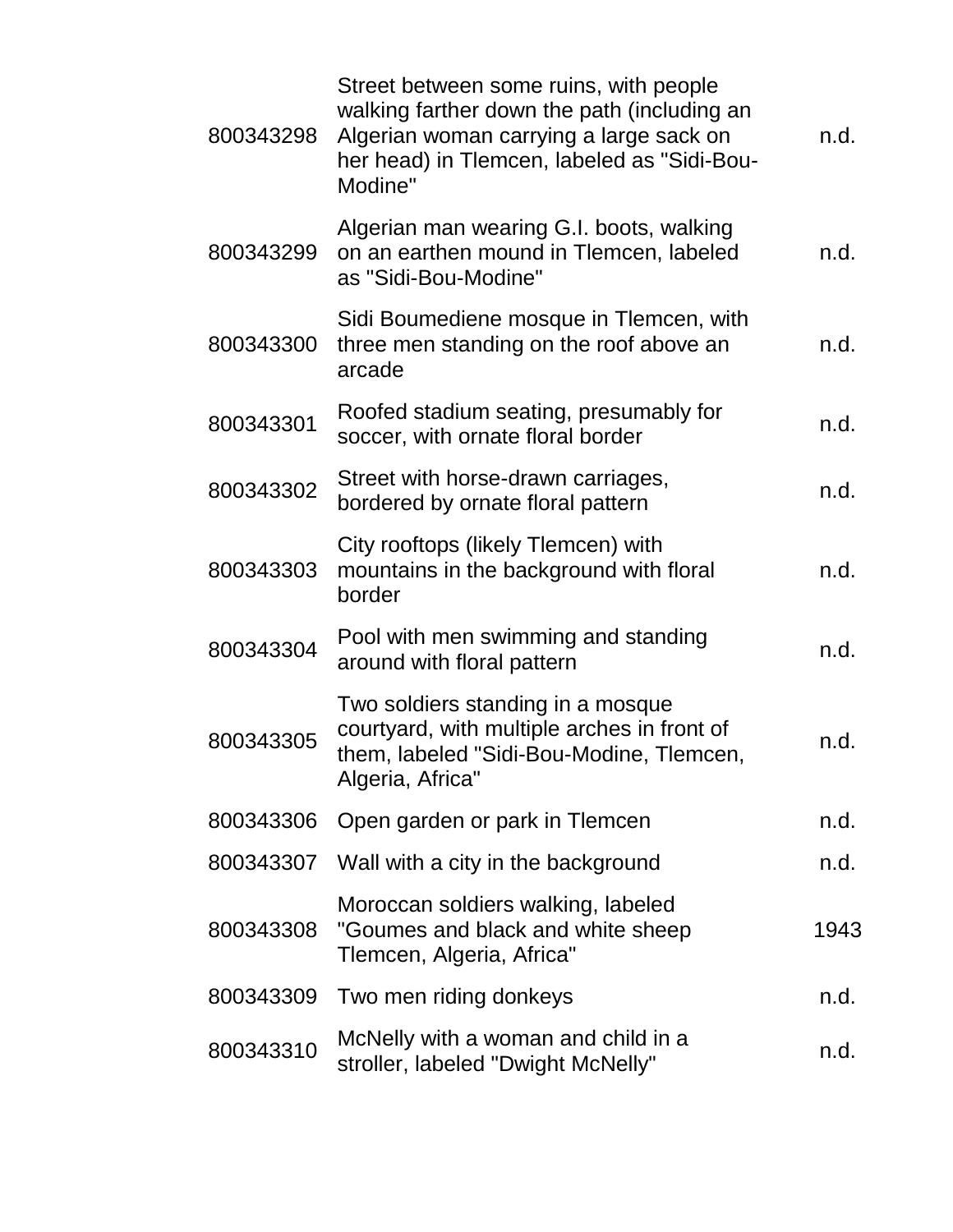| 800343311 | Building with a hill in the background, and a<br>building on the peak, labeled "Oran,<br>Algeria, Africa Note: monastery on hill"    | n.d.               |
|-----------|--------------------------------------------------------------------------------------------------------------------------------------|--------------------|
| 800343312 | Three men sitting on a large sign that reads<br>"Frontiere Algero Marocaine" and labeled<br>"three 32nd fellows, 12th street reused" | n.d.               |
| 800343313 | Algerian girls in ornate dresses, labeled<br>"Arabic festival dress, Tlemcen, Algeria,<br>Africa"                                    | 1943               |
| 800343314 | Algerian kids, one carrying a board loaded<br>with bread on his head, labeled "Arab kids"<br>Tlemcen, Africa"                        | 1943               |
| 800343315 | Algerian funeral procession, labeled as<br>"Arab funeral, Tlemcen, Africa"                                                           | 1943               |
| 800343316 | Algerian soldiers on horseback, labeled "8,<br>Arab demonstration, 4th of July, Tlemcen,<br>Africa"                                  | 1943               |
| 800343317 | Algerians walking down a street, one riding<br>a horse, labeled "10, Arabs, Tlemcen,<br>Africa"                                      | 1943               |
| 800343318 | Algerian man walking next a wagon,<br>labeled "11, Arab going to market in the<br>morning"                                           | 1943               |
| 800343319 | Ship in the water, with mountains in the<br>background and a blimp flying in the air,<br>labeled "13, Oran, Africa, Hosp. Ship"      | 1943               |
| 800343320 | Two ships in the water, labeled "14, Ships<br>at sea"                                                                                | 1943               |
|           | Envelope labeled "32nd Stat. Hosp.,<br>Caserta, Italy, Dec. 1943-Oct 1945"                                                           | 1944-1945,<br>n.d. |
| 800343321 | Man and two women walking, women each<br>have a large sack on their head                                                             | n.d.               |

**7**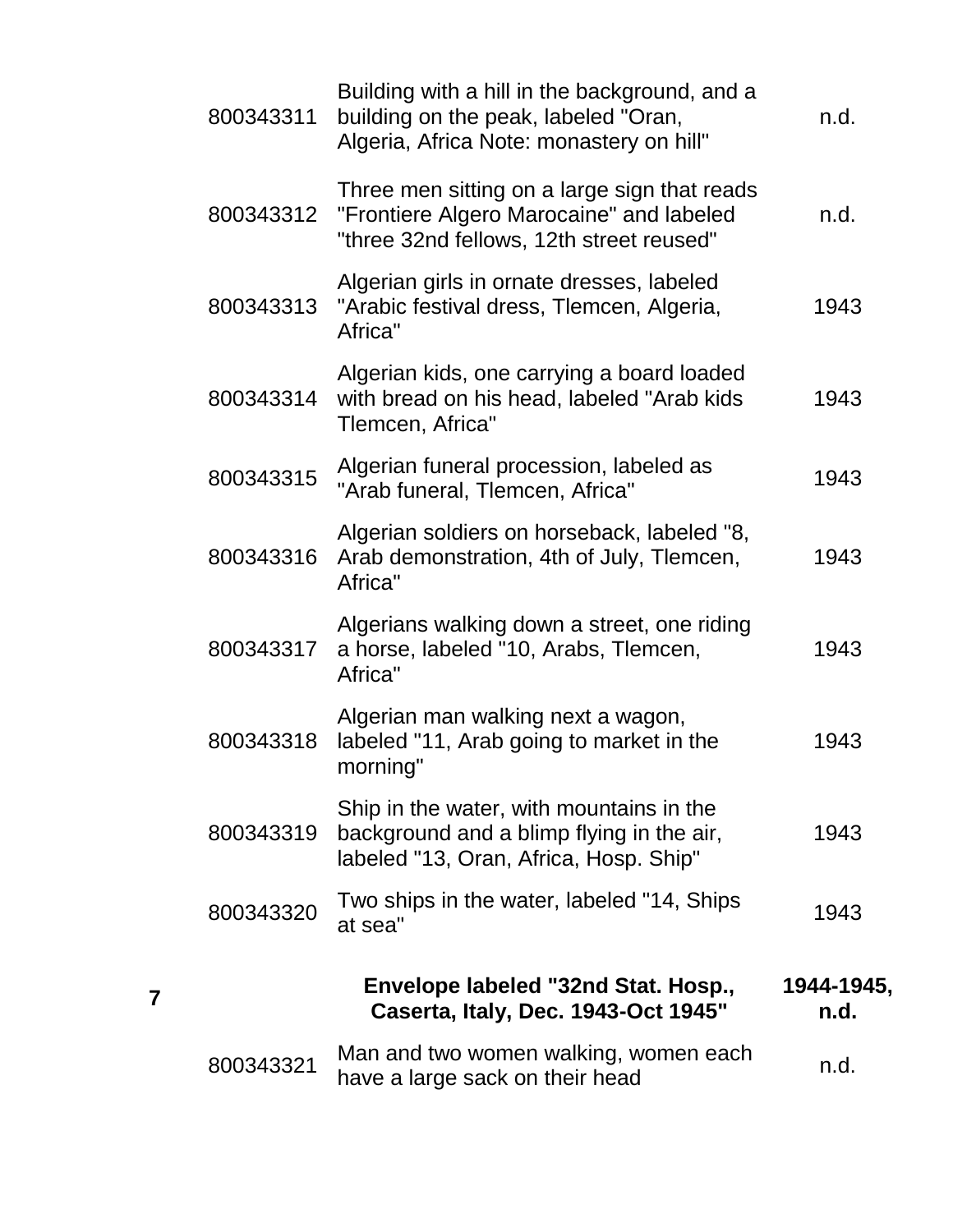| 800343322 | Women washing clothes near a short<br>waterfall, labeled "Piedmonte - Italy, women<br>washing etc, spring"                                          | 1945      |  |
|-----------|-----------------------------------------------------------------------------------------------------------------------------------------------------|-----------|--|
| 800343323 | The 32nd Station Hospital in Italy                                                                                                                  | 4/13/1945 |  |
| 800343324 | Man with his horse, with upside down<br>harrow, labeled "harrowing' look closely,<br>Italy"                                                         | 4/13/1945 |  |
| 800343325 | Two Italians leading cattle and cargo,<br>labeled "#3 note road leads to open quarry.<br>Rock for homes etc"                                        | n.d.      |  |
| 800343326 | Ox with empty cart and man standing<br>beside it, facing away, labeled "#4, goes<br>with #5 photo, before work - taken early in<br>the morn, Italy" | 4/12/1945 |  |
| 800343327 | Soldier with Royal Palace of Caserta in the<br>background, label is illegible                                                                       | May-45    |  |
| 800343328 | Flooded fields, labeled "Italia, flooding the<br>fields"                                                                                            | n.d.      |  |
| 800343329 | Well with building in background, labeled<br>"Our drinking water and rear of officers rec.<br>hall, note the laundry on the line"                   | n.d.      |  |
| 800343330 | St. Peter's Basilica altar from above,<br>labeled "St. Pete's Cathedral, Rome"                                                                      | n.d.      |  |
| 800343331 | Woman in front of a door, labeled "Miss"<br>Moore, 1st Lt. 32nd Sta. Hosp."                                                                         | n.d.      |  |
| 800343332 | McNelly and another soldier in a large open<br>doorway, with a sign labeled "Physical<br>Therapy"                                                   | n.d.      |  |
| 800343333 | Italian woman bent over, harvesting grain                                                                                                           | $Jun-45$  |  |
| 800343334 | Group of Italians threshing grain                                                                                                                   | n.d.      |  |
| 800343335 | Ox pulling a cart, labeled "'Myrtle' cow, soft<br>ball field behind, mess hall on right, English<br>text in rear"                                   | n.d.      |  |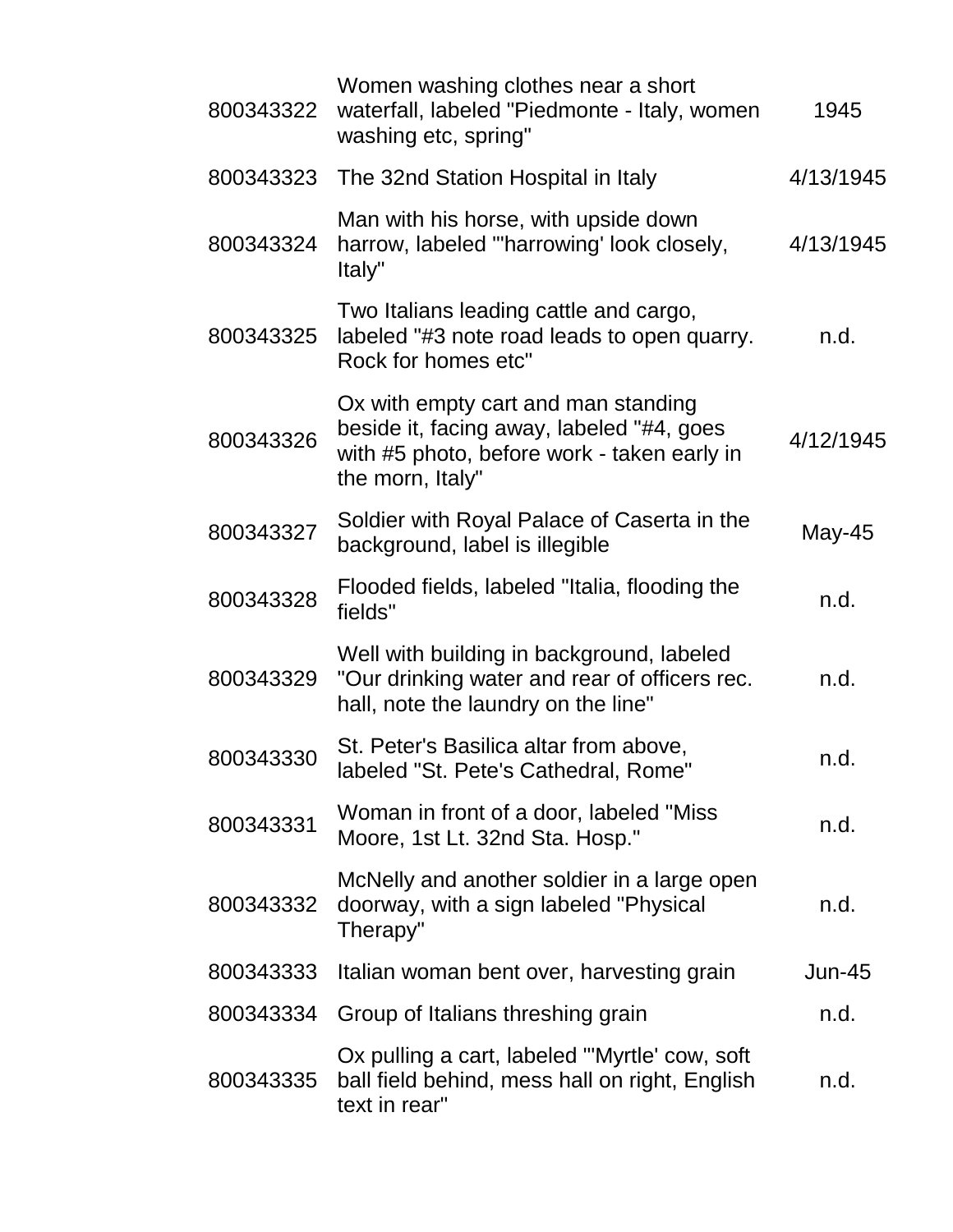| 800343336 | Men in a quarry with an ox pulling a cart,<br>labeled "Place this on top of #1 making<br>complete story photo"                                                          | n.d.          |
|-----------|-------------------------------------------------------------------------------------------------------------------------------------------------------------------------|---------------|
| 800343337 | Soldiers on a beach with bar styled as a<br>ship, labeled "Mondragone, Real Beach,<br>Italy"                                                                            | <b>Jun-45</b> |
| 800343338 | Two soldiers in a doorway, with laundry on<br>the ground, labeled "Hilt and Co."                                                                                        | <b>Jul-45</b> |
| 800343339 | Men working at a quarry, labeled "Place #2<br>on #1 right side, then you will see good job"                                                                             | n.d.          |
| 800343340 | Two nurses, labeled "Miss Houlihan, Miss<br>Wilson"                                                                                                                     | n.d.          |
| 800343341 | Two nurses, in army uniform, with note on<br>developing film                                                                                                            | Mar-44        |
| 800343342 | Inside a building, with nurses and some<br>people laying on beds with faded note on<br>the back taking about something to the right<br>of cots and the shaded partition | n.d.          |
| 800343343 | A short fence, with open valley in the<br>background                                                                                                                    | n.d.          |
| 800343344 | McNelly standing next to a sign post with<br>arrows, one labeled "Roma" and the other<br>"Fondi"                                                                        | n.d.          |
| 800343345 | Italians threshing grain                                                                                                                                                | n.d.          |
| 800343346 | Roman aqueduct, labeled "Old Aquaduct,<br>Italy, near Furmia"                                                                                                           | n.d.          |
| 800343347 | Ruins near a path, with a man walking<br>down the path                                                                                                                  | n.d.          |
| 800343348 | Italian woman carrying a large bundle of<br>grain                                                                                                                       | n.d.          |
| 800343349 | Landscape, with river in the fore with<br>broken bridge, labeled "Volturno River,<br>Italy, lots of heavy fighting and not much<br>left"                                | n.d.          |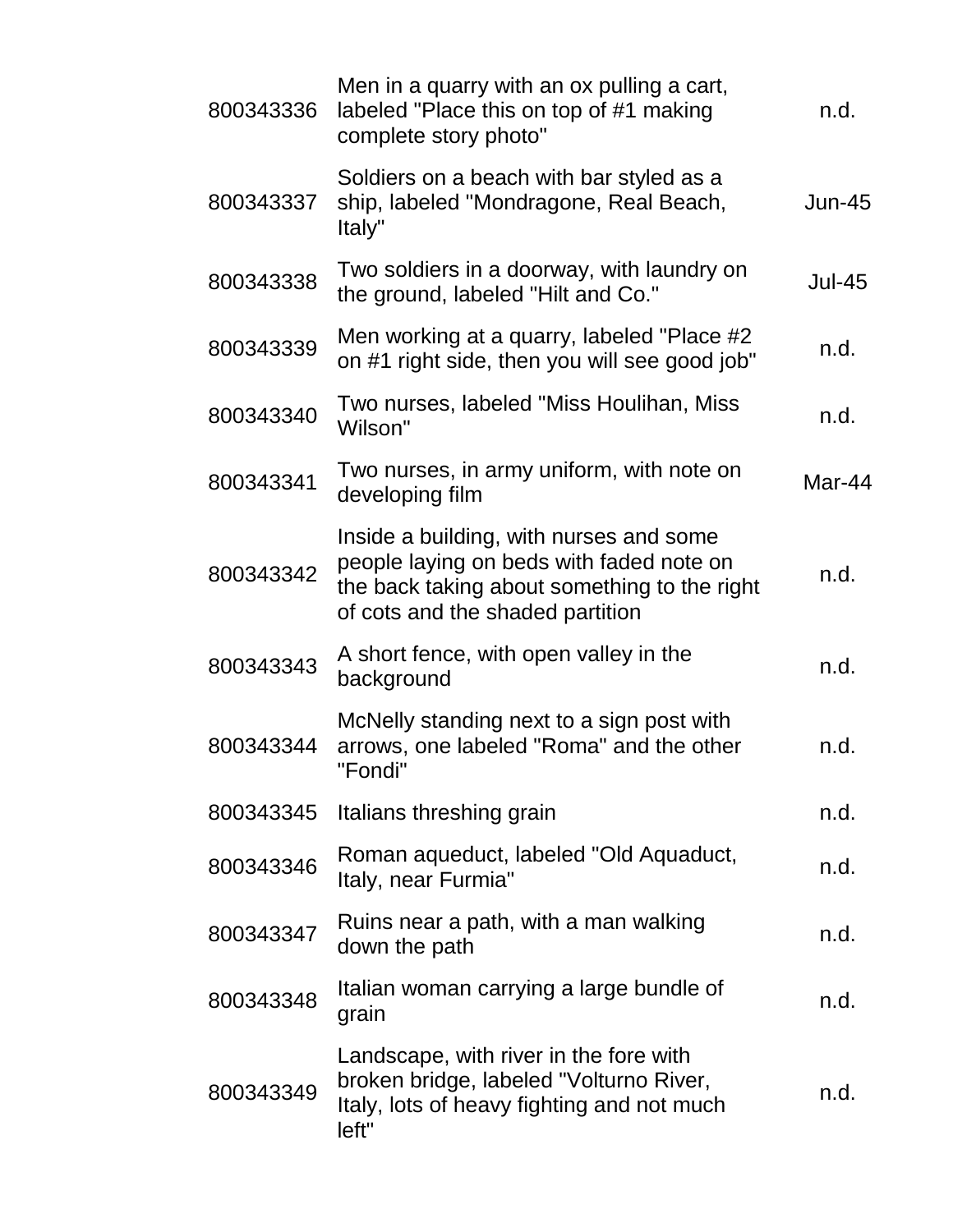| 800343350 | McNelly and two other soldiers (and an<br>Italian child) standing near an ox, labeled<br>"Wilson, McNelly middle, Hair? Caserta,<br>Italy" | 1944      |
|-----------|--------------------------------------------------------------------------------------------------------------------------------------------|-----------|
| 800343351 | Ruins near a path, labeled "Palace at<br>Caserta"                                                                                          | n.d.      |
| 800343352 | Ox pulling a cart with a man, woman, girl,<br>labeled "Italy, just a minute's walk from unit"                                              | Apr-45    |
| 800343353 | A plane in the air, labeled "A flying fort"                                                                                                | n.d.      |
| 800343354 | A semicircular Army building, labeled<br>"Caserta, our theater - Italy"                                                                    | 1945      |
| 800343355 | The Eiffel Tower's base, labeled "#2 Paris,<br>place other photo #1 on this one"                                                           | n.d.      |
| 800343356 | Two planes on a runway, labeled "B-25<br>landing while a transport stands by"                                                              | n.d.      |
| 800343357 | Man herding sheep in North Africa                                                                                                          | n.d.      |
| 800343358 | Ruined wall with trees in the foreground,<br>labeled "Old wall of Rome - good shot, I<br>think"                                            | n.d.      |
| 800343359 | American graveyard behind barbed wire                                                                                                      | n.d.      |
| 800343360 | Flooded homes, labeled "Flooded marshes<br>below Rome - really something"                                                                  | n.d       |
| 800343361 | Woman in a cart, pulled by a donkey,<br>labeled "Caserta, Italy, how is this for<br>travel?"                                               | 7/19/1945 |
| 800343362 | Destroyed bridge with only columns<br>remaining, labeled "Bridge by Giangiano<br>(probably meant Garigliano) River near<br>Furmia, Italy"  | n.d.      |
| 800343363 | Italians threshing grain, with many gathered<br>around the thresher                                                                        | n.d.      |
| 800343364 | Italians and a soldier stand near the<br>thresher                                                                                          | n.d.      |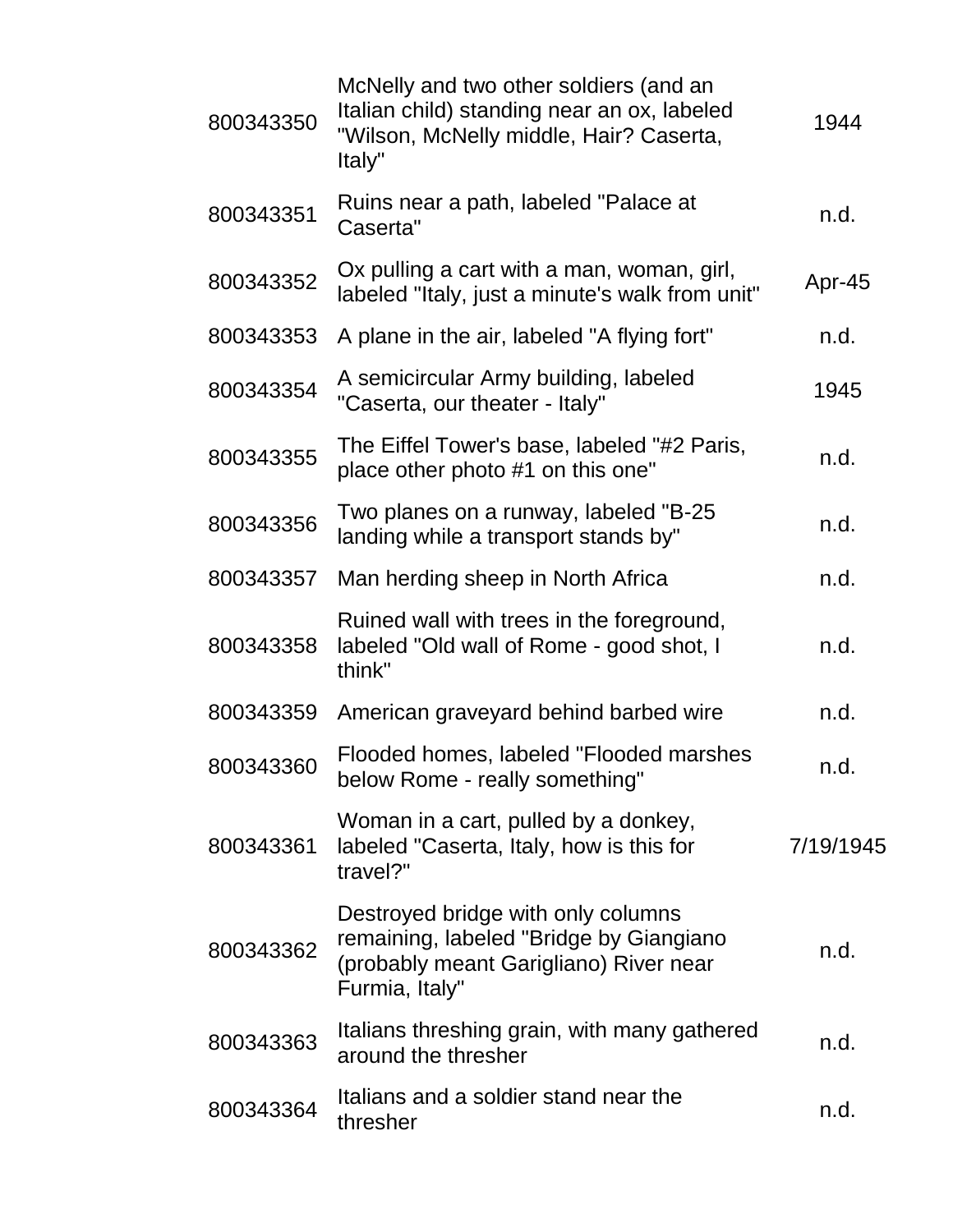| 800343365 | Italian children sitting on the ground,<br>labeled "Caserta, Italy, Palace to right"                                           | 7/29/1945 |
|-----------|--------------------------------------------------------------------------------------------------------------------------------|-----------|
| 800343366 | McNelly standing near a ruined column,<br>with a ruined brick wall behind him and a<br>large plant in front                    | n.d.      |
| 800343367 | Royal Palace of Caserta aqueduct, labeled<br>"Aqueduct, Italy"                                                                 | n.d.      |
| 800343368 | Bombed out church, labeled "Italy"                                                                                             | n.d.      |
| 800343369 | Trolley with overflow passengers, labeled<br>"You know what, note the people hanging<br>on the outside - Rome"                 | n.d.      |
| 800343370 | Two people working in a field, labeled "#5,<br>goes with #4 foto - showing people at work<br>at noon - Italy"                  | 4/12/1945 |
| 800343371 | Four people working in a field, labeled<br>"That's me alright, Caserta, Italy"                                                 | n.d.      |
| 800343372 | Bundles of harvested wheat in a field,<br>labeled "wheat fields in Italy"                                                      | n.d.      |
| 800343373 | Destroyed bridge near a road, labeled<br>"Blown bridge above Gaeta, Italy"                                                     | n.d.      |
| 800343374 | Nurse and G.I. posing for photo with many<br>nurses in the background, labeled "Lt.<br>Fertos, Patient; Lt. Auburn, Nurse"     | n.d.      |
| 800343375 | Man hunched over, harvesting grain,<br>labeled "5"                                                                             | n.d.      |
| 800343376 | Rocky drop off, with sloping grass in the<br>fore, labeled "Blue Grotto is at right of foto"<br>at water's edge, Capri, Italy" | n.d.      |
| 800343377 | Two women standing by grain, holding<br>sickles, labeled "woman is far right?"                                                 | n.d.      |
| 800343378 | 32nd US Station Hospital building                                                                                              | 4/13/1945 |
| 800343379 | Destroyed cabinets or appliances in a forest                                                                                   | n.d.      |
|           |                                                                                                                                |           |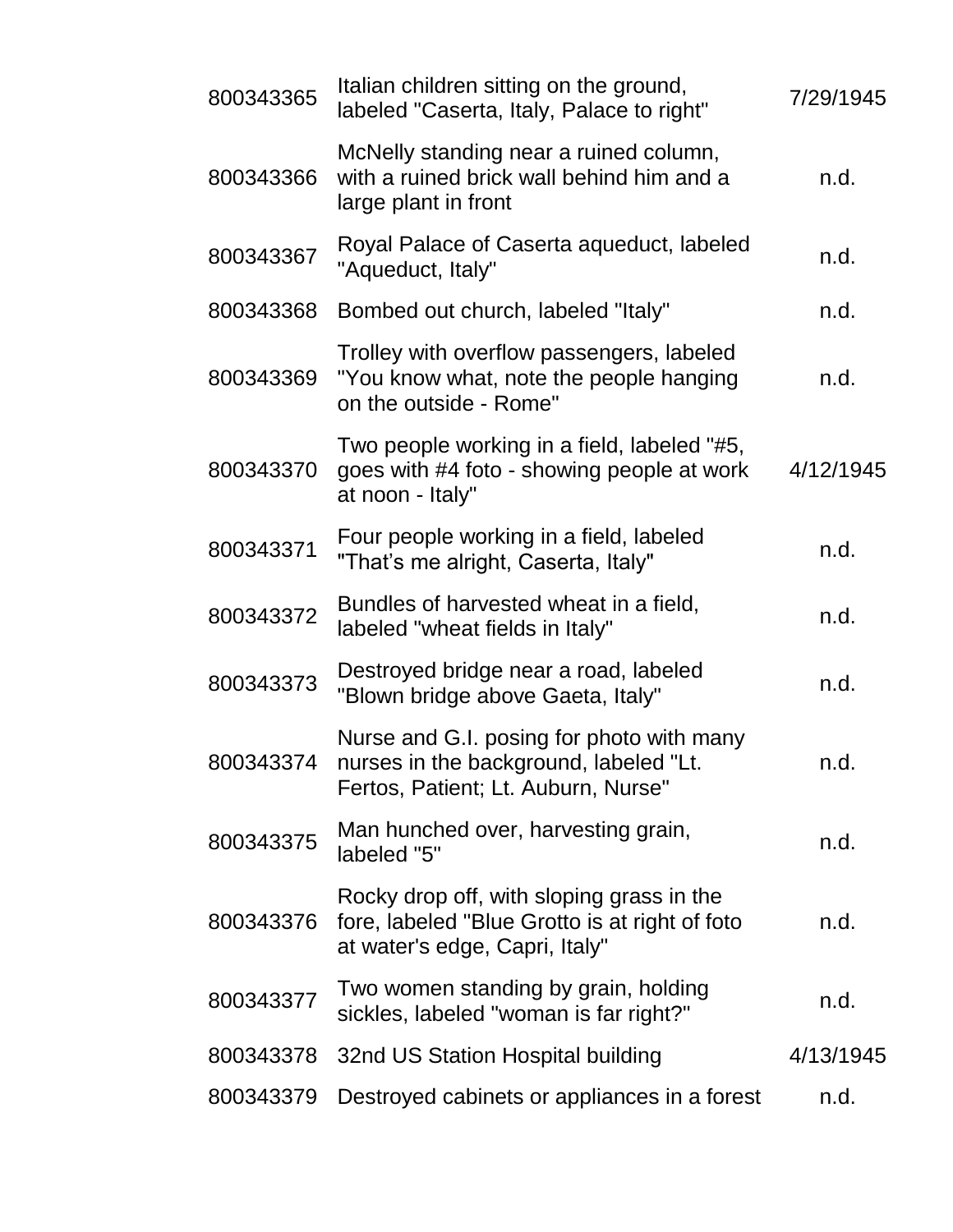| 800343380 | View under an between, between buildings,<br>with two woman looking at the camera,<br>labeled "Caserta, Italy"                                          | 7/29/1945 |
|-----------|---------------------------------------------------------------------------------------------------------------------------------------------------------|-----------|
| 800343381 | Man and horse at a fountain, labeled "man<br>@ roadside fountain, Italy"                                                                                | Apr-45    |
| 800343382 | Group of Italians working around a large<br>pile of grain                                                                                               | $Jun-45$  |
| 800343383 | Two women posing for photo in a field,<br>labeled "Miss Traitl in white and Miss<br>Thompson, both with 225 Sta. Miss<br>Thompson is in Casablanca now" | n.d.      |
| 800343384 | Tower, taken between two buildings,<br>labeled "Old Caserta, Hilt's shot"                                                                               | n.d.      |
| 800343385 | Large group of Italians harvesting wheat<br>with man waving to camera, labeled "wheat<br>in Italy"                                                      | n.d.      |
| 800343386 | The Colosseum from afar, labeled<br>"Colosseum"                                                                                                         | n.d.      |
| 800343387 | Destroyed building, with people in the<br>street, labeled "Caserta, Italy"                                                                              | 7/29/1945 |
| 800343388 | View of a city from afar                                                                                                                                | n.d.      |
| 800343389 | Front of the Royal Palace of Caserta,<br>labeled "Hilt's Palace Shot"                                                                                   | n.d.      |
| 800343390 | Bundles of harvested wheat in lines,<br>between fields of unharvested wheat,<br>labeled "wheat fields in Italy"                                         | n.d.      |
| 800343391 | Building with mountains in the background,<br>labeled "Formia"                                                                                          | n.d.      |
| 800343392 | Ruined buildings and huge piles of rubble,<br>labeled "Cassino, Italy"                                                                                  | n.d.      |
| 800343393 | Soldiers standing in line, with names on the<br>back of the photo                                                                                       | n.d.      |
| 800343394 | US camp, with flagpole in center, labeled<br>"Italy"                                                                                                    | 4/13/1945 |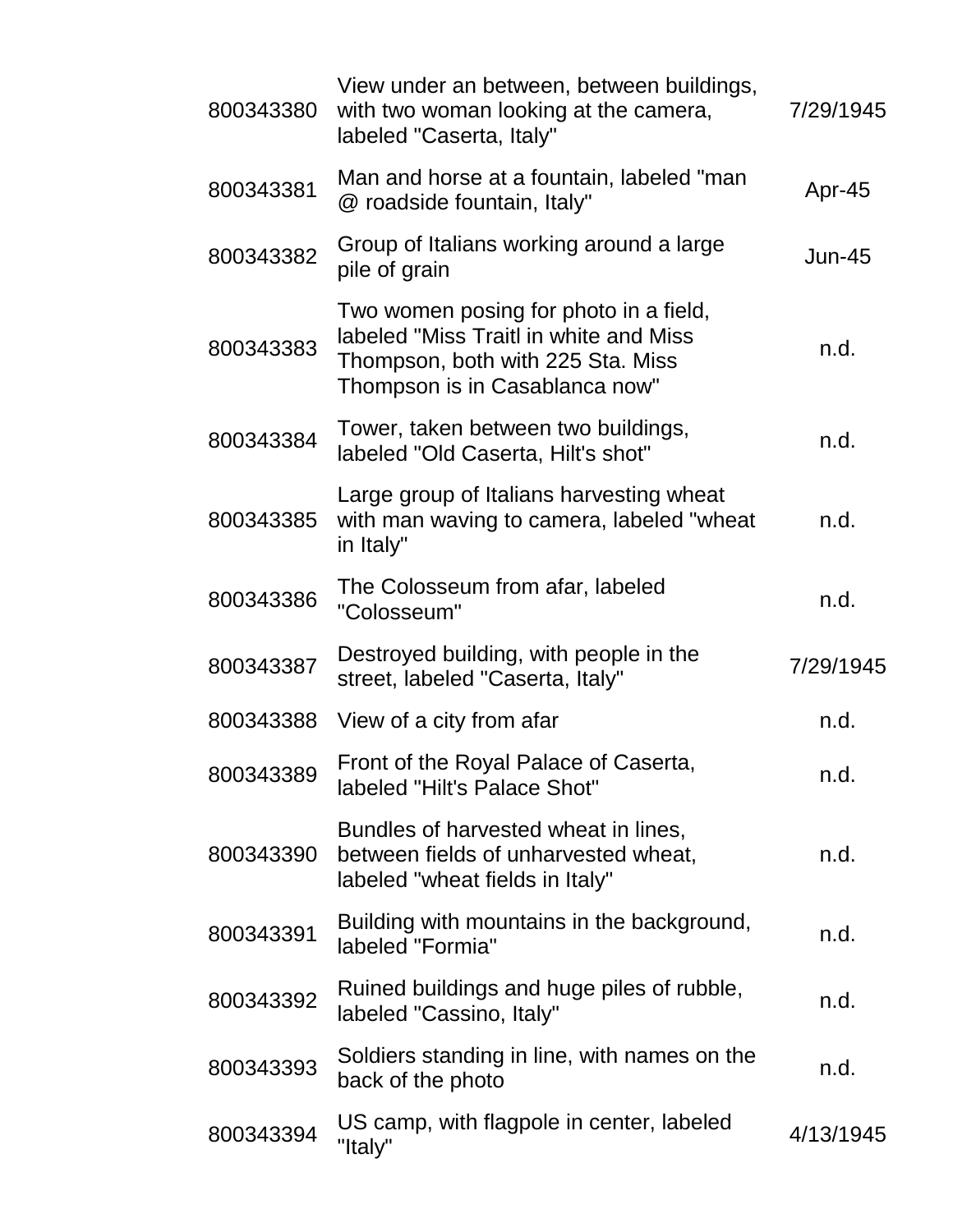| 800343395 | Group feeding grain into a thresher                                                                                                     | n.d.          |
|-----------|-----------------------------------------------------------------------------------------------------------------------------------------|---------------|
| 800343396 | Statue of a woman in the classical Greek<br>style, under a coffered arch in Caserta                                                     | n.d.          |
| 800343397 | Soldier counting money, labeled "counting<br>up the pounds on pay day"                                                                  | 8/31/1944     |
| 800343398 | McNelly on a bike, labeled "Riding high"                                                                                                | n.d.          |
| 800343399 | Plane in flight over a field in Caserta                                                                                                 | n.d.          |
| 800343400 | Group of Italians with McNelly near center                                                                                              | 4/12/1945     |
| 800343401 | McNelly and another soldier standing on a<br>fountain at Caserta's Royal Palace                                                         | 7/4/1945      |
| 800343402 | Italians working around a thresher, with<br>man feeding it grain                                                                        | n.d.          |
| 800343403 | Destroyed statue and homes, "Square in<br>Cisterna, Italy; shot to hell."                                                               | Sep-44        |
| 800343404 | Horse and ox pulling a cart down a street                                                                                               | n.d.          |
| 800343405 | People on a beach, with lifeguard in raised<br>platform, labeled "Coney Island, Naples,<br><b>Italy</b>                                 | 8/10/1945     |
| 800343406 | Field with buildings in the background,<br>labeled "Field behind 32nd Sta. Hosp.,<br>Caserta, Italy"                                    | 1943-1945     |
| 800343407 | Man examining cart that has fallen<br>backwards, labeled "Fondi - Bill and I ate<br>here and saw this happen - before our<br>Rome trip" | Sep-44        |
| 800343408 | American Red Cross theater, Caserta, Italy                                                                                              | 7/29/1945     |
| 800343409 | Man reaching into a bag, labeled "Maine<br>Buddy, Wilt"                                                                                 | <b>Jul-45</b> |
| 800343410 | Group of Italians posing with a soldier,<br>labeled "Wheat field and 'farmers' in Italy"                                                | n.d.          |
| 800343411 | Army Jeep driving down a street with man<br>standing behind desk giving detour<br>directions in Caserta, Italy                          | 7/29/1945     |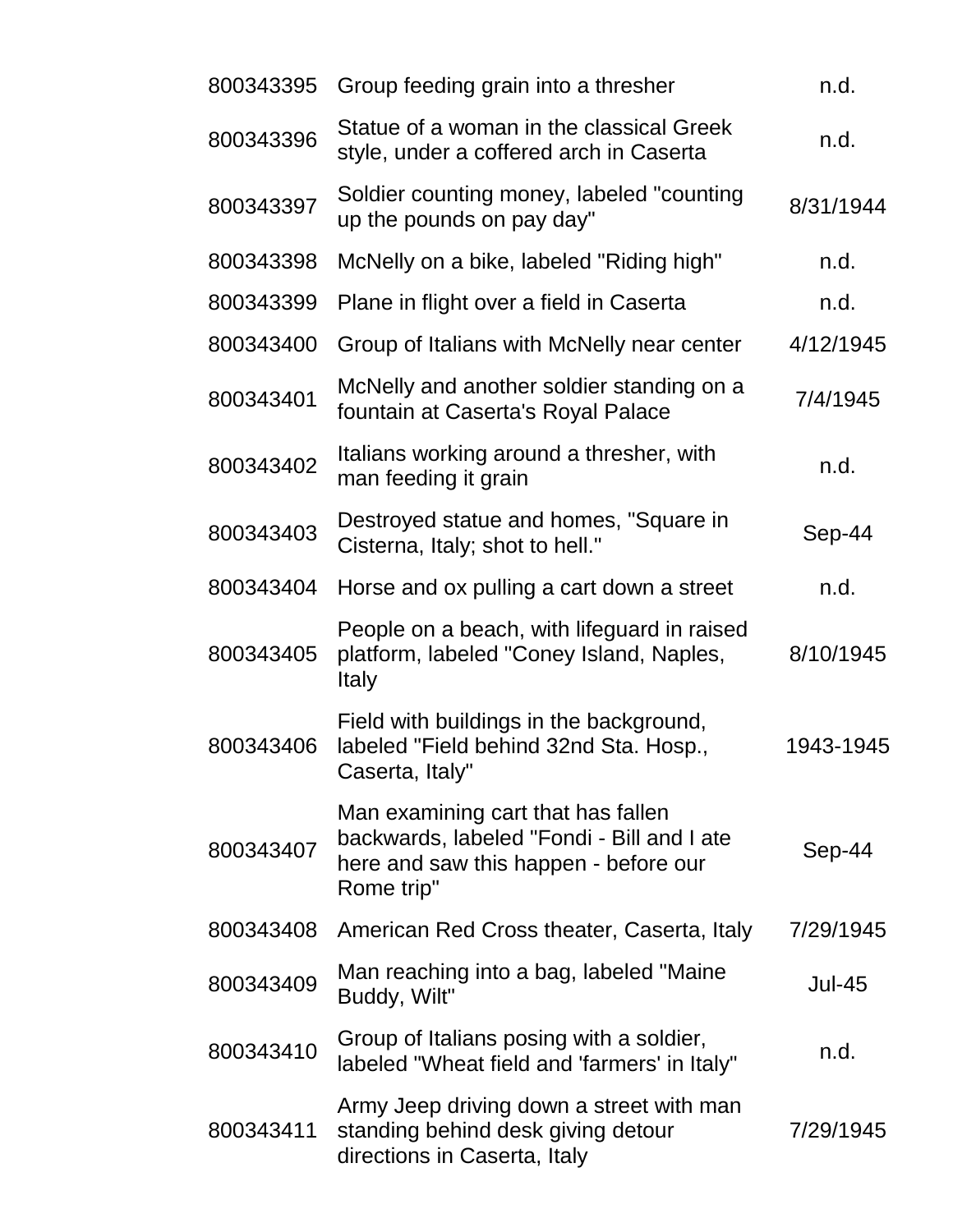| 1 |           | Envelope labeled "32nd Sta. Hosp.<br>Rome, Italy Dec. '43- Oct. '45, WW2<br>Fotos"                                     | 1943-1945,<br>n.d. |
|---|-----------|------------------------------------------------------------------------------------------------------------------------|--------------------|
|   | 800343412 | McNelly and two other soldiers, taken in a<br>mirror in Rome                                                           | n.d.               |
|   | 800343413 | Chapel of the 32nd Sta. Hosp. in Caserta,<br><b>Italy</b>                                                              | 1944               |
|   | 800343414 | Donkeys pulling a cart with a man guiding<br>them, labeled "donkey team and cart,<br>Africa"                           | n.d.               |
|   | 800343415 | Chaplain in uniform, labeled "chaplain Capt.<br>Blauisdale"                                                            | n.d.               |
|   | 800343416 | Nurse taken in Caserta, Italy, labeled "Miss"<br>Ivy Bosworth, one of the first nurses to work<br>at hosp in Tlemcen." | Apr-44             |
|   | 800343417 | McNelly with another soldier in Camp Dix,<br>N.J. for "Basic"                                                          | 1943               |
|   | 800343418 | Busy street, with a banner hung between<br>buildings that states "Welcome to the<br>Liberators"                        | n.d.               |
|   | 800343419 | Men with donkeys on a raft                                                                                             | n.d.               |
|   | 800343420 | The shore and its docks from the road,<br>labeled "Shoreline of Formin - near Gaeta -<br>Italy"                        | n.d.               |
|   | 800343421 | Man kneeling in Italy, labeled "Sgt.<br>McBride"                                                                       | Jun-45             |
|   | 800343422 | McNelly and a pharmacy sergeant at the<br>Pantheon in Rome, Italy                                                      | n.d.               |
|   | 800343423 | McNelly and some other men in a horse-<br>drawn cart, labeled "we three"                                               | n.d.               |
|   | 800343424 | Trees in a line, one with orderly vines<br>between two, labeled "Note trees with vines<br>on vines for grapes etc."    | 4/13/1945          |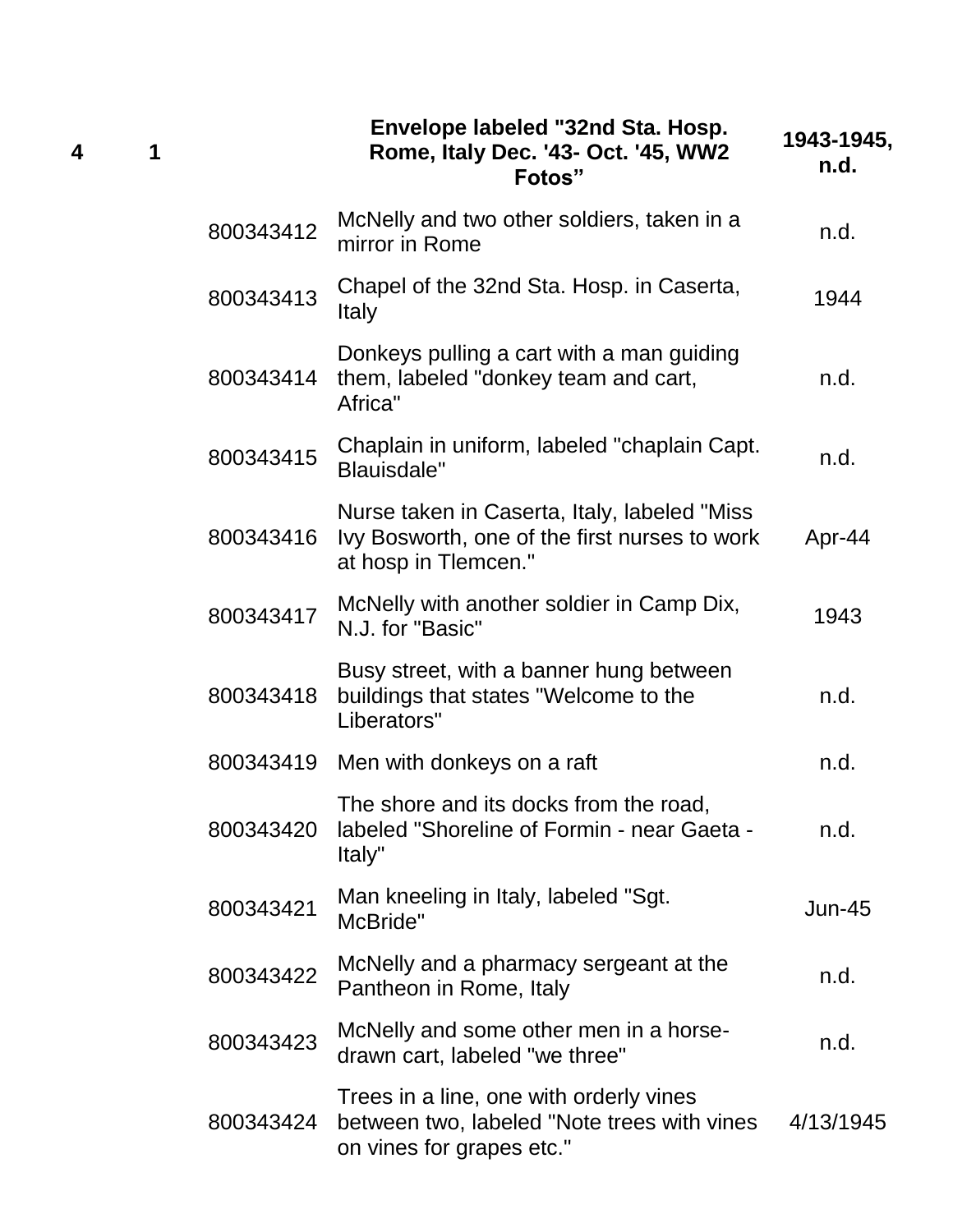| 800343425 | St. Peter's façade, labeled "St. Peter's"                                                                                  | n.d.     |
|-----------|----------------------------------------------------------------------------------------------------------------------------|----------|
| 800343426 | Blurry photo of a large body of water and<br>the coastline, large structure in background                                  | n.d.     |
| 800343427 | Soldier posing for photo in Italy                                                                                          | 5/9/1944 |
| 800343428 | Road leading to building with people sitting<br>at a large table, near the fore, on the right,<br>is a pyramidal structure | n.d.     |
| 800343429 | Trolley with people hanging off the sides in<br>Rome                                                                       | n.d.     |
| 800343430 | Fascist era statue of soldier marching in<br>Rome                                                                          | n.d.     |
| 800343431 | View from inside the Colosseum, looking to<br>the Forum and Palatine Hill                                                  | n.d.     |
| 800343432 | Tall pillar, or obelisk, with plaque that reads<br>"U.S. Army Rest Center" in Rome                                         | n.d.     |
| 800343433 | Medieval fortifications, labeled "Gate in wall<br>of Rome on Via Appia on way to St.<br>Sebastian's catacombs"             | n.d.     |
| 800343434 | McNelly posing for photograph                                                                                              | n.d.     |
| 800343435 | Men and donkeys on raft, labeled "ferry<br>over Volturno river, Italy"                                                     | 1945     |
| 800343436 | Colosseum with trees flanking both sides of<br>the photo, label reads "good?"                                              | n.d.     |
| 800343437 | St. Peter's Piazza from the dome of the<br>basilica                                                                        | n.d.     |
| 800343438 | <b>Triumphal Arch of Constantine</b>                                                                                       | n.d.     |
| 800343439 | View of the Forum, with the Colosseum in<br>the background                                                                 | n.d.     |
| 800343440 | Statue of an athlete in Rome, labeled "R.C."                                                                               | n.d.     |
| 800343441 | Interior of the Colosseum, labeled<br>"Colleseum, Christian's died down there<br>and so did prisoners"                     | n.d.     |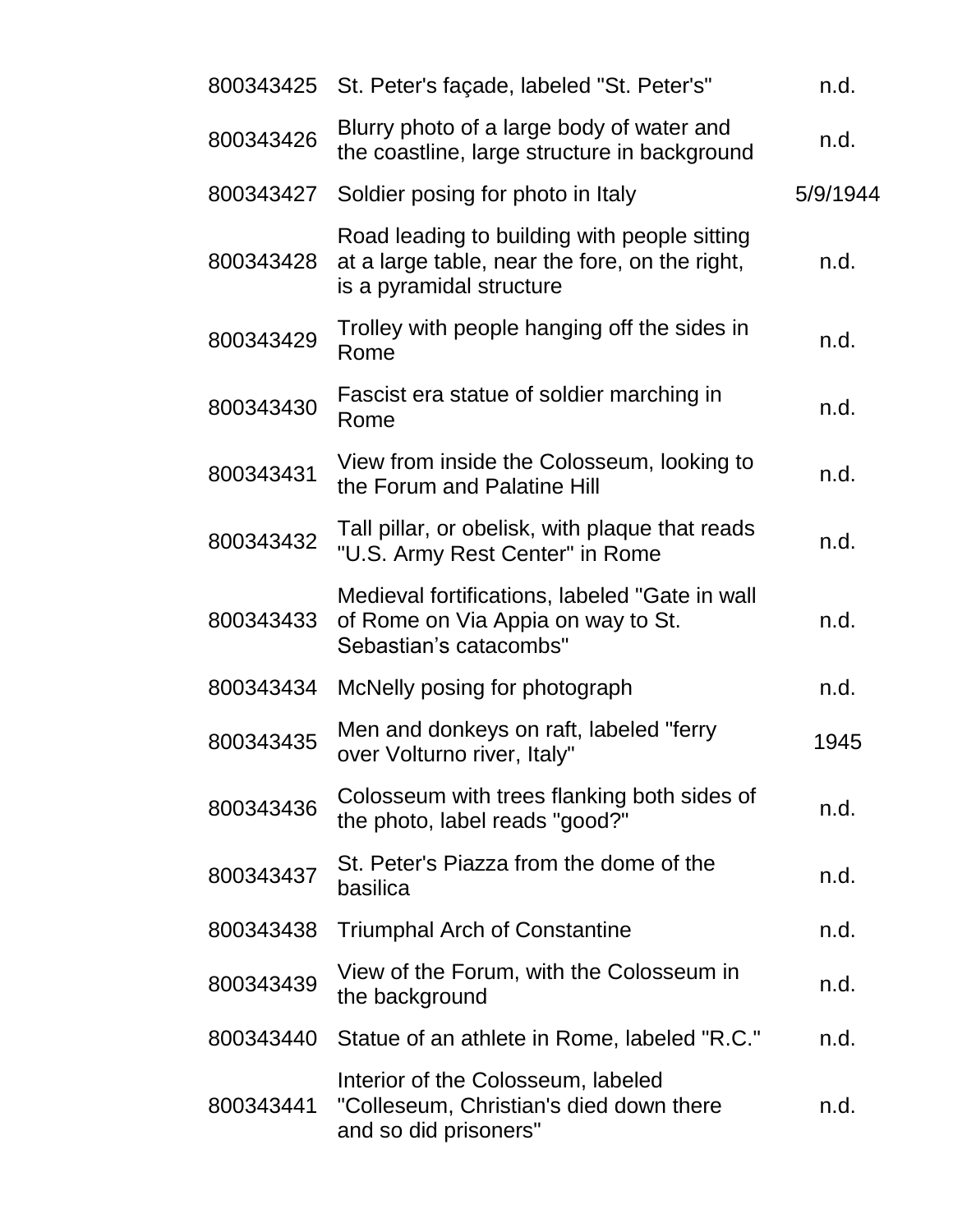| 800343442 | Hadrian's Tomb or Castel Sant'Angelo from<br>the bridge over the Tiber, labeled "Castle"<br>St. Angelo, Tosca" | n.d.     |
|-----------|----------------------------------------------------------------------------------------------------------------|----------|
| 800343443 | Temple of Castor and Pollux in the Forum                                                                       | n.d.     |
| 800343444 | St. Peter's Piazza as seen from the<br>entrance to the basilica, labeled "St. Peter's<br>Sq."                  | n.d.     |
| 800343445 | The back end of an overloaded trolley,<br>labeled "Street cars, Rome"                                          | n.d.     |
| 800343446 | View of a hill, with a small tree in the fore in<br><b>Italy</b>                                               | $Jun-45$ |
| 800343447 | Street lined with trees, taken from inside a<br>vehicle                                                        | n.d.     |
| 800343448 | The Colosseum, flanked by trees on both<br>sides, labeled "Beautiful? Coliseum by Sgt.<br>McNelly"             | n.d.     |
| 800343449 | Men in Jeeps, leaving a cemetery on<br>Memorial Day in Italy                                                   | 1945     |
| 800343450 | Man with a cane, walking down a street,<br>labeled "Via Appia, catacombs nearby,<br>Rome"                      | n.d.     |
| 800343451 | Arc de Triomphe, with cars speeding by in<br>Paris                                                             | n.d.     |
| 800343452 | McNelly and another man standing in the<br>ruins of an amphitheater, labeled "Near<br>Naples, Italy"           | n.d.     |
| 800343453 | Exterior of the Colosseum, with cars parked<br>nearby                                                          | n.d.     |
| 800343454 | Rome seen from a high vantage point                                                                            | Aug-45   |
| 800343455 | Horse-drawn wagon loaded with barrels                                                                          | n.d.     |
| 800343456 | Palace at Caserta from far away, on the<br>road leading to the façade                                          | n.d.     |
| 800343457 | River with a bridge and the dome of St.                                                                        | n.d.     |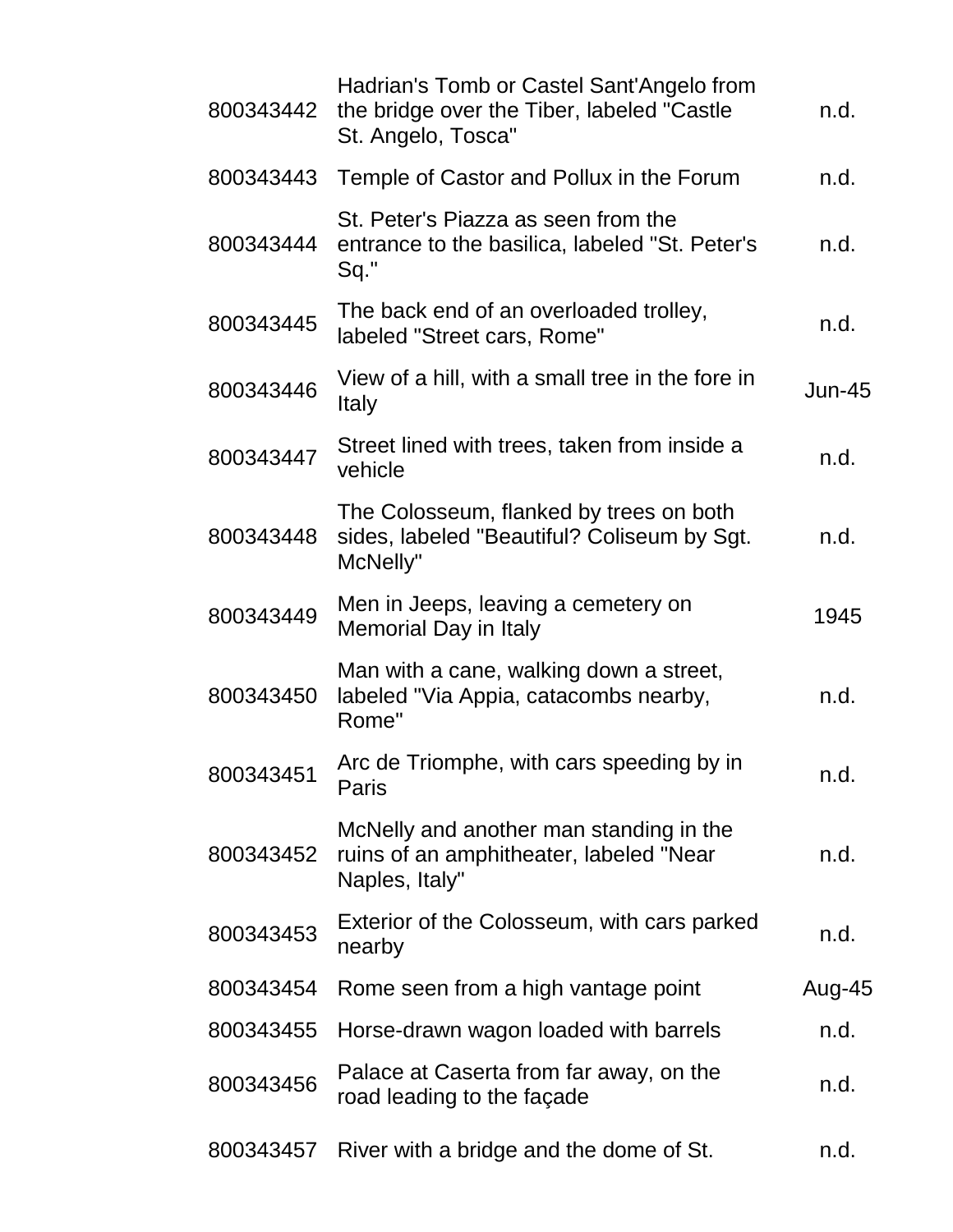|           | Peter's in the background, labeled "Tiber<br>and St. Peter's, Rome"                                                       |        |
|-----------|---------------------------------------------------------------------------------------------------------------------------|--------|
| 800343458 | Ramesses II obelisk in the center of the<br>Piazza del Popolo, in Rome                                                    | n.d.   |
| 800343459 | Temple of Castor and Pollux in the Forum                                                                                  | n.d.   |
| 800343460 | Fascist statues of athletes in Rome, Foro<br><b>Italico</b>                                                               | n.d.   |
| 800343461 | McNelly standing on railings, posing with a<br>statue                                                                     | n.d.   |
| 800343462 | View from inside the Colosseum, labeled<br>"Looking into the Palatine Hill ruins from<br>Colleseum, Rome"                 | n.d.   |
| 800343463 | Three men in a truck, driving through a city                                                                              | n.d.   |
| 800343464 | Group of soldiers sitting on a bench, with<br>other behind them, labeled "Mr. Hagerty<br>and Marine at 74 sta. ball game" | n.d.   |
| 800343465 | View of St. Peter's from a afar                                                                                           | n.d.   |
| 800343466 | Flags at half-mast, labeled "R.R.C., Flags<br>for $F.D.R.$ "                                                              | May-45 |
| 800343467 | Statue of an athlete in Rome, holding a ball<br>and tennis racket                                                         | n.d.   |
| 800343468 | Statue of an athlete in Rome, with eagle on<br>his shoulder and a bat in his hand                                         | n.d.   |
| 800343469 | Victor Emmanuel II and Unknown Soldier<br>Tomb in Rome                                                                    | n.d.   |
| 800343470 | "Tomb of Hadrian, late; Fort for Vatican<br>during Pope's Wars; Now, Castle S.<br>Angelo, St. Peters to left, Rome"       | n.d.   |
| 800343471 | Fountain in St. Peter's Square, Rome                                                                                      | n.d.   |
|           | 800343472 Arch of Constantine                                                                                             | n.d.   |
| 800343473 | Building surrounded rubble and timber                                                                                     | n.d.   |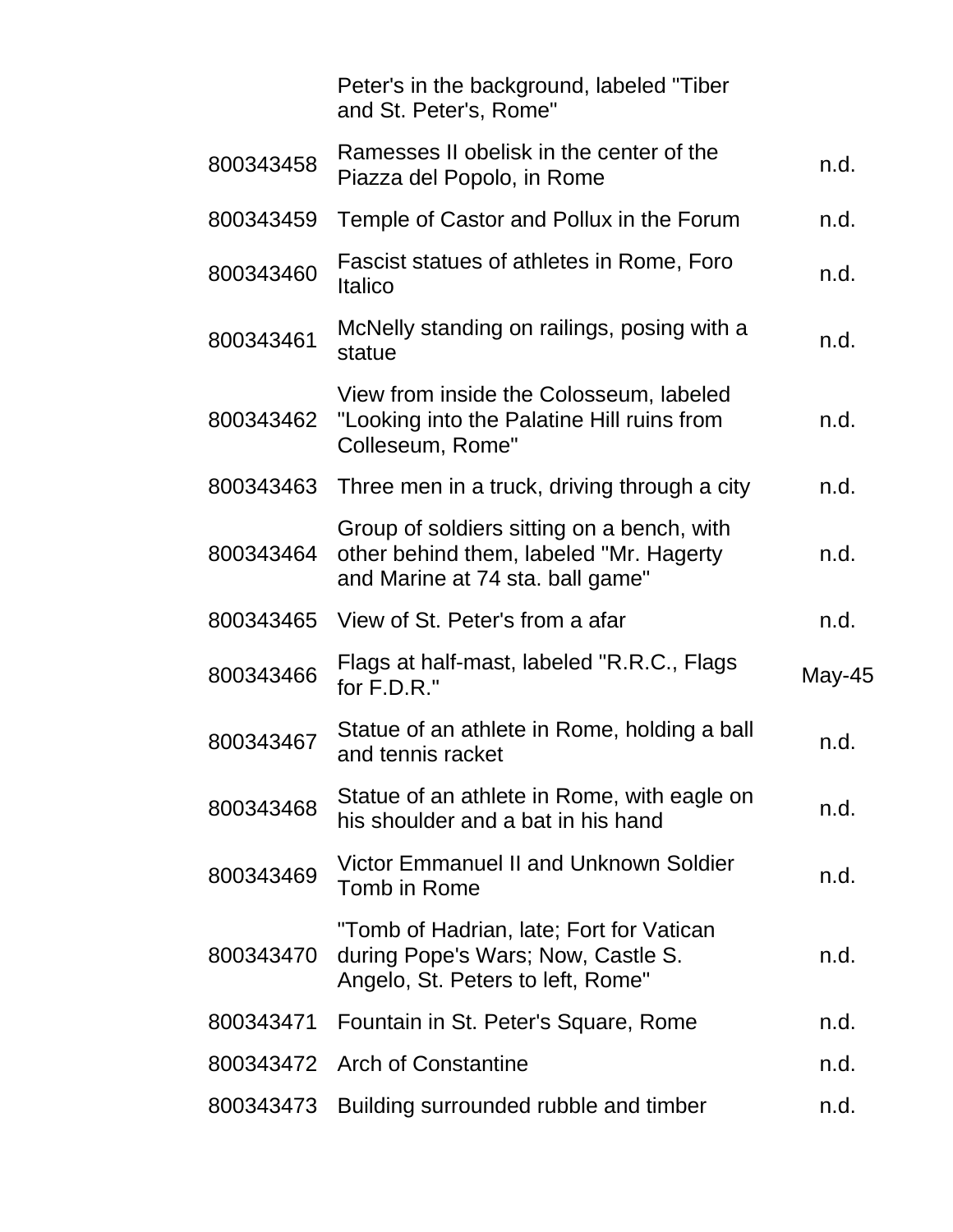| 800343474 | A street with trucks, taken from behind two<br>soldiers in a truck                                                 | n.d.     |
|-----------|--------------------------------------------------------------------------------------------------------------------|----------|
| 800343475 | McNelly sitting inside the Colosseum,<br>labeled "Your Sgt. And Colleseum, the<br>wreck and ruin, ha."             | n.d.     |
| 800343476 | McNelly sitting in a bathing suit, labeled<br>"Rome Rest Center"                                                   | May-45   |
| 800343477 | An ancient Roman amphitheater, near<br>Naples, Italy                                                               | n.d.     |
| 800343478 | Plane in the air, two tree branches frame<br>the aircraft                                                          | n.d.     |
| 800343479 | Soldier standing in front of building, in Italy                                                                    | 5/9/1944 |
| 800343480 | Soldier kneeling in a truck, the background<br>is a long road flanked by buildings and<br>mountain in the far back | n.d.     |
| 800343481 | Bridge, with statues of angels as decoration                                                                       | n.d.     |
| 800343482 | View of the Forum, with the Colosseum in<br>the background                                                         | n.d.     |
| 800343483 | Fountain with children and women around,<br>labeled "Santa Maria"                                                  | n.d.     |
| 800343484 | Soldiers walking through the ruins of<br>Pompeii                                                                   | Jan-44   |
| 800343485 | Track surrounded by statues depicting<br>athletes, labeled "Rest Center, Rome"                                     | May-45   |
| 800343486 | Mural on a wall, labeled "Mussolini's mural<br>at officers room in army Rest Center at<br>Mussolini Foro, Rome"    | Sep-44   |
| 800343487 | Soldiers standing in ruins, labeled "2"                                                                            | n.d.     |
| 800343488 | The Marcus Agrippa inscription on the<br>Façade of the Pantheon                                                    | n.d.     |
| 800343489 | Victor Emmanuel II and Unknown Soldier<br>Tomb in Rome, labeled "Monument, Rome"                                   | n.d.     |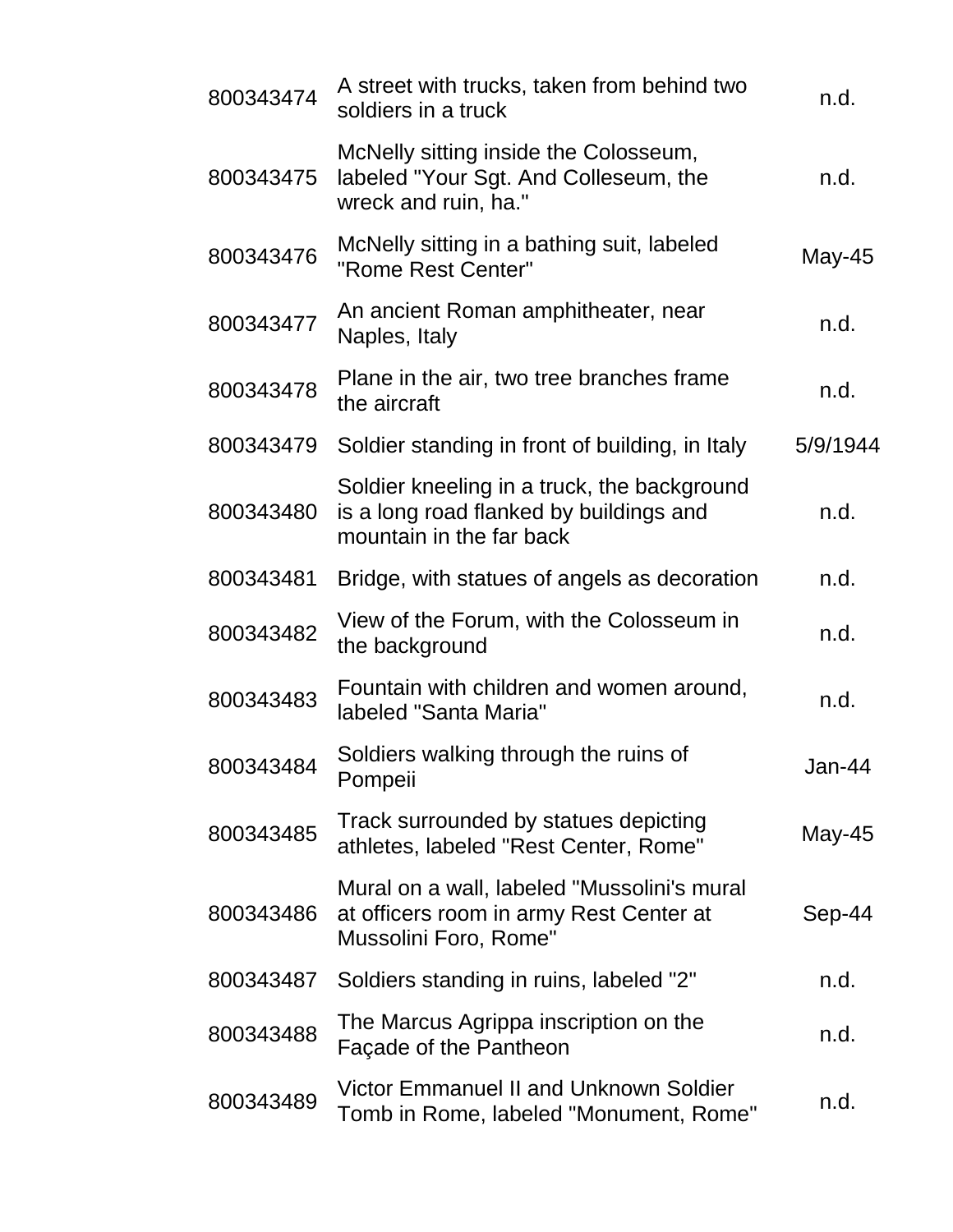| 800343490 | Arch of Constantine, covered in scaffolding,<br>labeled "Rome?"                                                                                                | n.d.       |
|-----------|----------------------------------------------------------------------------------------------------------------------------------------------------------------|------------|
| 800343491 | Man and woman on bike in front of fascist<br>soldier statue, labeled "Right after this was<br>taken an MP made them quit riding in area -<br>no Janes allowed" | n.d.       |
| 800343492 | Colosseum from a nearby hill, labeled<br>"Collosiem"                                                                                                           | n.d.       |
| 800343493 | Destroyed church                                                                                                                                               | n.d.       |
| 800343494 | Two photos, one of the colosseum and<br>another of the Sidi Boumediene Mosque's<br>minaret                                                                     | n.d.       |
| 800343495 | "Kids in fountain in S. Maria, Italy"                                                                                                                          | Sep-44     |
| 800343496 | McNelly posing for photograph with hospital<br>equipment                                                                                                       | 12/22/1944 |
| 800343497 | McNelly and another soldier sitting on a<br>wall behind statue of athletes wrestling at<br><b>Rest Center in Rome</b>                                          | Aug-45     |
| 800343498 | Obelisk and fountain in St. Peter's Square,<br>Rome                                                                                                            | n.d.       |
| 800343499 | "Entrance to Forum, Rome"                                                                                                                                      | Sep-44     |
| 800343500 | "Altar at St. Peter's, Rome, Delinski at alter"                                                                                                                | n.d.       |
| 800343501 | Statue, only the sandaled feet are visible                                                                                                                     | n.d.       |
| 800343502 | Indoor pool, labeled "Rome, Rest Center"                                                                                                                       | May-45     |
| 800343503 | View of a hill from under an arch                                                                                                                              | n.d.       |
| 800343504 | "Wall of Rome" as seen between two trees                                                                                                                       | n.d.       |
| 800343505 | McNelly standing on a the base of a statue,<br>between the athlete's legs, labeled "gives"<br>you the size - Rome"                                             | n.d.       |
| 800343506 | "Arch of Constantine, Rome"                                                                                                                                    | n.d.       |
| 800343507 | St. Peter's Square from the dome of the<br>basilica                                                                                                            | n.d.       |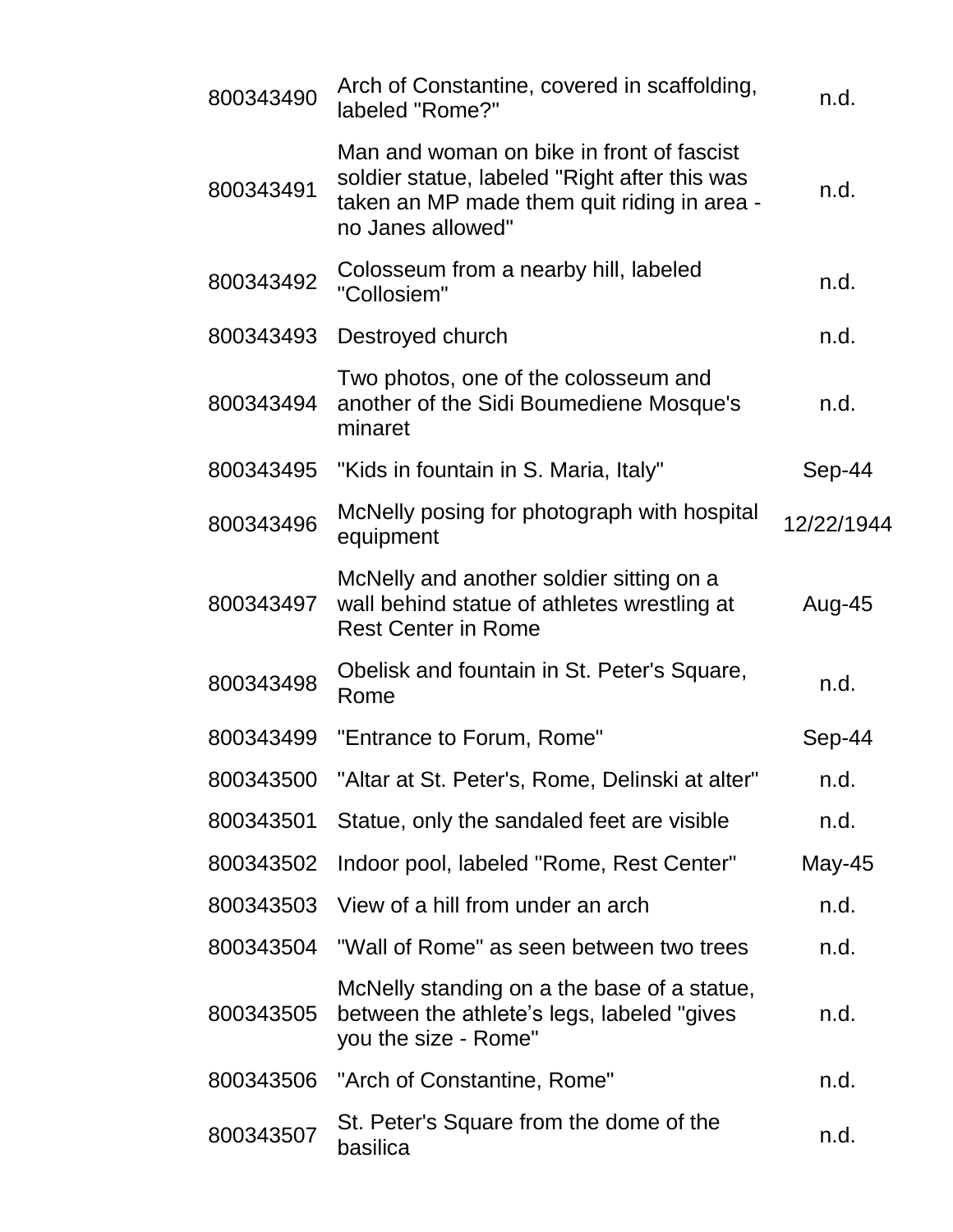|           | Envelope labeled "32nd Sta. Hosp.<br>Naples, Pompei, (Caserta) Italy, Dec.<br>1943-Oct 1945" | 1943-1945,<br>n.d. |
|-----------|----------------------------------------------------------------------------------------------|--------------------|
| 800343508 | "The Gallery, Naples"                                                                        | n.d.               |
| 800343509 | Ships at sea, labeled "Naples, harbor"                                                       | Aug-45             |
| 800343510 | "Naples, Harbor; Really so perfect and I did<br>such a (illegible [punk?]) job."             | n.d.               |
| 800343511 | "Mt. Vernon with 91st Div. fellows, Naples,<br>ltaly"                                        | 9/1/1945           |
| 800343512 | A building, labeled "P.O. in Naples, bomb<br>blew insides out"                               | n.d.               |
| 800343513 | McNelly and another soldier at the Temple<br>of Jupitar in Pompeii                           | Jan-44             |
| 800343514 | Interior of a church with altar, blurred                                                     | n.d.               |
| 800343515 | "Palatine Hill, ruin along Tiber river, Rome"                                                | n.d.               |
| 800343516 | "Main Sea Station, Naples - (91st Div. Boat)<br>Mt. Vernon"                                  | 9/1/1945           |
| 800343517 | Mt. Vesuvius, labeled "Naples Bay"                                                           | Sep-45             |
| 800343518 | Man sweeping a street, while a man rides<br>by on a bike                                     | n.d.               |
| 800343519 | "Colleseum, Rome. My favorite scene-"                                                        | n.d.               |
| 800343520 | "Cemetery, Memorial Day, Italy"                                                              | 1945               |
| 800343521 | Italian landscape, with mountain in the<br>background, labeled "2"                           | n.d.               |
| 800343522 | Beach, with a sailboat in the water, labeled<br>"Coney Island, Naples, Italy"                | 8/10/1945          |
| 800343523 | Soldiers walking through ruins, labeled<br>"Pompeii"                                         | Jan-44             |
| 800343524 | "Rome Mounted Police"                                                                        | 9/30/1944          |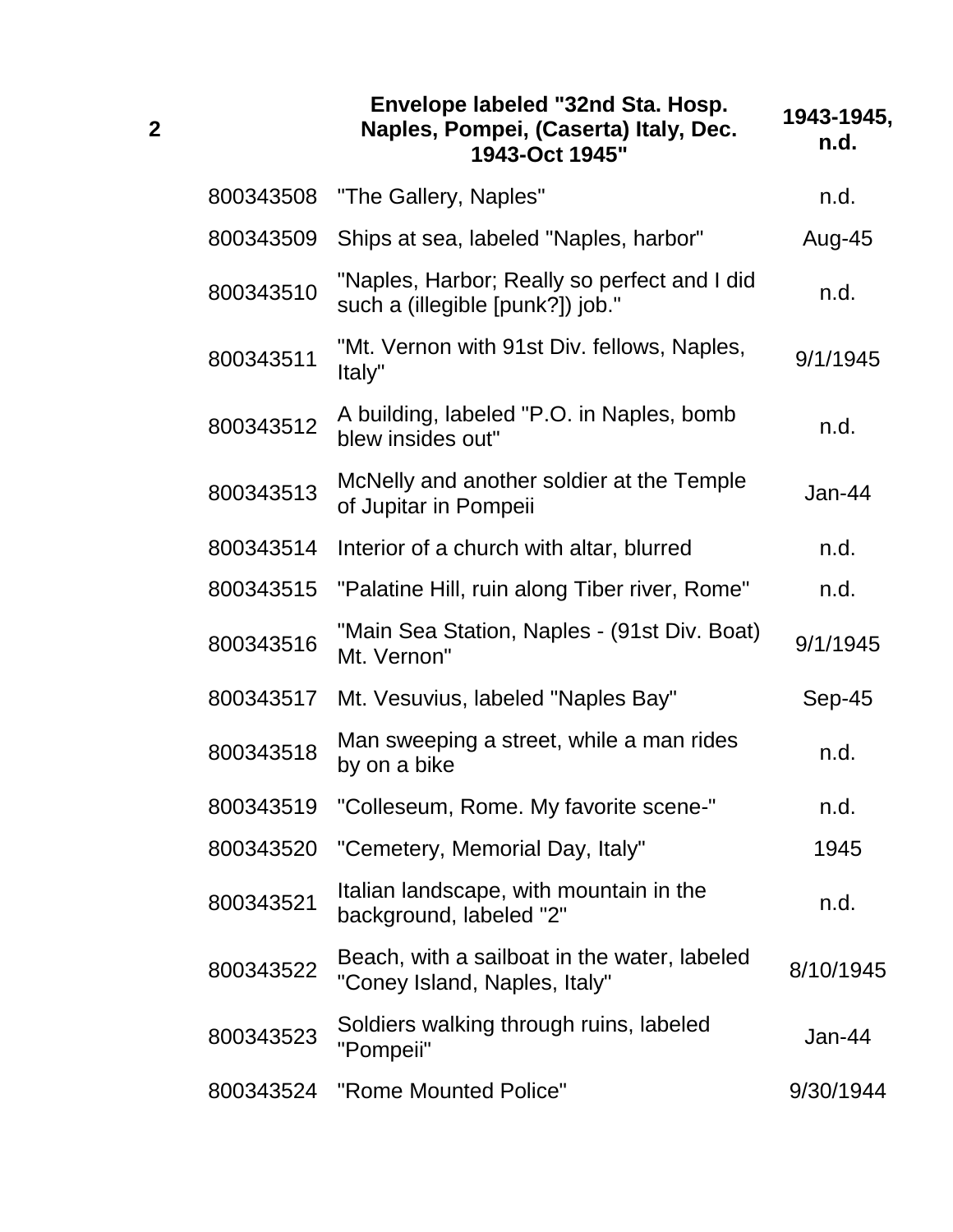| 800343525 | Blurred photo of McNelly and another<br>soldier, "(illegible) and I on boat going to<br>Capri."                                   | 9/9/1945  |
|-----------|-----------------------------------------------------------------------------------------------------------------------------------|-----------|
| 800343526 | "On pass in Boat - 'me' and Bob"                                                                                                  | 17-Mar    |
| 800343527 | McNelly and another soldier posing for a<br>photo, labeled "Aint this a looker(?)"                                                | n.d.      |
| 800343528 | "Vesuvius, Note - Right portion of Summit is<br>new 'top' for her. She used to be cone<br>shaped. Naples."                        | 1/23/1944 |
| 800343529 | A boat in water, labeled "Taken on a<br>rowboat when on pass. Black and Bob<br>Abens, Black's friend went to Naples."             | 3/17/1945 |
| 800343530 | Two soldiers on a boat, labeled "My friends,<br>Bod Lauffin and Don Black sailing the other<br>day on pass in the Bay of Naples." | n.d.      |
| 800343531 | View of a busy street from above, labeled<br>"Market, Naples, Italy"                                                              | 8/12/1945 |
| 800343532 | "House of Veditti, Pompeii"                                                                                                       | 1/3/1944  |
| 800343533 | A street, with an arch; ruins in the<br>background, labeled "Pompeii, Italy"                                                      | n.d.      |
| 800343534 | An ancient street, labeled "#4, Note rocks<br>to step on and ruts that carriages made."                                           | n.d.      |
| 800343535 | Naples with Vesuvius in background,<br>labeled "Hosp. Ship. Lt. Naples"                                                           | Sep-45    |
| 800343536 | "From Red Cross, Caserta, Italy. Red Cross<br>Theater two blocks up. Palace two blocks<br>up and left."                           | n.d.      |
| 800343537 | View inside a huge glass-domed building                                                                                           | n.d.      |
| 800343538 | A building, labeled "Here where we are<br>billetted. Naples - The damn chapel bells -<br>oh my head."                             | Aug-45    |
| 800343539 | People on a boat, labeled "Jim Dreer on<br>boat to Capri"                                                                         | 9/9/1945  |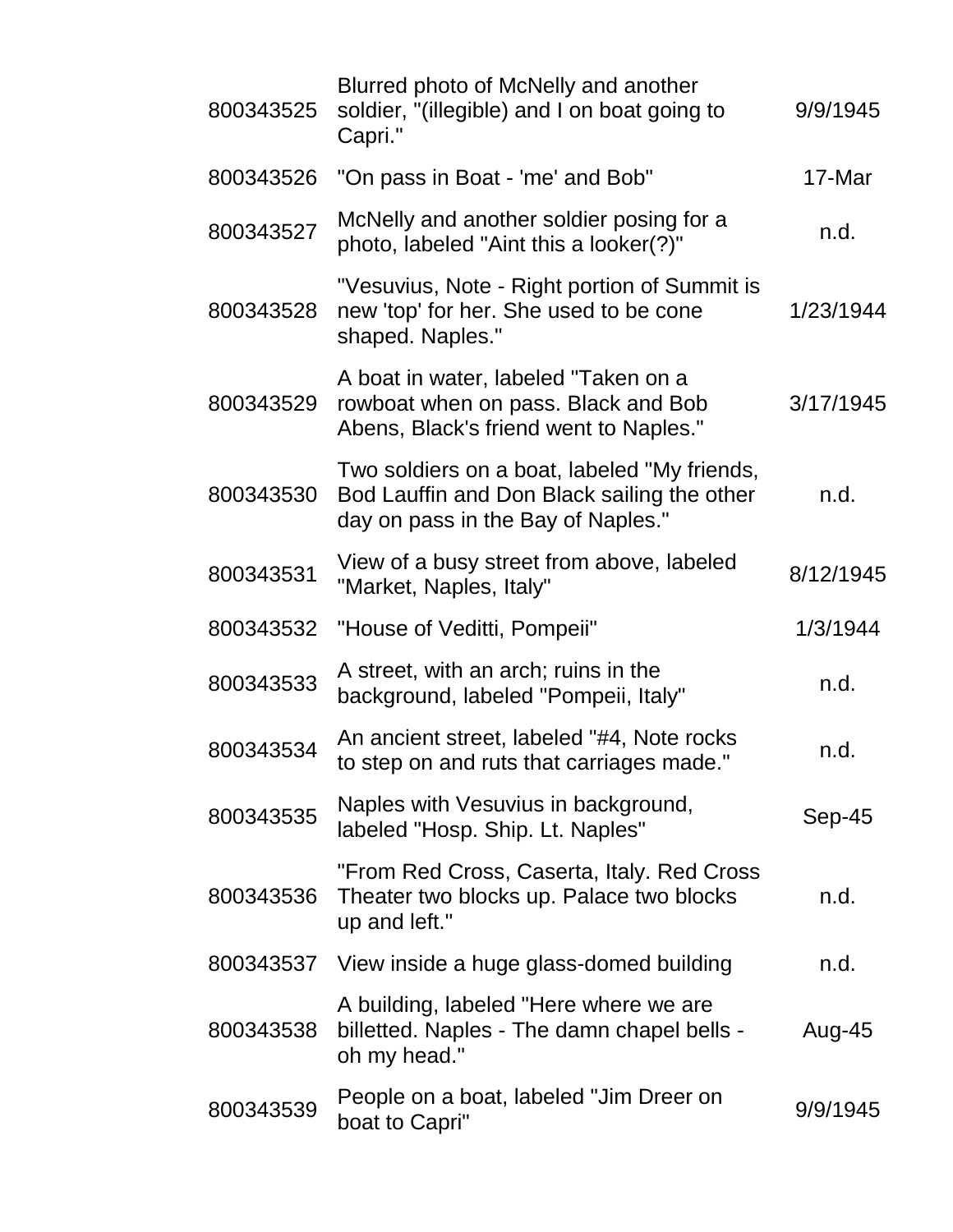| 800343540 | Horse-drawn carriage by the seashore,<br>labeled "Naples Harbor, #2, place 1-2-3<br>and see panorama view of Bay of Naples" | Aug-45             |
|-----------|-----------------------------------------------------------------------------------------------------------------------------|--------------------|
| 800343541 | View of a building, labeled "Pompei"                                                                                        | 1944               |
| 800343542 | A street with cars and carriages, labeled<br>"Naples, Italy, Hearse and flowers on car"                                     | 8/12/1945          |
| 800343543 | Nuns and clergy walking with banner in<br><b>Naples</b>                                                                     | n.d.               |
| 800343544 | Caesar Augustus statue with scepter, seen<br>from behind, labeled "Bay of Napoli,<br>Caesar's statue end of Via Roman"      | 8/21/1945          |
| 800343545 | "Kids eating out left-overs - Italy"                                                                                        | n.d.               |
| 800343546 | People climbing walls, labeled "Naples X-<br>mas"                                                                           | 1943               |
| 800343547 | Soldiers walking through ruins, seen from<br>the side, labeled "Pompeii"                                                    | $Jan-44$           |
| 800343548 | Busy street as seen from above, labeled<br>"Market, Naples, Italy, taken at noon time<br>market full"                       | 8/12/1945          |
|           | Envelope labeled "32nd Sta. Hosp.,<br>Capri, Dec. 1943 - Oct 1945"                                                          | 1943-1945,<br>n.d. |
| 800343549 | Slightly blurred photo of a mountain side,<br>labeled "Going up funiculare, Capri"                                          | 6/30/1945          |
| 800343550 | A small building with a partially obscured<br>mountain in the background, labeled "12.<br>Oran, Africa"                     | 1943               |
| 800343551 | Two soldiers eating, labeled "Lehman and<br>Dreer on veranda at A.R.C. Capri"                                               | 9/9/1945           |
| 800343552 | View looking down a railway, with a car<br>below, labeled "funicular, Capri, Italy"                                         | n.d.               |
| 800343553 | Three sea stack rock formations, labeled "3<br>sisters, Capri, Italy"                                                       | 7/4/1945           |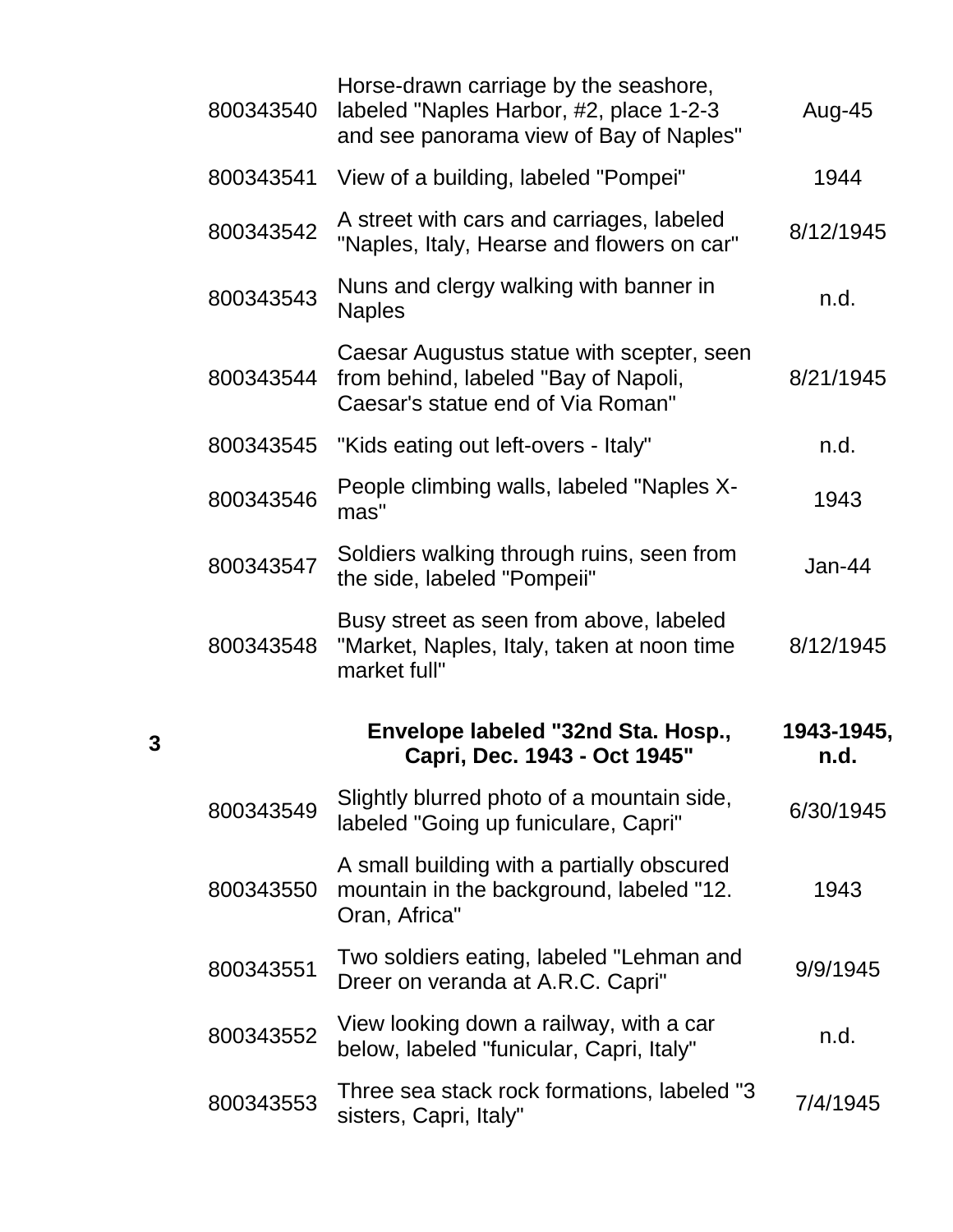| 800343554 | A sail boat, with two rowboats in the fore,<br>labeled "Blue Grotto"                                       | n.d.       |
|-----------|------------------------------------------------------------------------------------------------------------|------------|
| 800343555 | Nurse posing for a photo by a railing, with<br>ocean behind her, labeled "Sorrento, Italy,<br>near Naples" | n.d.       |
| 800343556 | View of the sea from a steep cliff-face in<br>Capri                                                        | Nov-44     |
| 800343557 | Men around a beached sailboat, labeled<br>"Coney Island, Naples, Italy"                                    | 8/10/1945  |
| 800343558 | "Scene from Capri mainland"                                                                                | n.d.       |
| 800343559 | Inside the Blue Grotto, labeled "Blue Grotto,<br>Isle of Capri, Italy"                                     | n.d.       |
|           | <b>Envelope labeled "Cassino mostly (I</b><br>think)"                                                      | 1945, n.d. |
| 800343560 | "Flooded farmland that Hitler made in May,<br>'44. North of Terracina, Italy"                              | n.d.       |
| 800343561 | Italian girl (or, the waif) behind barbed wire                                                             | n.d.       |
| 800343562 | McNelly holding fruit, standing between two<br>boys                                                        | n.d.       |
| 800343563 | "Grande Marina, Capri, Italy, Blue Grotto to<br>left"                                                      | n.d.       |
| 800343564 | View of a hill with ruins, labeled "Hangmans<br>Hill, by Cassino"                                          | n.d.       |
| 800343565 | View of ruins, uphill, labeled "Cassino, Italy"                                                            | n.d.       |
| 800343566 | Destroyed buildings from the roadside,<br>labeled "Cassino, Italy"                                         | May-45     |
| 800343567 | Hill from afar, with ruins on top, labeled<br>"Cassino!"                                                   | n.d.       |
| 800343568 | Bust of Benito Mussolini, labeled "Old<br>Muss, R.R.C."                                                    | May-45     |
| 800343569 | trees with little foliage, labeled "It's Cassino"<br>(Italy)"                                              | n.d.       |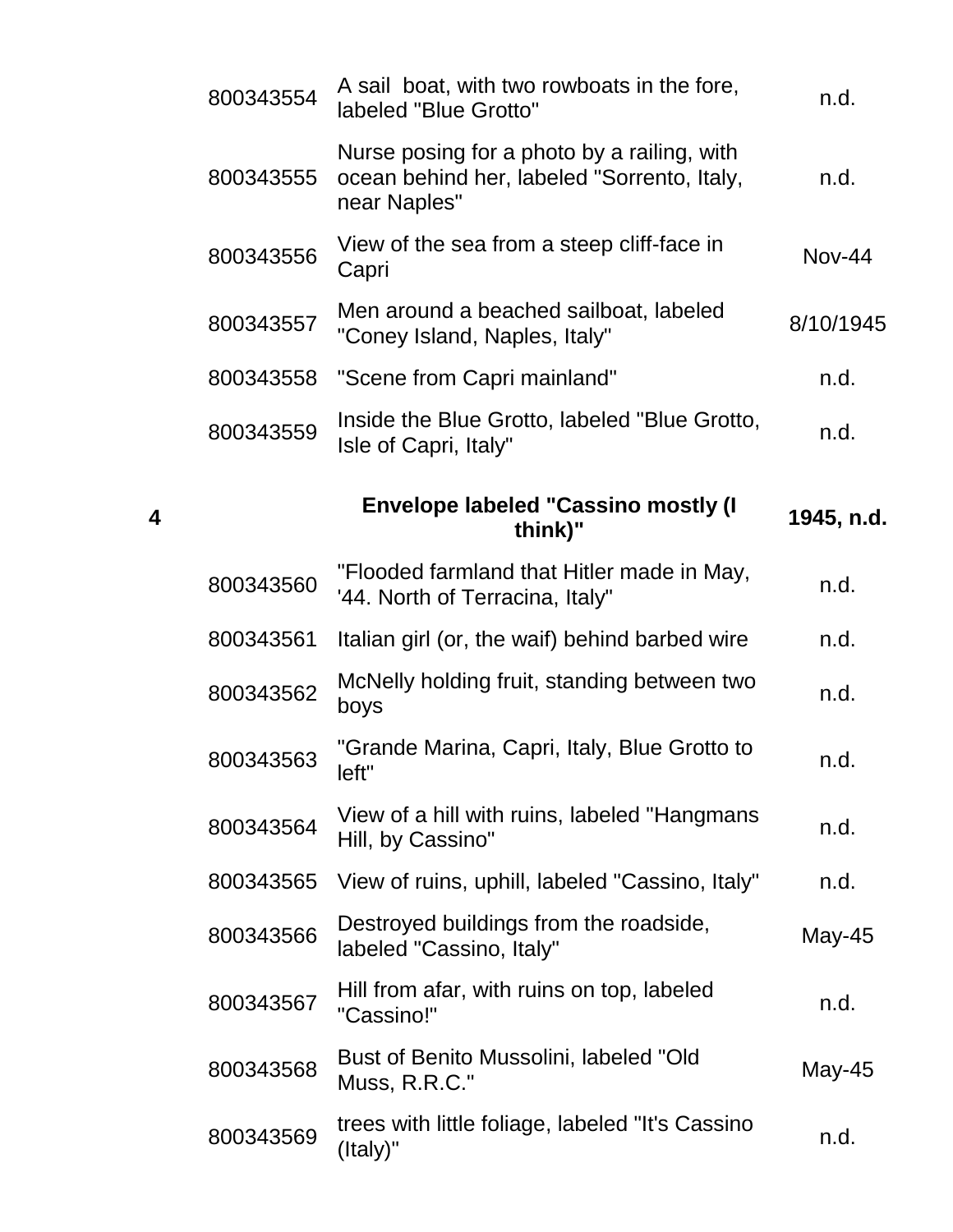|   | 800343570 | Hillside with trees, labeled "Cassino - Italy"                                                                                             | n.d.       |
|---|-----------|--------------------------------------------------------------------------------------------------------------------------------------------|------------|
|   | 800343571 | Destroyed buildings from a distance,<br>labeled "Cassino, Italy"                                                                           | May-45     |
|   | 800343572 | Pillbox guard post                                                                                                                         | n.d.       |
| 5 |           | <b>Envelope labeled "Vesuvius"</b>                                                                                                         | n.d.       |
|   | 800343573 | Bombed-out church, labeled "Pompei"                                                                                                        | n.d.       |
|   | 800343574 | Dirt in the fore, mountain in the background,<br>with fog                                                                                  | n.d.       |
|   | 800343575 | Destroyed building, labeled "#5, ?"                                                                                                        | n.d.       |
|   | 800343576 | Bombed-out church                                                                                                                          | n.d.       |
|   | 800343577 | Bombed-out church, from a farther<br>distance, labeled "#4"                                                                                | n.d.       |
|   |           | <b>Envelope labeled "Italy" (underlined</b>                                                                                                | 1944-1945, |
| 6 |           | once)                                                                                                                                      | n.d.       |
|   | 800343578 | "Joe Louis at the 32nd Sta. Hosp."                                                                                                         | Sep-44     |
|   | 800343579 | "Joe Louis at the 32nd Sta. Hosp." with<br>1944 Joe Louis stamp on the back                                                                | Sep-44     |
|   | 800343580 | McNelly standing by a tree                                                                                                                 | n.d.       |
|   | 800343581 | Blurred photo of a mountain, from the<br>water, labeled "Middle part of Capri, Marina<br>Grande, Blue Grotto to right along shore<br>line" | n.d.       |
|   | 800343582 | Cliff from the water, labeled "Southern end<br>of Capri"                                                                                   | n.d.       |
|   | 800343583 | Horse-drawn wagon, and others on a street<br>looking out to sea, with Vesuvius in<br>background, labeled "Naples Harbor"                   | Sep-45     |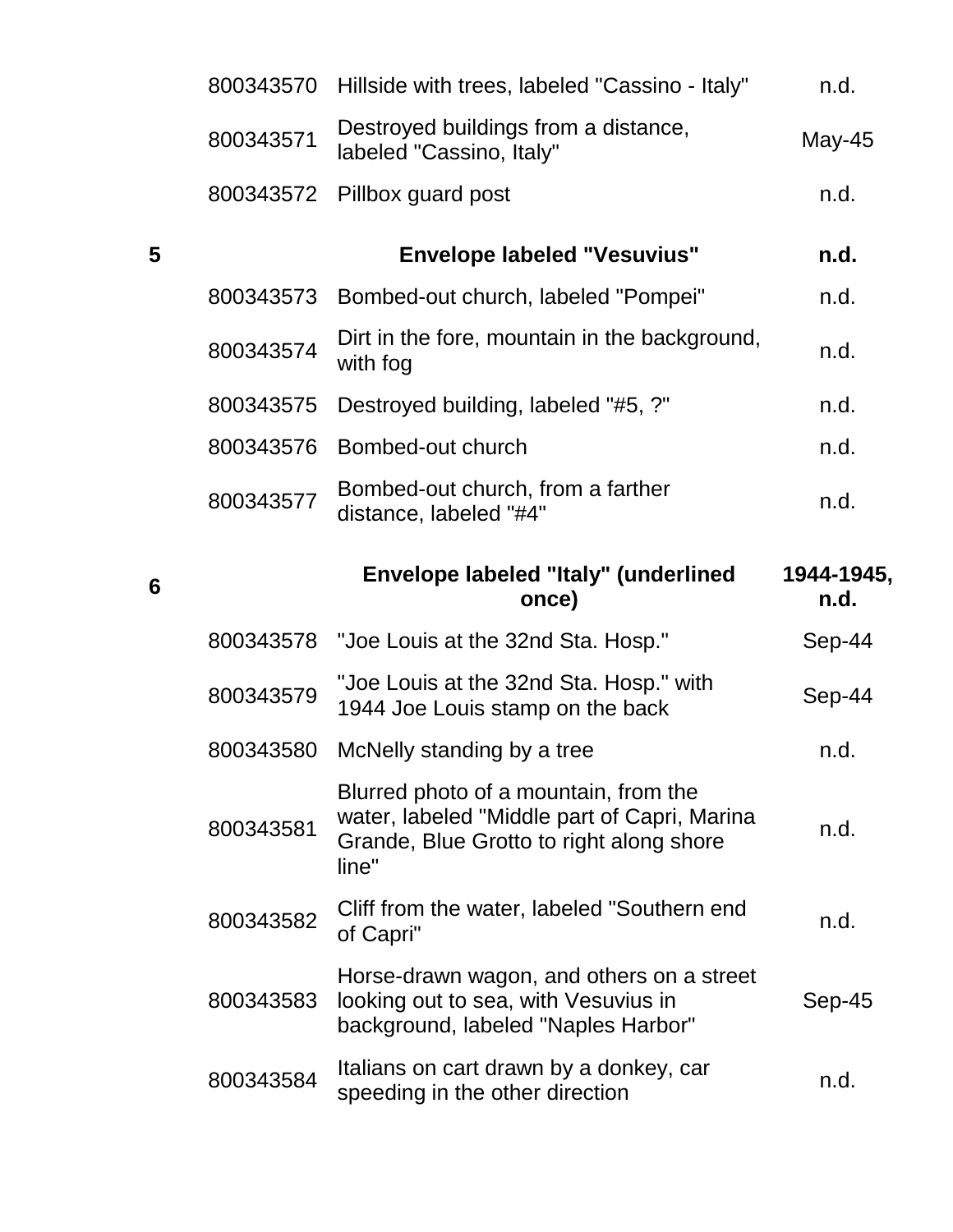| 800343585 | City from the top of a hill, labeled "San<br>Sebastiano, Italy, During Vesuvius flow of<br>lava"                                                | n.d.   |
|-----------|-------------------------------------------------------------------------------------------------------------------------------------------------|--------|
| 800343586 | City at night, lighted by what appears to be<br>a lava flow                                                                                     | n.d.   |
| 800343587 | Man in boat exiting the Blue Grotto in Capri,<br>Italy                                                                                          | n.d.   |
| 800343588 | Six boats outside the Blue Grotto in Capri,<br>Italy                                                                                            | n.d.   |
| 800343589 | Man in boat exiting the Blue Grotto, labeled<br>"You had to lie on your back to keep your<br>head. Ha. "                                        | n.d.   |
| 800343590 | Men in boat in the fore, with a boat behind<br>them and two others farther back, labeled<br>"Blue Grotto"                                       | n.d.   |
| 800343591 | Men rowing a boat, with city in background,<br>labeled "Sorrento"                                                                               | n.d.   |
| 800343592 | Men in boat in the fore, with a boat behind<br>them and two others farther back, labeled<br>"Boats and merchants galore, Blue Grotto,<br>Capri" | n.d.   |
| 800343593 | Men rowing a boat, with city in background,<br>labeled "Sorrento, Italy, Fisherman yelling<br>and wailing to keep us from nets"                 | n.d.   |
| 800343594 | Mt. Vesuvius erupting in 1944, labeled "8"                                                                                                      | n.d.   |
| 800343595 | Lava flowing through a town and damaging<br>a building, labeled "2"                                                                             | n.d.   |
| 800343596 | Steam rising from around Vesuvius                                                                                                               | Mar-44 |
| 800343597 | Mt. Vesuvius erupting in 1944, labeled "7"                                                                                                      | n.d.   |
| 800343598 | Mt. Vesuvius erupting in 1944, from afar,<br>labeled "1"                                                                                        | n.d.   |
| 800343599 | Mt. Vesuvius erupting in 1944, labeled "3"                                                                                                      | n.d.   |
| 800343600 | Mt. Vesuvius erupting in 1944, from afar,                                                                                                       | n.d.   |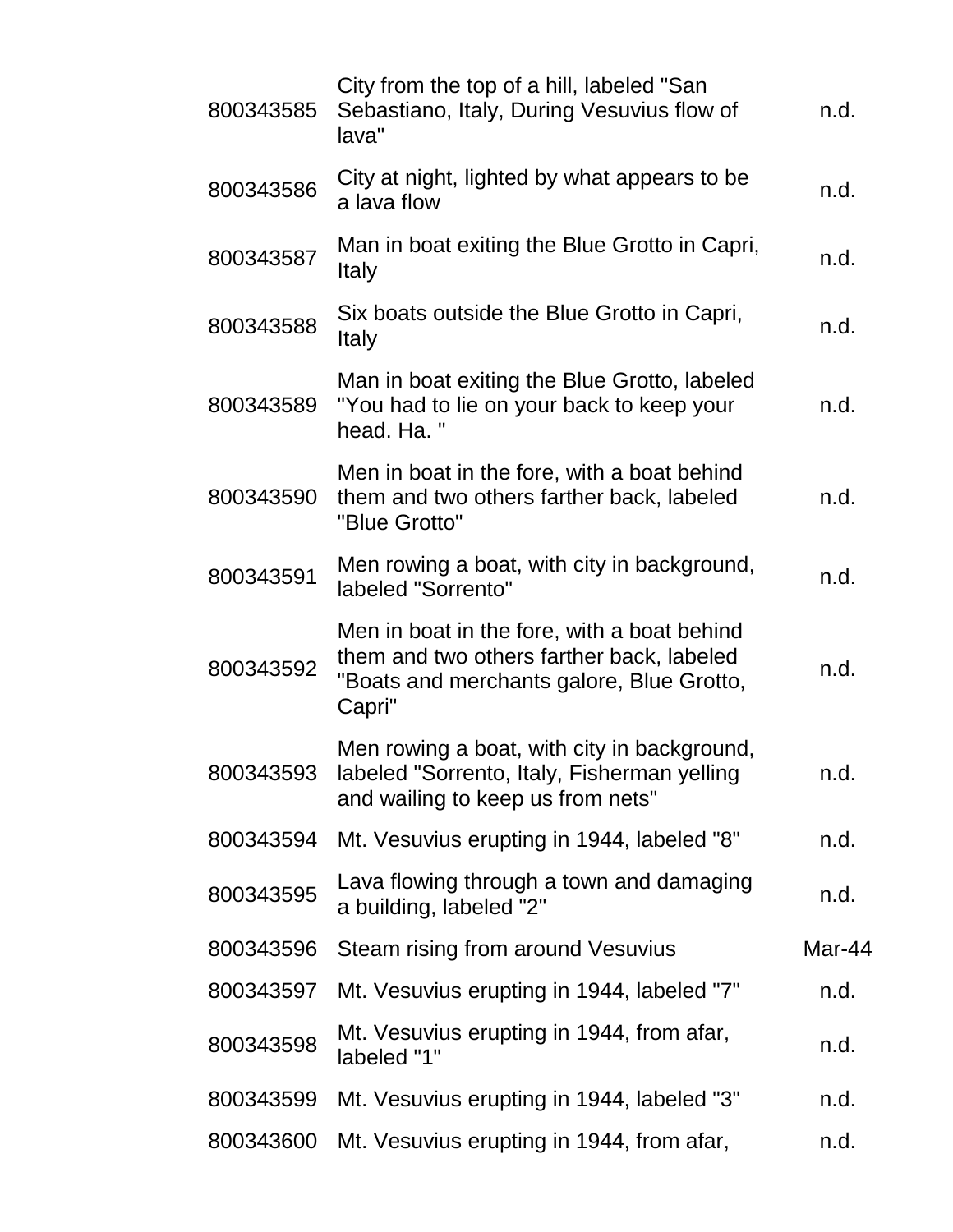labeled "5"

| 800343601 | The very top of Vesuvius during the 1944<br>eruption, labeled "1"                                                                          | n.d.     |
|-----------|--------------------------------------------------------------------------------------------------------------------------------------------|----------|
| 800343602 | Two men on a rocky (ashen?) slope,<br>labeled "Don. Black"                                                                                 | n.d.     |
| 800343603 | Army plane and caravan of army cars with<br>men standing about, labeled "Washington<br>Delegation of Representatives landing at<br>Naples" | 1944     |
| 800343604 | Men in boats outside the Blue Grotto, one<br>man is in the water, labeled "All in Capri, at<br>Blue Grotto, Steps at right lead to shrine" | 9/9/1945 |
| 800343605 | "Inside Blue Grotto, Capri"                                                                                                                | 9/9/1945 |
| 800343606 | Men in boats, seen from the side, labeled<br>"Blue Grotto"                                                                                 | 9/9/1945 |
| 800343607 | A port city seen from a high vantage point,<br>labeled "Capri, Isle of. Big port."                                                         | 1943     |
| 800343608 | A cliff face, labeled "Looking down from<br>Krupp Estate and road after his name. Little<br>Harbor at distance. Capri."                    | 9/9/1945 |
| 800343609 | "At top of 'fumiclare' (funicular), Capri, Italy,<br>looking down on Grande Marina."                                                       | n.d.     |
| 800343610 | 3 rock stacks, labeled "'3 sisters' Capri,<br>Italy, Note boat in water"                                                                   | 7/4/1945 |
| 800343611 | The 3 Sisters, labeled "Rocks of Capri"                                                                                                    | n.d.     |
| 800343612 | View of a seaside city, labeled "Sorrento,<br>Naples."                                                                                     | n.d.     |
| 800343613 | Rock arch, leading to the sea, labeled<br>"Capri, Italy"                                                                                   | n.d.     |
| 800343614 | "Capri from boat going over"                                                                                                               | n.d.     |
| 800343615 | Woman in a boat, other boats in<br>background entering the Blue Grotto                                                                     | n.d.     |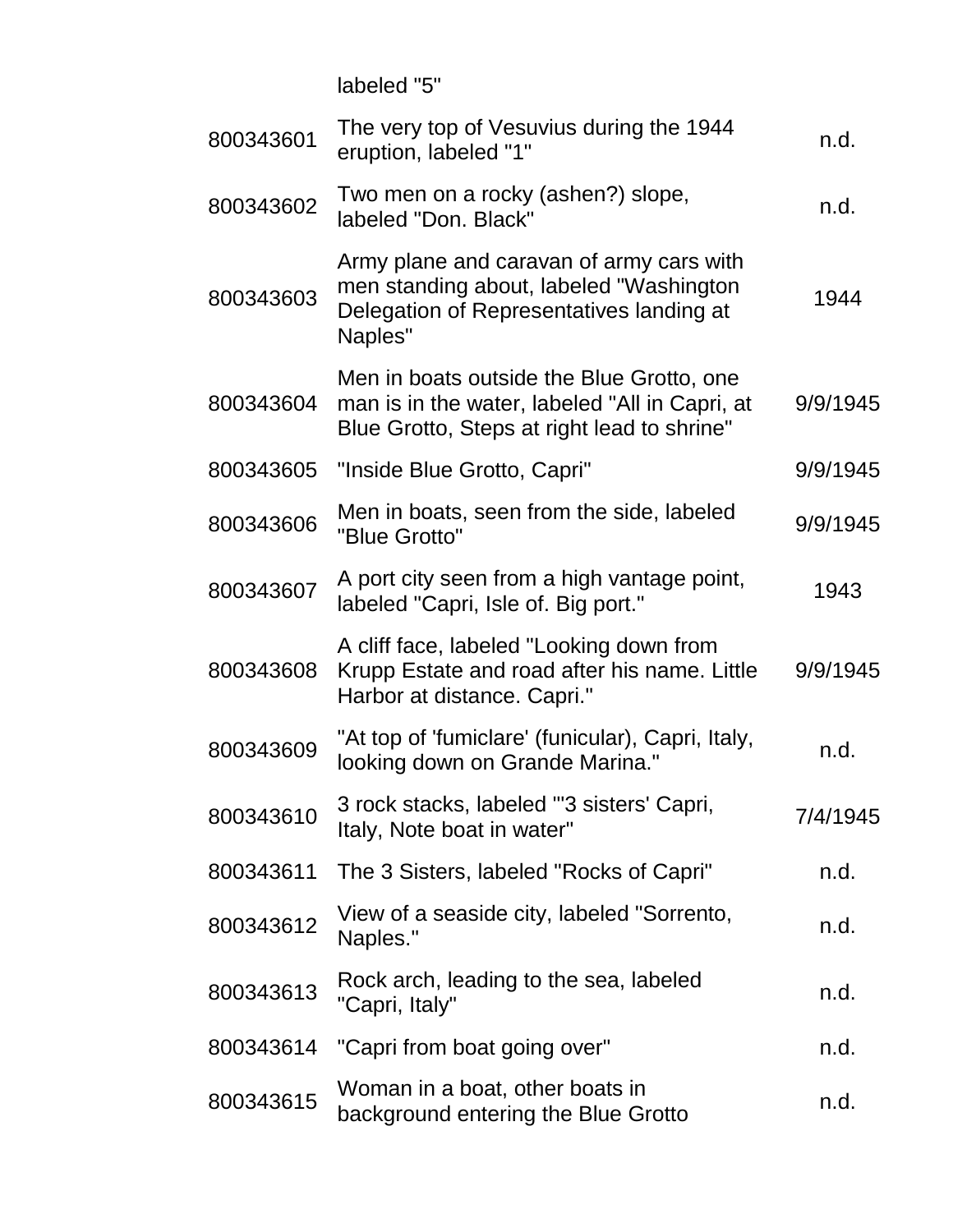| 800343616 | Arch of Constantine with Colosseum in<br>background, labeled "Rome"                                                                                                                                      | n.d.       |
|-----------|----------------------------------------------------------------------------------------------------------------------------------------------------------------------------------------------------------|------------|
| 800343617 | Mt. Vesuvius, labeled "#1, Note the<br>difference in Vesuvius's shape of cone? - In<br>no 3 it shows the cone before eruption -<br>Jan. '44, this photo is of it since eruption"                         | Mar-44     |
| 800343618 | Mt. Vesuvius in the distance, flanked by two<br>trees in the fore, labeled "Vesuvius"                                                                                                                    | n.d.       |
| 800343619 | Hadrian's Tomb, with bridge, labeled<br>"Castle S. Angelo"                                                                                                                                               | n.d.       |
| 800343620 | <b>Victor Emmanuel II monument</b>                                                                                                                                                                       | n.d.       |
| 800343621 | "Flag at half-mast, Italy"                                                                                                                                                                               | 4/13/1945  |
| 800343622 | Ruins of Pompeii, labeled "Pompei"                                                                                                                                                                       | n.d.       |
| 800343623 | McNelly adjusting a light, labeled "We place<br>4 (illegible) like two shown on table and<br>then use the hand spot light for light, taken<br>in (illegible)"                                            | 12/22/1944 |
| 800343624 | McNelly posing in front of a colossal stone<br>ball, labeled "WWII, Rome, R.C."                                                                                                                          | May-45     |
| 800343625 | People standing outside a 32nd Station<br>Hospital building, labeled "A few moments<br>after we first heard of the surrender of<br>Germany"                                                              | 5/8/1945   |
| 800343626 | Steaming ground, labeled "Vesuvius, Mar.<br>1944, stuff still hot"                                                                                                                                       | Feb-45     |
| 800343627 | Smoke and ash rising high into the air over<br>buildings, labeled "2, Vesuvius"                                                                                                                          | Mar-44     |
| 800343628 | Man climbing up a slope next to a cooling<br>lava flow, labeled "1, Vesuvius"                                                                                                                            | Mar-44     |
| 800343629 | A woman posing for the photo, labeled<br>"Malalane(?) Carrol, 61 (what appears to be<br>another 6 after the 1 is partially erased, and<br>far smaller than the other two numbers)<br>Sta. Hosp. 'Italy'" | n.d.       |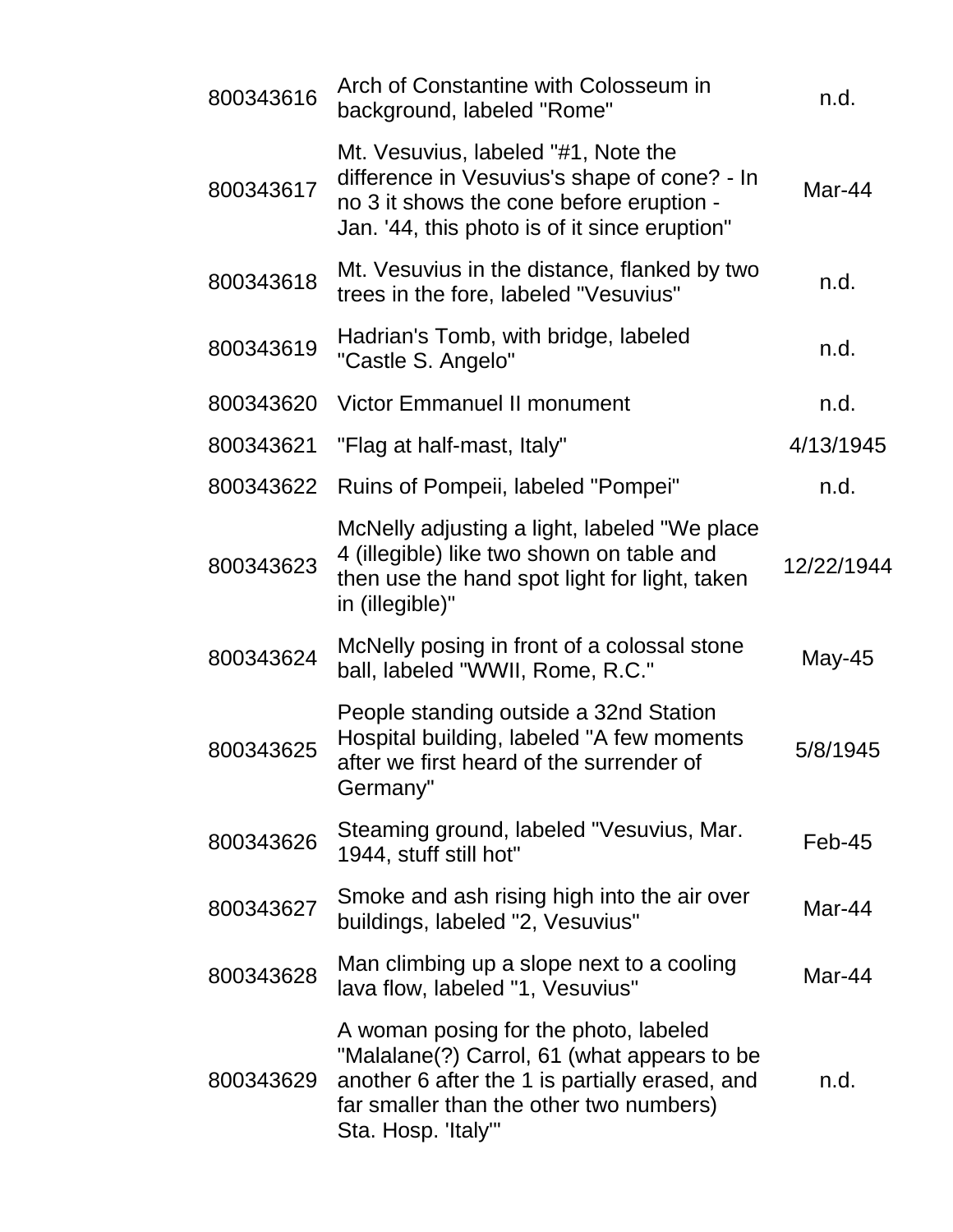| 800343630 | Group of soldiers, with Vesuvius in<br>background, labeled "End of R.R. and start<br>of (h)ike up to the crater of Vesuvius"                                                                                                                             | 2/10/1945 |
|-----------|----------------------------------------------------------------------------------------------------------------------------------------------------------------------------------------------------------------------------------------------------------|-----------|
| 800343631 | Cable car with soldiers, labeled "20. partiale<br>view of cable car on our way back to train<br>depot for the train to heart of Naples, I am<br>crawling over first seat in left portion of foto<br>and Black is at right getting on. Hair took<br>foto" | 2/10/1945 |
| 800343632 | Man sitting on boulder, labeled "19. Cpl.<br>Hair, Georgia Cracker, this is the best foto<br>showing comparable size of the bolders at<br>the end of the lava, 44."                                                                                      | 2/10/1945 |
| 800343633 | McNelly and another soldier posing, labeled<br>"18, Black and I at the site of No. 1 foto"                                                                                                                                                               | 2/10/1945 |
| 800343634 | Scene looking down a slope, labeled "17,<br>reaching the R.R. again we could look and<br>see the observatory. Naples about 15 miles<br>in background."                                                                                                   | n.d.      |
| 800343635 | McNelly and another soldier sitting, labeled<br>"16, Black and I during the rest on the way<br>back down, Vesuvius"                                                                                                                                      | n.d.      |
| 800343636 | "15, Another down the hill foto, my two<br>buddies, Hair and Black (Hair sat on Black's<br>camera - note it?)"                                                                                                                                           | n.d.      |
| 800343637 | "14, Another foto taken on the coming<br>down"                                                                                                                                                                                                           | n.d.      |
| 800343638 | "13, taken during a break and a lull on the<br>way to the bottom."                                                                                                                                                                                       | n.d.      |
| 800343639 | "12, Cpl. Hair, the other fellow that made up<br>the we three at the start of the downhill run<br>(one of the American Civ. To the left)"                                                                                                                | n.d.      |
| 800343640 | "11. Don Black again holding his walking<br>stick in the rock and lighting it. This is at the<br>bottom of the mountain side almost,<br>amazing to behold no kidding, I did see it                                                                       | n.d.      |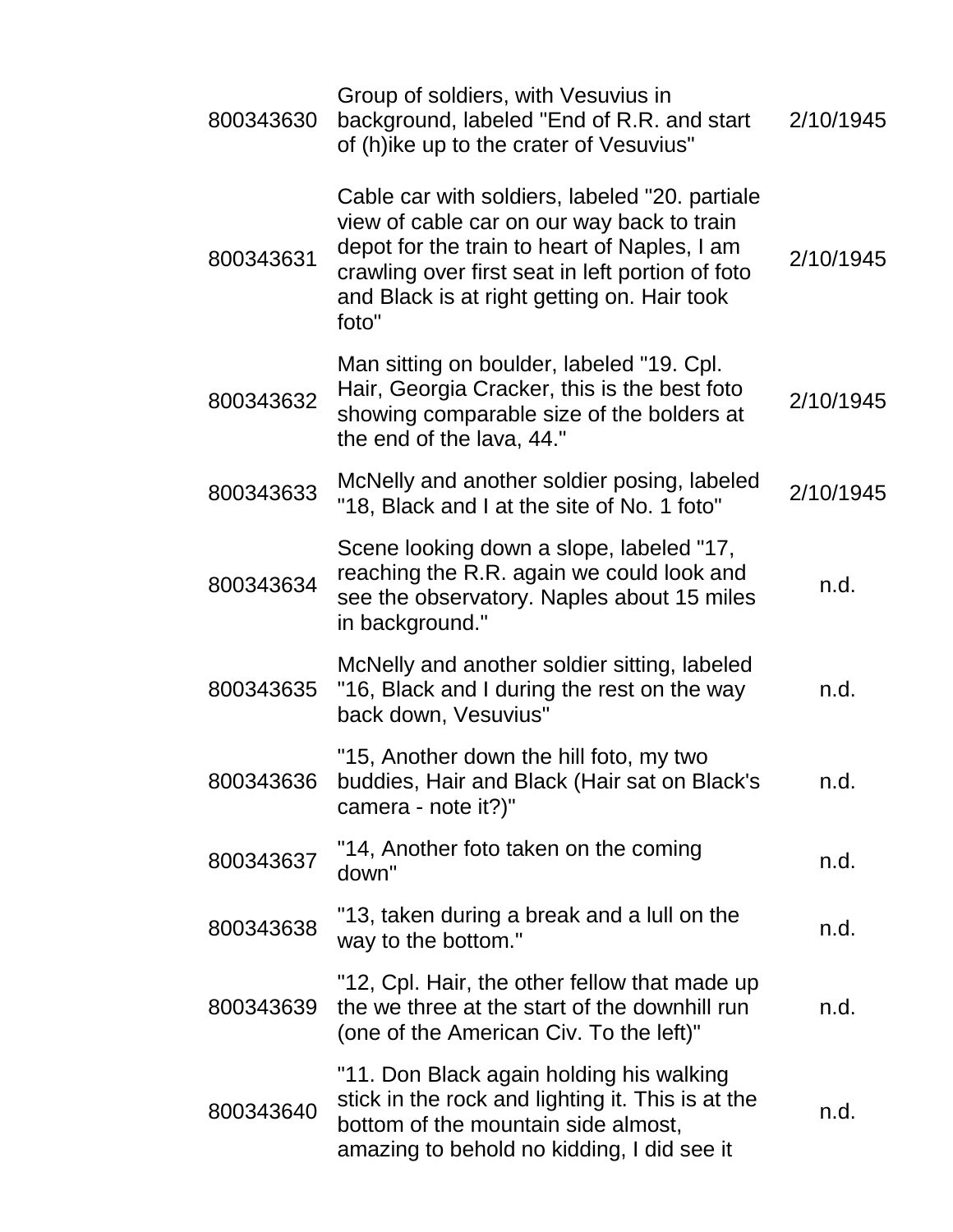and felt the heat too"

| 800343641 | "10. Don Black again ahead of the English<br>fellow. On the down grade. At the point<br>where the line started in the foreground of<br>foto, is the rock shown next foto No. 11"                                                                             | n.d. |
|-----------|--------------------------------------------------------------------------------------------------------------------------------------------------------------------------------------------------------------------------------------------------------------|------|
| 800343642 | "9. Coming down was simple and lots of fun<br>for all. Don. Black in center. We all<br>averaged about 80 miles an hour downhill."                                                                                                                            | n.d. |
| 800343643 | Soldiers walking, labeled "8. Yep, that's me<br>in the back. Taking a steam bath with our<br>clothes on was the way it felt going up."                                                                                                                       | n.d. |
| 800343644 | "7. Sides of the original crater that<br>destroyed Pompei and Herculanem in 79c<br>A.D. Looms to our left as we rise higher and<br>almost reach the top of Vesuvius."                                                                                        | n.d. |
| 800343645 | Men climbing a slope, labeled "6. Zig, zag,<br>way of climbing the sides of the Volcano,<br>the sandy path of about a foto wide was<br>sure uneasy. A WAC was killed last<br>summer by slipping and sliding."                                                | n.d. |
| 800343646 | "5. Climb, start of it. 3rd from rear is my<br>N.C. buddy, Don. Black. (note steaming<br>sides.)"                                                                                                                                                            | n.d. |
| 800343647 | "3. Foto taken from R.R. on way to base of<br>Vesuvius and it shows the R.R. station.<br>(Note, black path of Mar. 44 lava flow.)"                                                                                                                           | n.d. |
| 800343648 | Group of soldiers walking up to cable car,<br>labeled "2. Site of last R.R. ride to and<br>beyond the observatory on the side of<br>Vesuvius"                                                                                                                | n.d. |
| 800343649 | Soldiers walking up a steep incline, labeled<br>"Foto #1. End of flow of lava 44. Starting<br>place up to top of Vesuvius. Station of R.R.<br>was cut off by the flow and cars on other<br>side of flow are used since wire is laid over<br>lava, see $#2."$ | 1945 |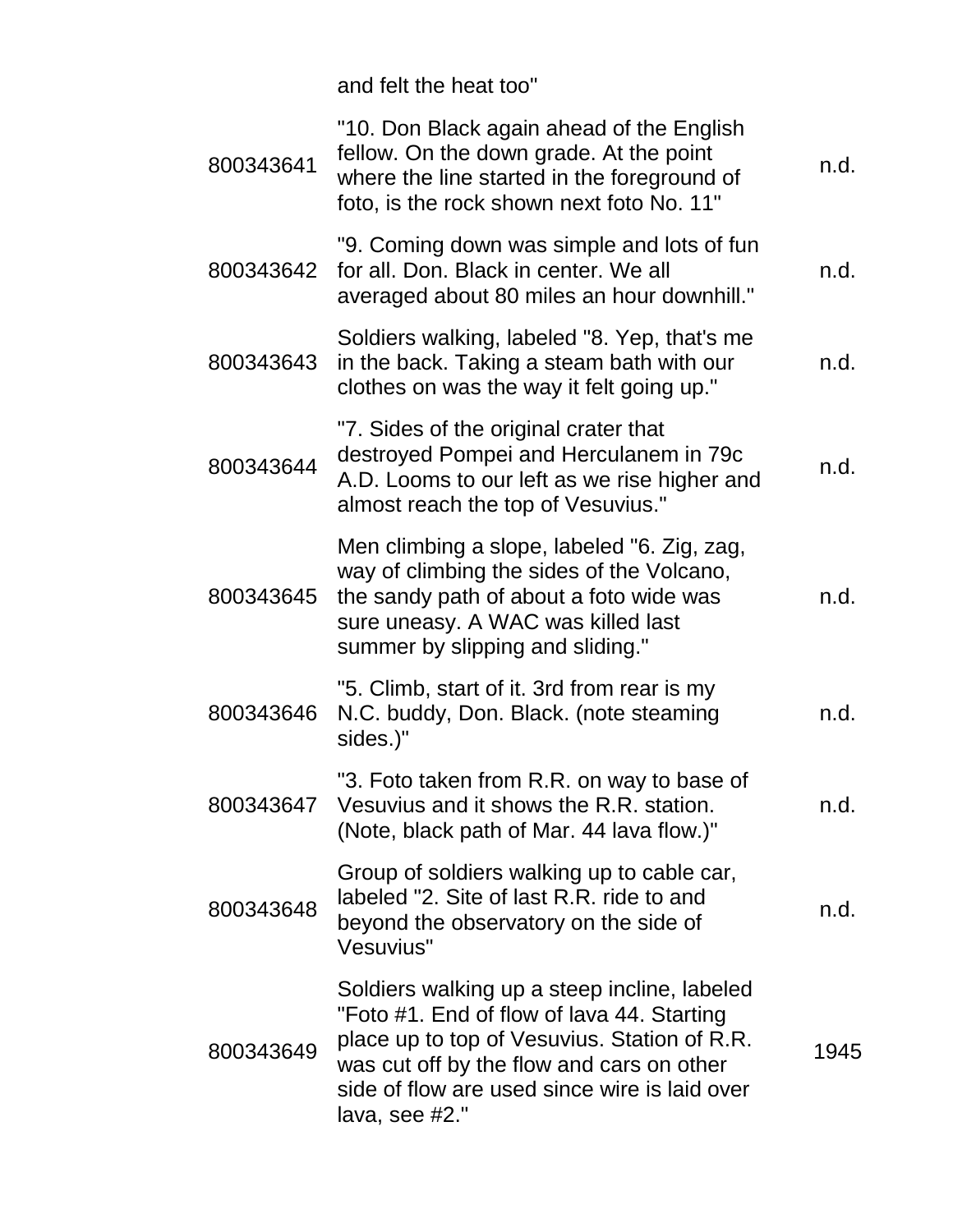| 800343650 | Terrain around Mt. Vesuvius after the<br>eruption, with steam rising from the ground                                                                                                 | n.d.      |
|-----------|--------------------------------------------------------------------------------------------------------------------------------------------------------------------------------------|-----------|
| 800343651 | Destroyed church                                                                                                                                                                     | n.d.      |
| 800343652 | Trees and building, with Vesuvius in<br>background bellowing smoke, labeled "Nice<br>shot of old Vesuvius spouting off - Hope<br>you get this one. Really just how it looked."       | n.d.      |
| 800343653 | A woman standing in an alley, labeled "Old<br>Caserta"                                                                                                                               | n.d.      |
| 800343654 | Men walking on top of a hill of dried lava<br>while others look from a street below,<br>labeled "Vesuvius"                                                                           | n.d.      |
| 800343655 | View of cooling lava, looking up an incline                                                                                                                                          | n.d.      |
| 800343656 | Rubble or cooled lava in the fore, some<br>buildings beyond that, and mountains in the<br>background                                                                                 | n.d.      |
| 800343657 | View from a car, looking down a street,<br>labeled "Memorial Day - 14. Note sign on<br>Rt. Post - about shelling. Cemetery is to the<br>left."                                       | May-45    |
| 800343658 | Man riding a cart pulled by oxen in a street,<br>labeled "Italy"                                                                                                                     | 4/12/1945 |
| 800343659 | McNelly, looking away from the camera,<br>labeled "A hitch in the army, 2 1/2 years<br>overseas almost"                                                                              | 6/30/1945 |
| 800343660 | View of children sitting, from behind barbed<br>wire, labeled "Raid on 32nd Sta. Hosp.<br>Caserta, Italy. Bill and I will never forget this<br>spot. What a welcome spot. Amen. Ha." | 4/24/1944 |
| 800343661 | Group photo with some men and women in<br>uniform, labeled with names of each person<br>and the note "Col. Got chicken"                                                              | Aug-44    |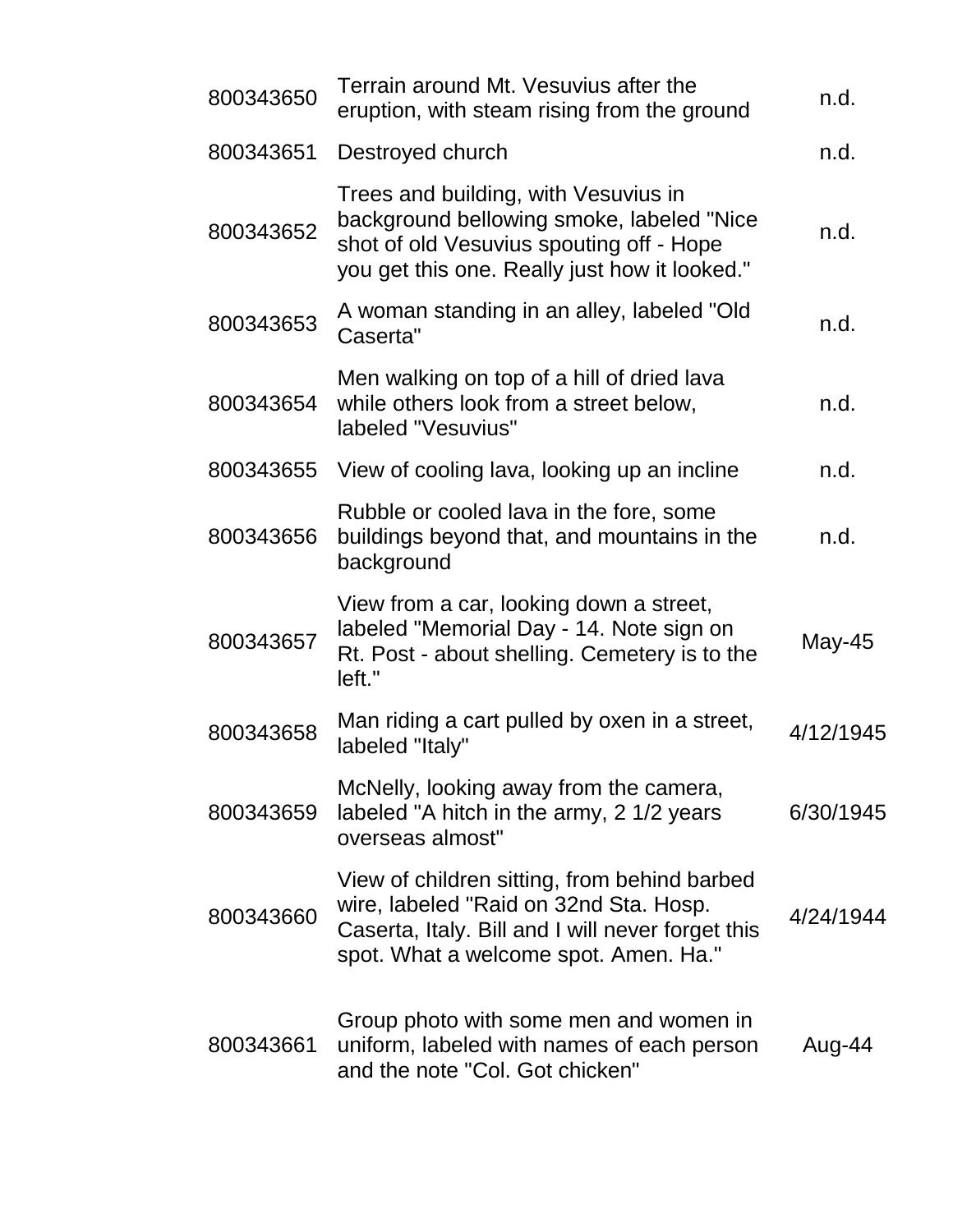|           | Envelope labeled "Italy" (underlined<br>twice)                                                                                                                                                                                      | 1943-1945,<br>n.d. |
|-----------|-------------------------------------------------------------------------------------------------------------------------------------------------------------------------------------------------------------------------------------|--------------------|
| 800343662 | Soldiers sitting in seats, taken far from the<br>stage at front, labeled "Humphrey Bogart<br>Christmas Day, Italy"                                                                                                                  | 1943               |
| 800343663 | Tall step fountain, with statue at top,<br>pedestal labeled "Italia" and a statue at<br>ground level with pedestal labeled "Marcon"                                                                                                 | n.d.               |
| 800343664 | McNelly and another soldier, with McNelly<br>turning his head to look at the camera                                                                                                                                                 | n.d.               |
| 800343665 | The Royal Palace of Caserta from afar,<br>labeled "Palace at Caserta - Italy. Just think<br>how pretty this looks as we walk up this<br>road. Finish of Italian Campaign was signed<br>here."                                       | n.d.               |
| 800343666 | Pool at the Royal Palace of Caserta,<br>labeled "Palace Caserta"                                                                                                                                                                    | n.d.               |
| 800343667 | The façade of the Palazzo Venezia, labeled<br>"'Muss's' balcony, Rome"                                                                                                                                                              | n.d.               |
| 800343668 | A damaged cemetery, labeled "Before<br>setting up the hospital here in Italy we<br>passed this blown up bridge and cemetery<br>wall many times. Finally got a print of this.<br>See what good your gift of foto paper is<br>doing?" | n.d.               |
| 800343669 | A body, labeled "One of the 'supermen'"                                                                                                                                                                                             | n.d.               |
| 800343670 | Man sitting between ruined buildings,<br>labeled "Fondi, N"                                                                                                                                                                         | n.d.               |
| 800343671 | Soldiers standing with Joe Louis                                                                                                                                                                                                    | 9/30/1944          |
| 800343672 | Destroyed buildings, as seen from a<br>hillside, with a large building on a hill in the<br>distance, labeled "Cassino, Italy"                                                                                                       | May-45             |
| 800343673 | Soldier with a priest, labeled "Abbey,<br>Cassino, Italy"                                                                                                                                                                           | 1945               |
| 800343674 | Section of a wall, labeled "Wall of Rome"                                                                                                                                                                                           | n.d.               |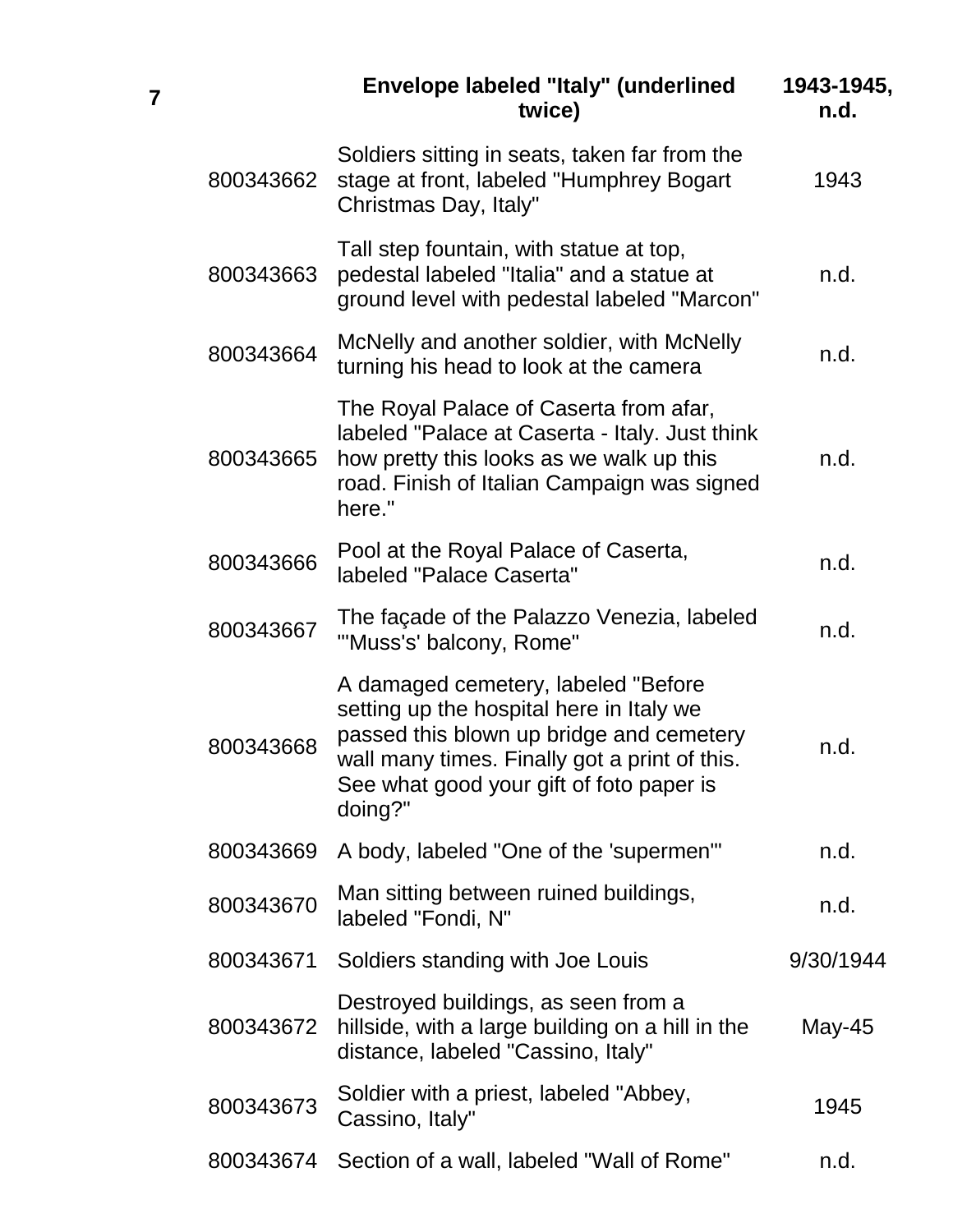| 800343675 | Destroyed buildings with a large mountain<br>in the background, labeled "Cassino, Italy"                                                                             | n.d.      |
|-----------|----------------------------------------------------------------------------------------------------------------------------------------------------------------------|-----------|
| 800343676 | Landscape from atop a mountain with<br>valley below and the top of the photo is<br>faded, labeled "Cassino, Italy"                                                   | n.d.      |
| 800343677 | A statue, labeled "At entrance to Soldiers"<br>Park - Naples, V-J Day"                                                                                               | 9/2/1945  |
| 800343678 | Italians at a small market, labeled "Caserta,<br>Italy"                                                                                                              | 7/29/1945 |
| 800343679 | Woman in uniform posing outside a building<br>with a "Physio-therapy" sign, labeled "Italy,<br>Keep these for my album. Mrs. Friechete,<br>she's a civilian now, D." | 1944      |
| 800343680 | Soldiers sitting down among pipes on the<br>Liberty Ship with funnel visible, photo is<br>rather brown, on the left side                                             | n.d.      |
| 800343681 | A view of the Liberty Ship, with a sea or<br>ocean in the background                                                                                                 | n.d.      |
| 800343682 | Men in life vests around a lifeboat                                                                                                                                  | n.d.      |
| 800343683 | McNelly with other soldiers, labeled "Liberty<br>Ship coming home, note cots - we slept on<br>deck"                                                                  | n.d.      |
| 800343684 | View of the Liberty Ship, with "Eastman<br>Regular Safety" in top left                                                                                               | n.d.      |
| 800343685 | Water as seen from inside the Liberty Ship                                                                                                                           | n.d.      |
| 800343686 | Soldiers sitting on the Liberty Ship, from the<br>right side, funnel visible                                                                                         | n.d.      |
| 800343687 | McNelly's leg as he sits on a cot, labeled<br>"We slept on the deck of the Liberty Ship -<br>coming home in Mediterranean Sea"                                       | 1945      |
| 800343688 | 3 soldiers on the Liberty Ship, one is<br>holding a cup and a carton                                                                                                 | n.d.      |
| 800343689 | A view of the Liberty Ship, with soldiers,<br>with a brown tint                                                                                                      | n.d.      |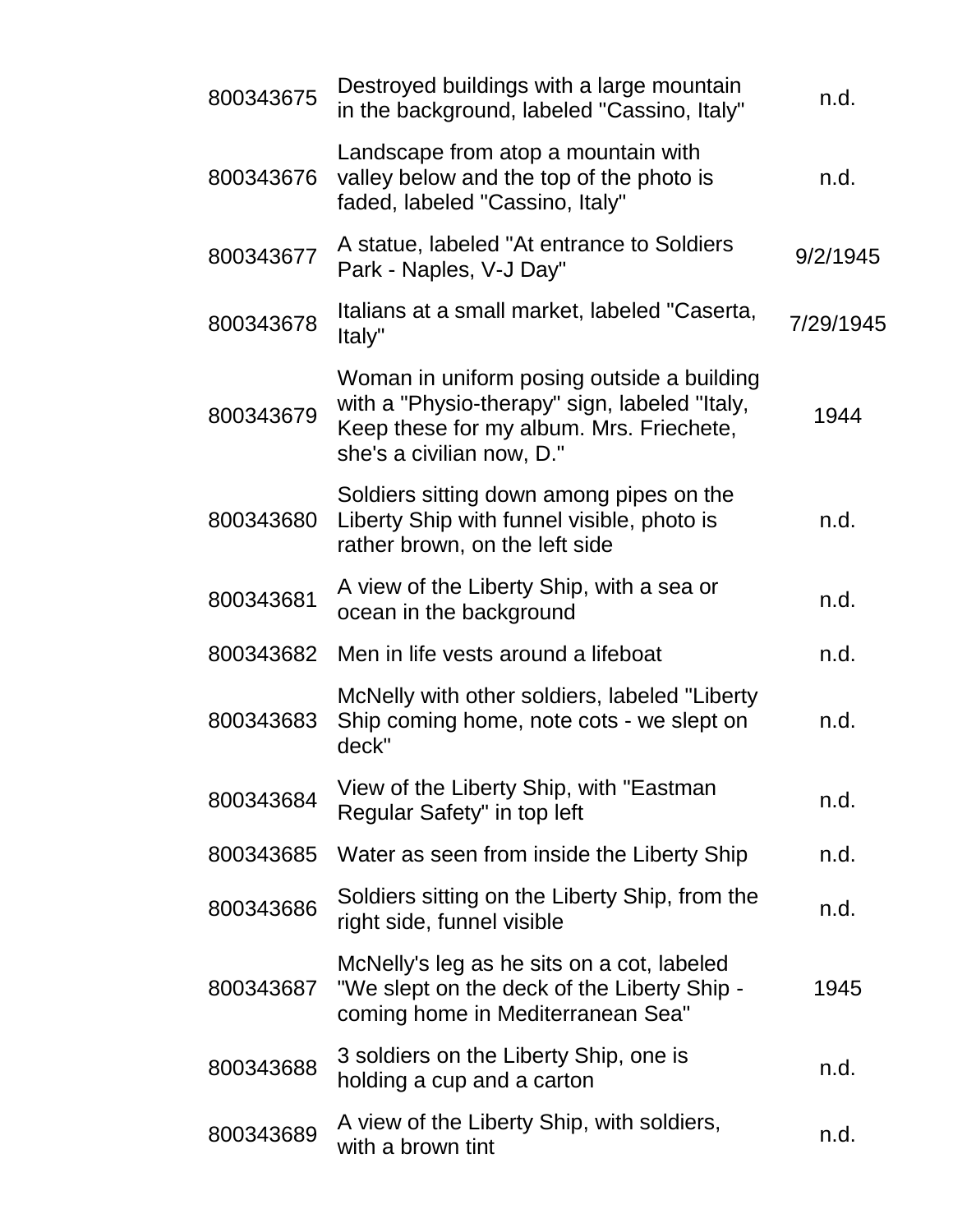| 800343690 | Soldiers on the Liberty Ship, labeled<br>"Liberty Ship, S. S. Clark, Return"                                                                               | 1945 |
|-----------|------------------------------------------------------------------------------------------------------------------------------------------------------------|------|
| 800343691 | Soldiers on the Liberty Ship with sea in the<br>background, labeled "Liberty Ship, S. S.<br>Clark, Return"                                                 | 1945 |
| 800343692 | Injured man being loaded onto a plane,<br>surrounded by other soldiers, labeled<br>"Evacuation, Italy"                                                     | n.d. |
| 800343693 | Man with Red Cross arm band helping load<br>an injured man onto a plane                                                                                    | n.d. |
| 800343694 | The façade of the Royal Palace of Caserta,<br>labeled "Hilt's Palace Shot, Caserta"                                                                        | n.d. |
| 800343695 | Italian men, women, children climbing a<br>wall with allied soldiers at the top                                                                            | n.d. |
| 800343696 | View of a fountain in a street, between large<br>buildings, labeled "Rome"                                                                                 | 1944 |
| 800343697 | Trees and other plants in the fore, a street,<br>some more trees and plant life, and then<br>building in the background                                    | n.d. |
| 800343698 | Italian children with large baskets and<br>wheelbarrows, labeled "4, station clean -p<br>squad-"                                                           | n.d. |
| 800343699 | Plane flying, viewed between trees on<br>either side                                                                                                       | n.d. |
| 800343700 | A nurse smiling for the camera, labeled<br>"Miss Houlihan - one of the nicest 32nd<br>nurses. On I worked with at opening nite of<br>32nd Hosp. in Africa" | n.d. |
| 800343701 | A man diving into water, labeled "Basic"<br>Training, WWII, Camp Dix, NJ; Another<br>swan dive by Frosoli."                                                | n.d. |
| 800343702 | St. Peter's Square with obelisk on right,<br>labeled "Square, Rome"                                                                                        | n.d. |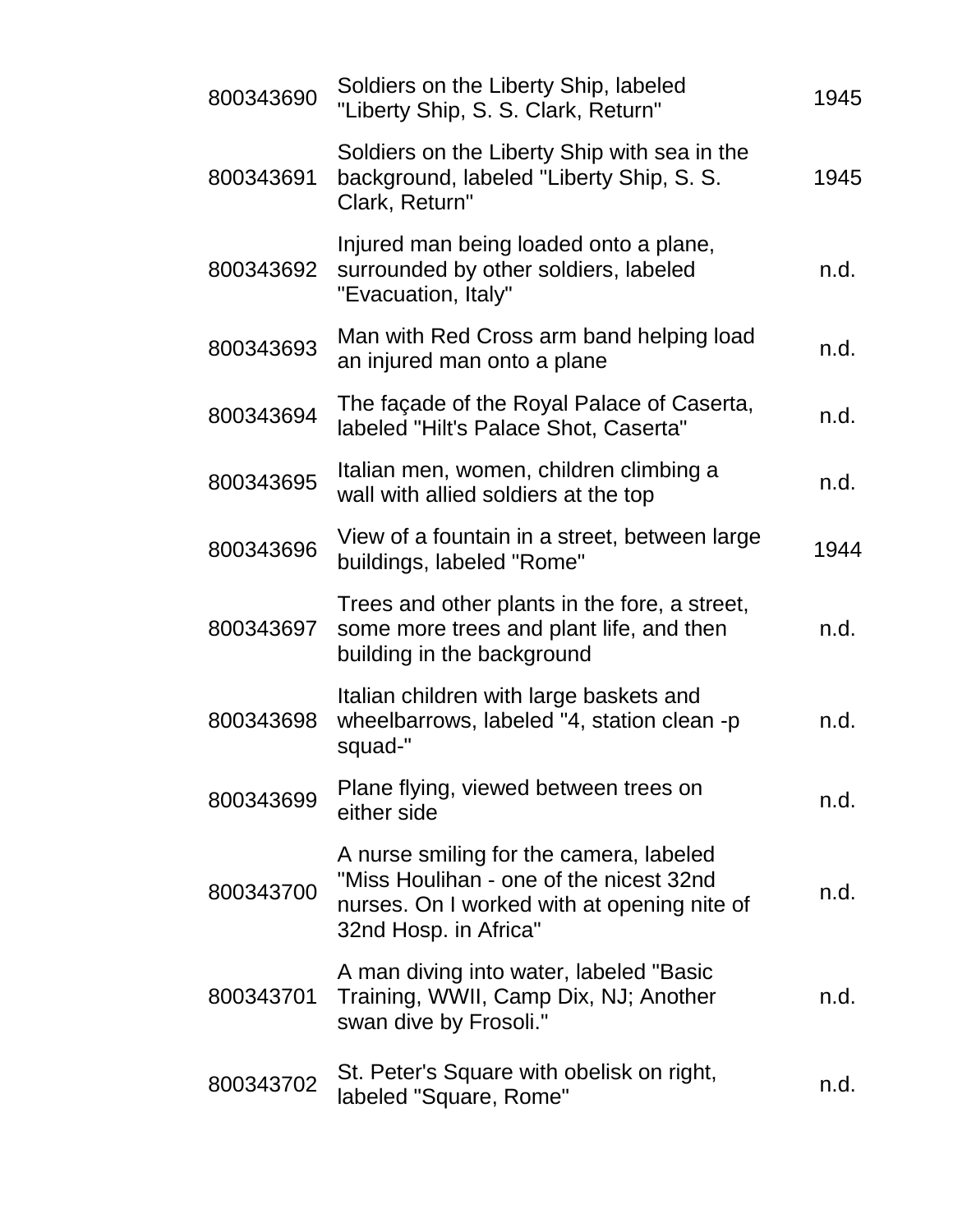|   | 800343703 | St. Peter's Square with obelisk on left,<br>labeled "Square, Rome"                                                                                                                          | n.d.               |
|---|-----------|---------------------------------------------------------------------------------------------------------------------------------------------------------------------------------------------|--------------------|
|   | 800343704 | Façade of St. Peter's Cathedral, with<br>Obelisk to the right, labeled "St. Pete's<br>Cathedral, Rome"                                                                                      | n.d.               |
|   | 800343705 | Landscape with tree tops in the fore, with<br>water and mountains in the background                                                                                                         | n.d.               |
|   | 800343706 | Aqueduct leading to the Royal Palace of<br>Caserta (Aqueduct of Vanvitelli)                                                                                                                 | n.d.               |
|   | 800343707 | A camp, seen from rather far away, labeled<br>"1. Put 2 and 3 alongside and you will have<br>a panorama shot."                                                                              | n.d.               |
|   | 800343708 | Italian women and children in a wheat field,<br>labeled "32 Sta. Hosp. in back, Italy."                                                                                                     | <b>Jun-45</b>      |
|   | 800343709 | McNelly and two other soldiers posing in an<br>alley, with women and children behind them                                                                                                   | n.d.               |
|   | 800343710 | Fascist statue of an athlete with a tennis<br>ball and racket                                                                                                                               | n.d.               |
|   | 800343711 | Priest, woman in wedding dress, and a<br>soldier walking, with another soldier<br>following behind them, labeled<br>"Headquarters' Ray Plzak and Henriette<br>Ryan married, Caserta, Italy" | Jun-45             |
| 8 |           | <b>Envelope labeled "WWII Italy"</b>                                                                                                                                                        | 1944-1945,<br>n.d. |
|   | 800343712 | Italians outside a building with a pile of<br>grain on the ground in Maddaloni, labeled<br>"Maddolini, Italy"                                                                               | 6/4/1945           |
|   | 800343713 | A photograph of three negatives, labeled<br>"WWII, Italy, Rd. to Rome"                                                                                                                      | 1944-1945          |
|   | 800343714 | Ornate horse drawn carriage                                                                                                                                                                 | n.d.               |
|   | 800343715 | Two men posing, labeled "Med of Surg.<br>Hosp. Lt. MacElroy my hon"                                                                                                                         | n.d.               |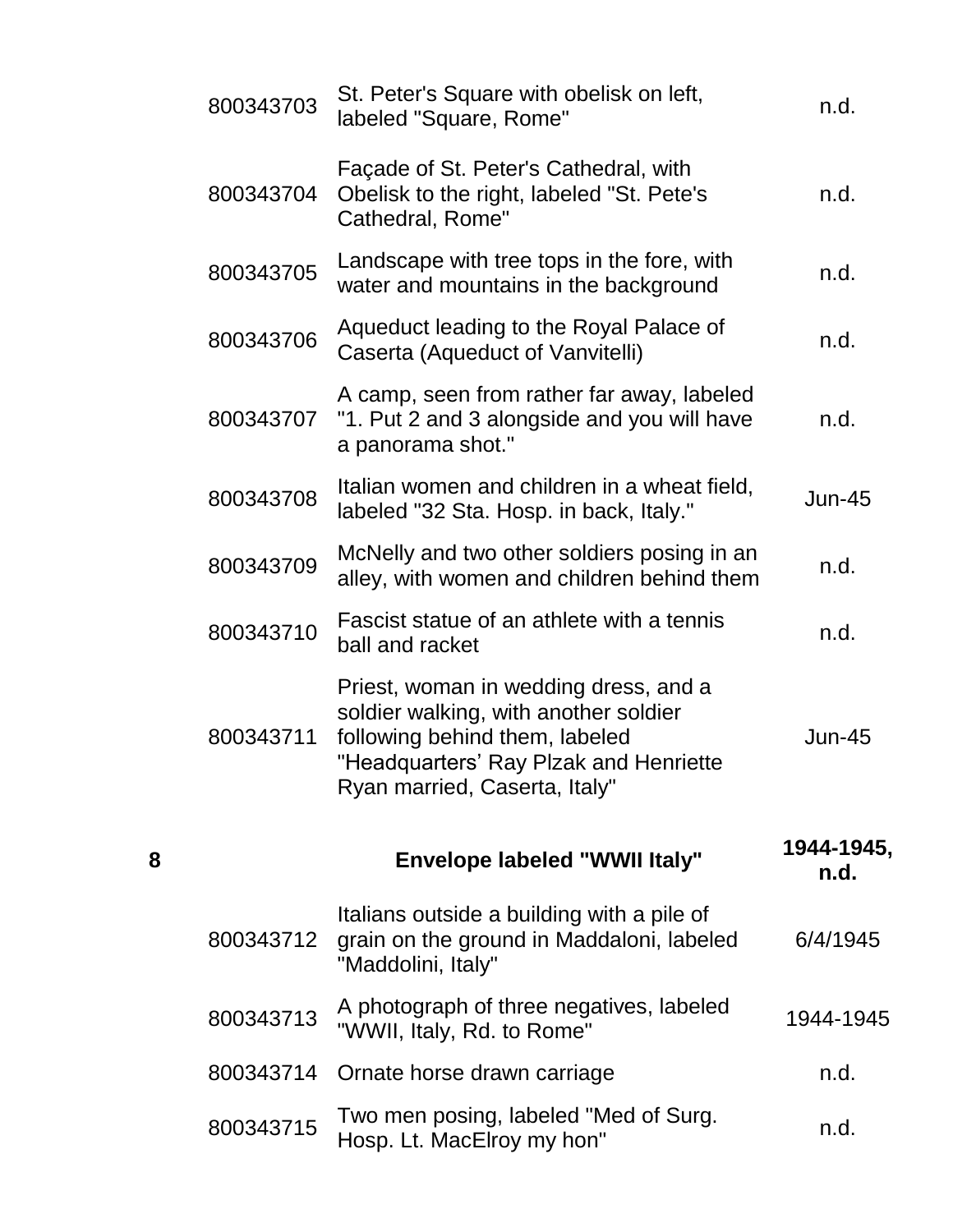| 800343716 | "View of St. Peters and Tiber - Rome."                                                                                                               | n.d.          |
|-----------|------------------------------------------------------------------------------------------------------------------------------------------------------|---------------|
| 800343717 | McNelly, another soldier, and an Italian boy<br>standing next to a horse, labeled "Road of<br>the horse? - Ha. Italy"                                | Feb-44        |
| 800343718 | Man holding a punctured helmet with a skull<br>inside, labeled "Caserta, Italy, WWII"                                                                | 1944          |
| 800343719 | Fascist statues of athletes in the Foro<br>Mussolini, now Foro Italico, labeled "Rest"<br>Center, Rome"                                              | May-45        |
| 800343720 | A photograph of three negatives, labeled<br>"WWII, Italy, Rome"                                                                                      | 1944-1945     |
| 800343721 | Italian woman hunched over, harvesting<br>grain, labeled "Caserta, Italy"                                                                            | n.d.          |
| 800343722 | A mountain, or hill, as seen from under an<br>arch, labeled "Recall my sending you a foto<br>to him from the other side of this<br>mountain?, Italy" | <b>Jun-45</b> |
| 800343723 | Trevi fountain, labeled "Old Fountain in<br>Rome - Trevi"                                                                                            | 1945          |
| 800343724 | Royal Palace of Caserta from afar, labeled<br>"Palace, Caserta, Italy"                                                                               | 1944          |
| 800343725 | McNelly leaning against a column of the<br>Pantheon, labeled "At Pantheon, Rome"                                                                     | 1945          |
| 800343726 | Soldier walking down a pier, with a boy<br>walking behind him and boats in the water,<br>labeled "Sorrento, Italy"                                   | 1945          |
| 800343727 | Italian woman carrying a full basket on her<br>head, labeled "Naples, Italy"                                                                         | 1944          |
| 800343728 | Three soldiers posing for a photo in a sunlit<br>area, while others sit and watch in shade,<br>labeled "Square at Caserta, Italy"                    | 1944          |
| 800343729 | Photograph of two negatives of a woman in<br>uniform standing next to signs, labeled<br>"Miss Zinn - my Carbondale (III.) friend.<br>Grand lady."    | n.d.          |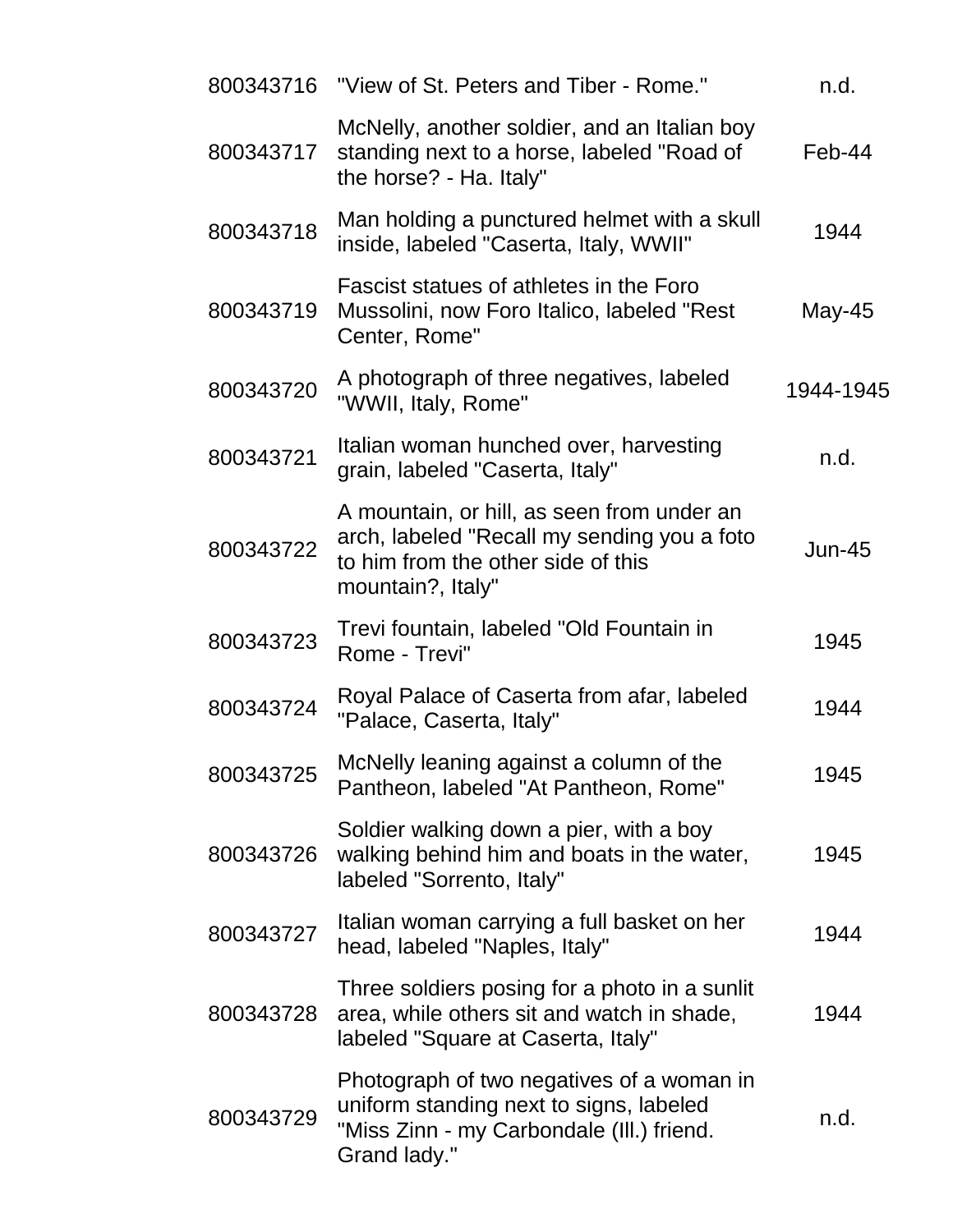| 800343730 | Photograph of two negatives of a woman in<br>uniform standing next signs, labeled<br>"(Nurse) Miss Osborn from 16 Evac<br>formerly - 32nd now"                            | n.d.     |
|-----------|---------------------------------------------------------------------------------------------------------------------------------------------------------------------------|----------|
| 800343731 | View of some ornate buildings from a high<br>vantage point, labeled "Vatican, Rome"                                                                                       | Aug-45   |
| 800343732 | Roman ruins, labeled "Palatine Hill, right by<br>the Tiber River, Rome"                                                                                                   | 1945     |
| 800343733 | View of amphitheater hypogeum (likely in<br>Capua) labeled "Collesiem, S. Maria, Italy"                                                                                   | n.d.     |
| 800343734 | View of an amphitheater (likely in Capua)<br>looking out over the walls, mountains loom<br>in the background, labeled "Collesium, S.<br>Maria, Italy"                     | n.d.     |
| 800343735 | Two men standing in line with their brides,<br>with another newly married couple behind<br>them, labeled "Mr. and Mrs. (Dr. Let)<br>Holihan, Graham, by chapel door - 32" | n.d.     |
|           |                                                                                                                                                                           |          |
|           | Envelope labeled "Liberty Ship. S. S.<br>Clark. Return - WWII, Oct. 1945"                                                                                                 | 1945     |
| 800343736 | Men in life vests around a lifeboat                                                                                                                                       | $Oct-45$ |
| 800343737 | Men on the Liberty Ship S. S. Clark, two<br>seated men looking at the camera                                                                                              | Oct-45   |
| 800343738 | View of the ship, with two funnels visible                                                                                                                                | $Oct-45$ |
| 800343739 | Men sitting on the Liberty Ship, a large pipe<br>running over their heads and a funnel with a<br>slightly crimped lip on the left side                                    | Oct-45   |
| 800343740 | 3 soldiers on the Liberty Ship, one is<br>holding a cup and a carton                                                                                                      | Oct-45   |
| 800343741 | View of the Liberty Ship, with water on one<br>side and undamaged funnel visible                                                                                          | Oct-45   |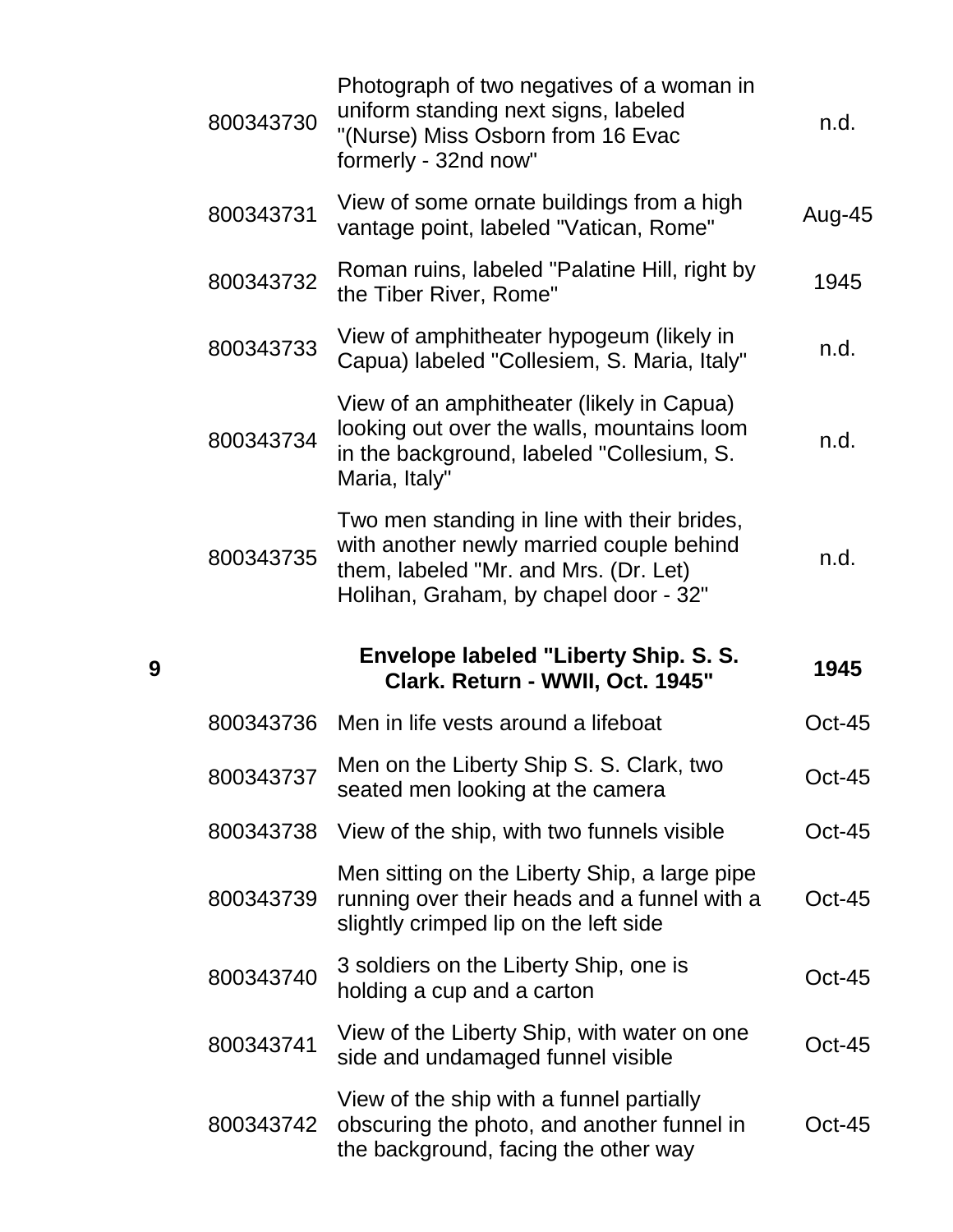|    | 800343743 | Soldier leaning on a ship railing, with the<br>Sea in the background                                                                                      | $Oct-45$           |
|----|-----------|-----------------------------------------------------------------------------------------------------------------------------------------------------------|--------------------|
|    | 800343744 | View of the Liberty Ship, with "Eastman"<br>Regular Safety" in top left                                                                                   | $Oct-45$           |
|    | 800343745 | Hull of the S. S. Clark cutting through the<br>water                                                                                                      | Oct-45             |
|    | 800343746 | A soldier, seen from the side, leaning on a<br>railing and looking at the water                                                                           | $Oct-45$           |
|    | 800343747 | The hull of the S. S. Clark, with a rope<br>running from the ship to the water                                                                            | <b>Oct-45</b>      |
|    | 800343748 | McNelly and another soldier seated, leaning<br>against the ship's railing, with water in the<br>background                                                | $Oct-45$           |
| 10 |           | <b>White Unlabeled Envelope #1</b>                                                                                                                        | 1943-1945,<br>n.d. |
|    | 800343749 | Soldiers and nurses gathered at the chapel<br>at the 32nd Station Hospital                                                                                | n.d.               |
|    | 800343750 | Gravel road flanked on both sides by trees<br>and other plants                                                                                            | n.d.               |
|    | 800343751 | Italians feeding grain into a thresher                                                                                                                    | n.d.               |
|    | 800343752 | McNelly and two other soldiers, labeled<br>"We '3' Bob, Dw. and Mac, Italy, Bob was<br>visiting us."                                                      | 3/21/1945          |
|    | 800343753 | Algerian man walking beside his donkey,<br>who is pulling a cart, labeled "Arab and<br>Donkey in Tlemcen"                                                 | n.d.               |
|    | 800343754 | Algerian soldier, labeled "Arab, Algeria"                                                                                                                 | n.d.               |
|    | 800343755 | McNelly sitting in grass, with tomato juice                                                                                                               | n.d.               |
|    | 800343756 | Soldier kneeling in grass among grave<br>markers, labeled "Our Chaplain, Spence in<br>one of the grown-up cemeteries near<br>Cassino, Note German Crosses | May-45             |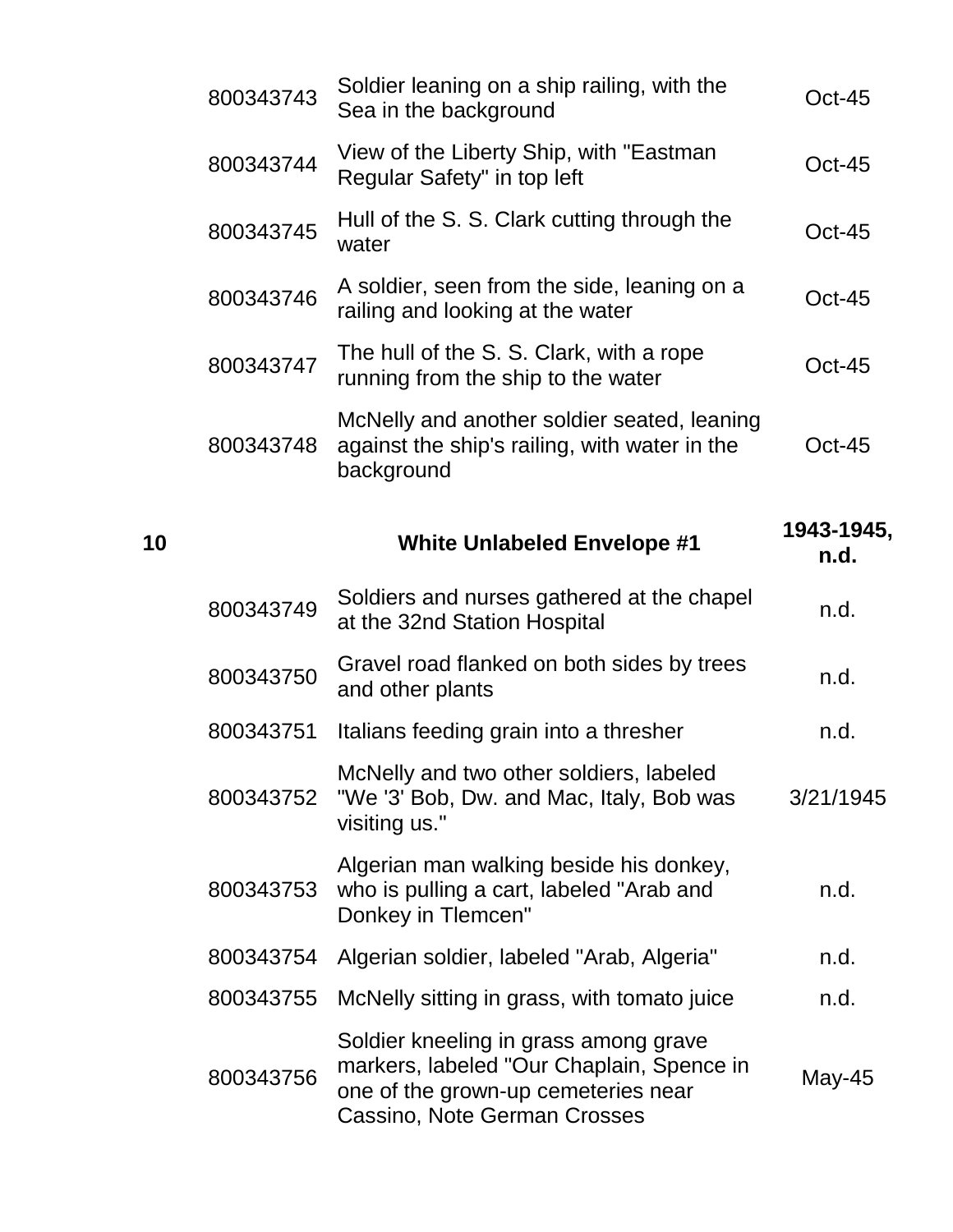| 800343757 | Ruined brick arches, labeled "Tlemcen,<br>Algeria, Africa"                                                                                         | n.d.     |
|-----------|----------------------------------------------------------------------------------------------------------------------------------------------------|----------|
| 800343758 | Two soldiers, a donkey, a man, and a<br>woman, the back of the photo is full of<br>addresses, names, and faded pen                                 | n.d.     |
| 800343759 | McNelly and a nurse, labeled "Miss Traitl -<br>Really a good crew"                                                                                 | Jun-44   |
| 800343760 | McNelly and four other men, labeled "Right"<br>to left, Ken, Bill McNelly"                                                                         | n.d.     |
| 800343761 | <b>Bust labeled Norman Thomas</b>                                                                                                                  | n.d.     |
| 800343762 | Façade of St. Peter's basilica                                                                                                                     | n.d.     |
| 800343763 | An elderly man looking at the camera, with<br>two other men behind him                                                                             | n.d.     |
| 800343764 | McNelly and four other soldiers in Algeria,<br>labeled "Le Senia Airport Area, Oran"                                                               | $Dec-43$ |
| 800343765 | McNelly and other soldiers standing on a<br>balcony, labeled "Place where I stayed last<br>Sept. on rest week. Some fun. We stayed in<br>basement" | n.d.     |
| 800343766 | Woman washing clothes in a stream,<br>labeled "Africa, 2"                                                                                          | n.d.     |
| 800343767 | Ornate Christian grave, labeled "European<br>Cemetery, Tlemcen. Algeria, Africa."                                                                  | 1943     |
| 800343768 | Five soldiers sitting on train tracks, labeled<br>"Noonetime after chow"                                                                           | n.d.     |
| 800343769 | McNelly and four other soldiers sitting by a<br>pool                                                                                               | n.d.     |
| 800343770 | McNelly with another soldier                                                                                                                       | n.d.     |
| 800343771 | Italians with various tools, handling wheat,<br>labeled "3, Harvest - Italy"                                                                       | n.d.     |
| 800343772 | McNelly holding a pen                                                                                                                              | 7/4/1945 |
| 800343773 | Man on cart drawn by a donkey, with ornate<br>border                                                                                               | n.d.     |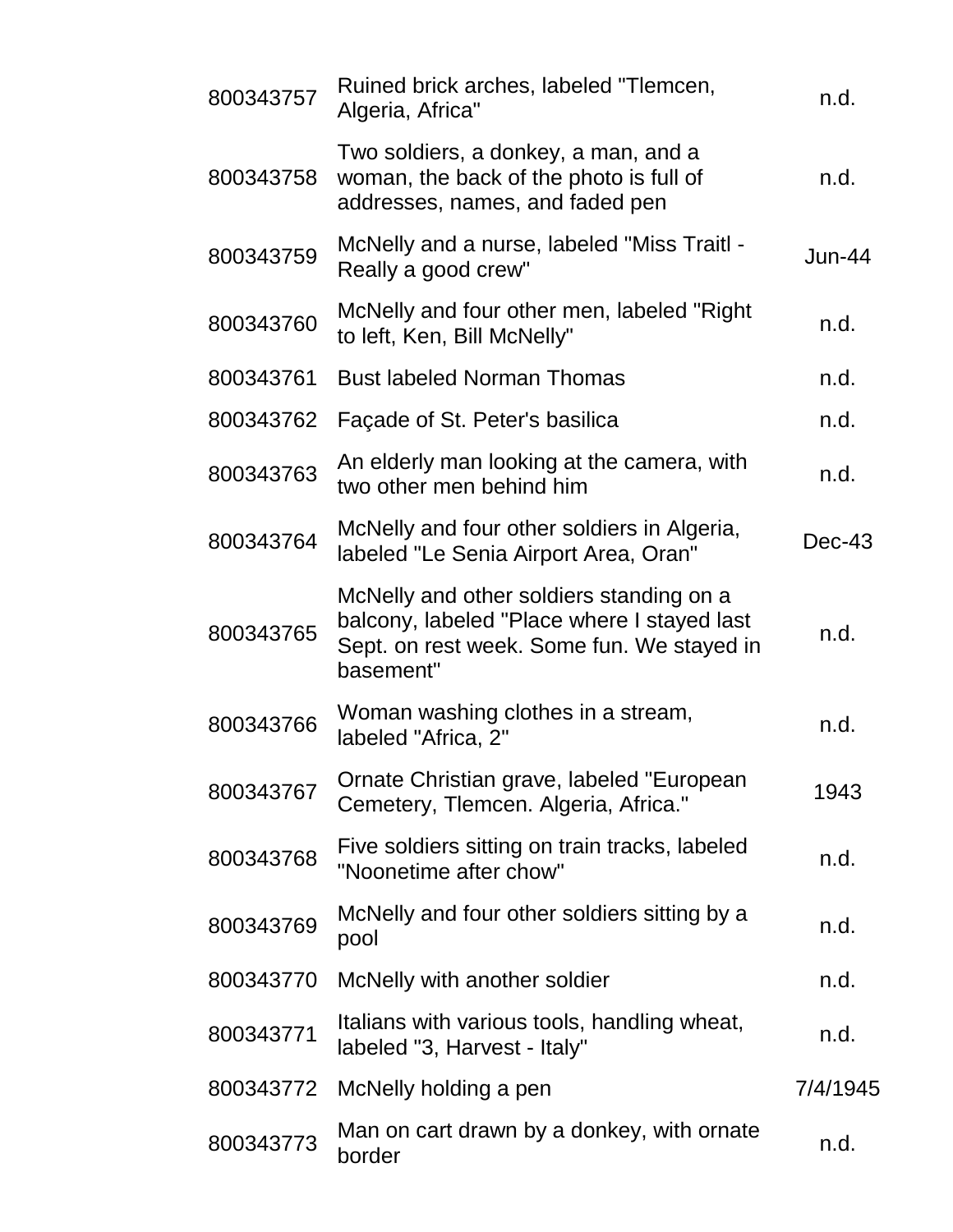| 800343774 | Landscape, rooftops in the fore, and<br>mountains in the background                                                                                                                                                     | n.d.     |
|-----------|-------------------------------------------------------------------------------------------------------------------------------------------------------------------------------------------------------------------------|----------|
| 800343775 | Italian children by a small, manmade<br>stream, labeled "Italian kids in water - Italy,<br>1"                                                                                                                           | n.d.     |
| 800343776 | McNelly by tent #34, labeled "Italy, 32nd<br>Sta. Hosp. WWII, D. McNelly"                                                                                                                                               | Sep-44   |
| 800343777 | Ornate tombstone with Arabic writing,<br>labeled "3, Arab Tombstone. Used to watch<br>them make 'em in Africa by hospital."                                                                                             | n.d.     |
| 800343778 | People walking down a street between<br>ruined buildings                                                                                                                                                                | n.d.     |
| 800343779 | Street, flanked by trees on either side,<br>labeled "Cemetery in (European) Africa"                                                                                                                                     | n.d.     |
| 800343780 | Large graveyard with flag, labeled<br>"American graves, flag, and (illegible.)<br>German graves in (illegible)                                                                                                          | n.d.     |
| 800343781 | Fast-flowing river, taken behind some trees<br>and other plants                                                                                                                                                         | n.d.     |
| 800343782 | Men on tables, with nurse, labeled "These"<br>were time exposures. Soon. Note white<br>tables and black booties on the legs - also<br>the green border and floor - old tile floor.<br>White washed walls. Really nice." | n.d.     |
| 800343783 | Street, flanked by trees on both sides, with<br>people walking, labeled "Caserta Palace at<br>end"                                                                                                                      | n.d.     |
| 800343784 | McNelly with another soldier who is pushing<br>a cart with a man lying on it in Italy                                                                                                                                   | 4/4/1944 |
| 800343785 | A line of tents, labeled "Taken from the<br>prone position on my cot looking up the<br>back ends of the rows of tents. Close?"                                                                                          | n.d.     |
| 800343786 | McNelly standing next to a horse, labeled<br>"Don't say it"                                                                                                                                                             | n.d.     |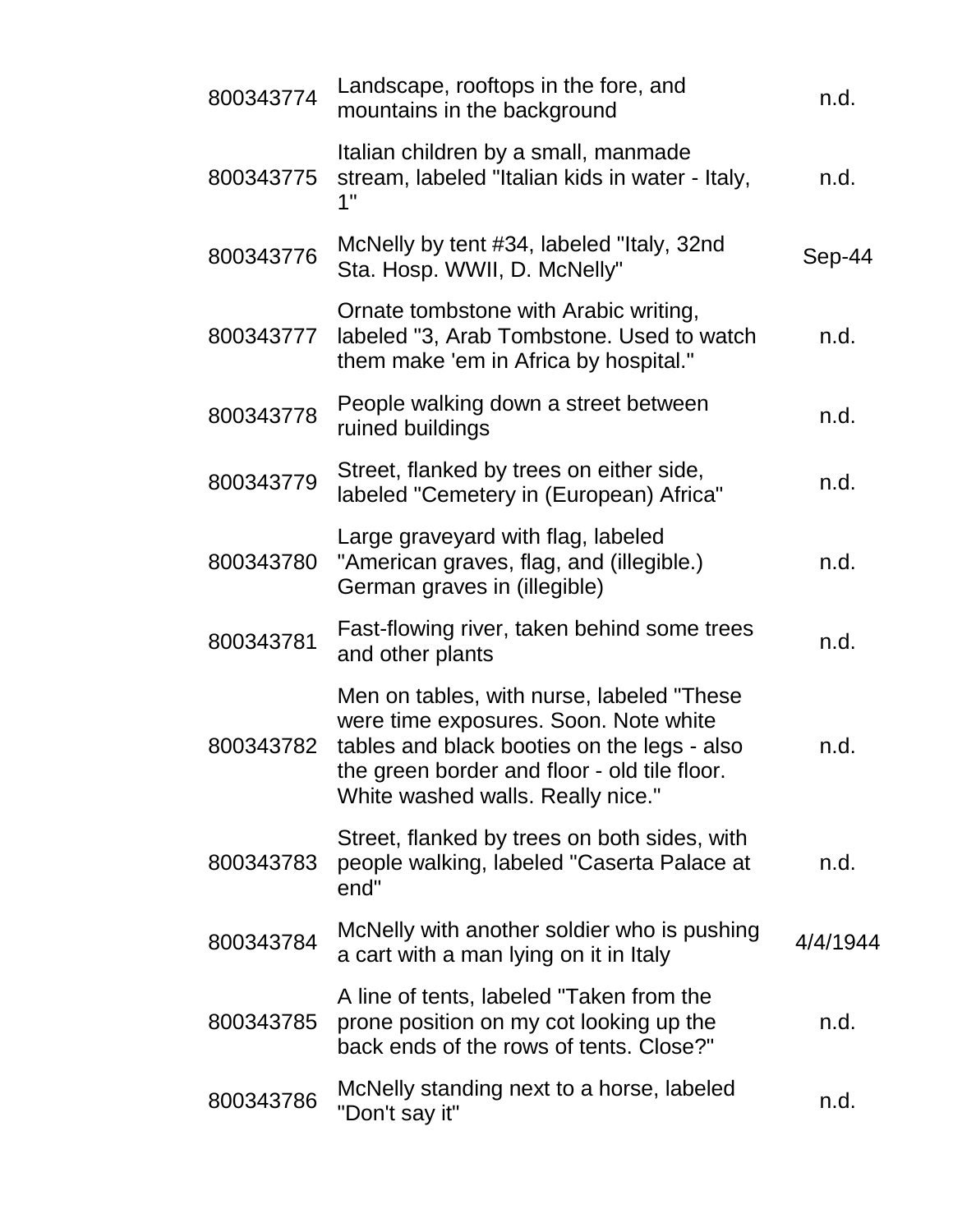| 800343787 | McNelly standing in a pathway, between<br>tents, labeled "Our tents open on this walk<br>and mine is across second from cross road"                                                    | n.d.      |
|-----------|----------------------------------------------------------------------------------------------------------------------------------------------------------------------------------------|-----------|
| 800343788 | A field, with buildings and mountains in the<br>background, labeled "Caserta, Italy"                                                                                                   | n.d.      |
| 800343789 | A plane taking off                                                                                                                                                                     | n.d.      |
| 800343790 | Two planes on a runway, labeled "A flying<br>fort landing while a transport is standing<br>by."                                                                                        | n.d.      |
| 800343791 | McNelly reading a book                                                                                                                                                                 | n.d.      |
| 800343792 | McNelly and another soldier, labeled "Italy"                                                                                                                                           | 4/4/1944  |
| 800343793 | McNelly holding a Christmas card, labeled<br>"From Italy, Dwight"                                                                                                                      | 1944      |
| 800343794 | McNelly standing outside a building with a<br>Physio-Therapy sign, labeled "Italy"                                                                                                     | 4/4/1944  |
| 800343795 | A bridge with cars, and mountains in<br>background, labeled "Mt. Road to Rome -<br>above Caserta, Italy. WWII Liri Valley area."                                                       | n.d.      |
| 800343796 | McNelly in the portrait style, labeled "One<br>hitch in the army"                                                                                                                      | n.d.      |
| 800343797 | McNelly with four other soldiers, labeled "D.<br>McNelly, Caserta, Italy, Buddies, 32nd Sta.<br>Hosp."                                                                                 | 1943-1945 |
| 800343798 | Men playing baseball, labeled "Our ball<br>diamond right by the ward and hospital.<br>Note British and all types of enthusiasts."                                                      | n.d.      |
| 800343799 | Men playing baseball, view of the batter,<br>catcher, and umpire                                                                                                                       | n.d.      |
| 800343800 | Soldiers marching in camp, labeled<br>"Marching up for retreat. In background is<br>the red cross building where we used to<br>have movies and sweat to death almost. Ha<br>ha. Italy" | n.d.      |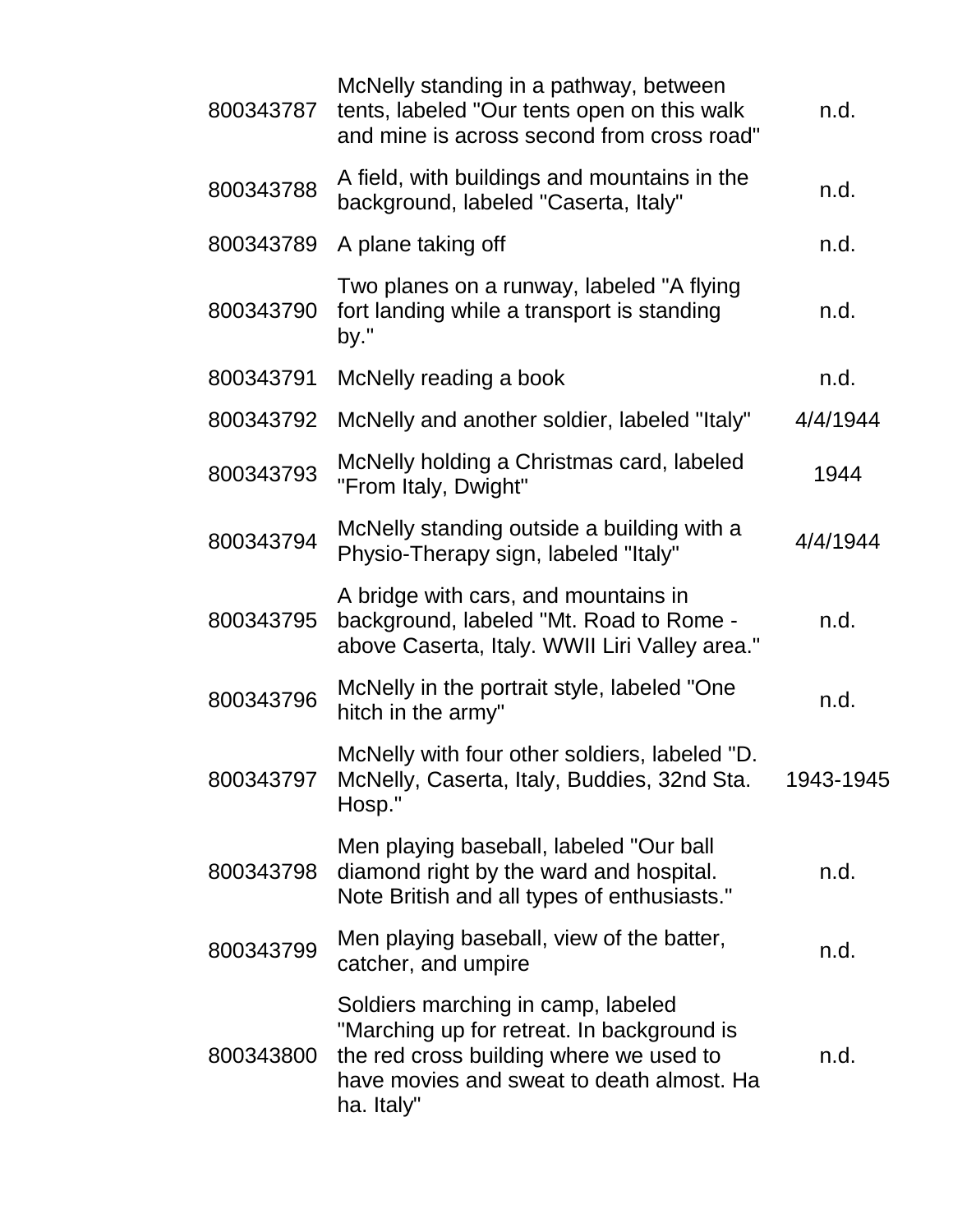|    | 800343801 | McNelly and a nurse, labeled "Italy - Miss<br>Traitl and staff, Ha - really good crew"                                                                      | $Jun-44$           |
|----|-----------|-------------------------------------------------------------------------------------------------------------------------------------------------------------|--------------------|
|    | 800343802 | Two nurses in uniform, labeled "First nurse<br>I worked for in N.A., Mrs. Fruechtel my first<br>P.T. Boss, Italy"                                           | Mar-44             |
| 11 |           | <b>White Unlabeled Envelope #2</b>                                                                                                                          | 1944-1945,<br>n.d. |
|    | 800343803 | Man wearing hat that says "army," labeled<br>"Pharmacy Sgt. Yonkers - really a swell<br>person."                                                            | n.d.               |
|    | 800343804 | The Opera Garnier, southern façade,<br>labeled "Paris"                                                                                                      | n.d.               |
|    | 800343805 | View of a bridge and mountain, the tops of<br>two heads in the fore                                                                                         | n.d.               |
|    | 800343806 | Portrait photo of a man in uniform, labeled<br>"Mike Vickson, Receiving Office. Xmas day,<br>Italy."                                                        | 12/25/1945         |
|    | 800343807 | McNelly standing beneath two lights, with a<br>third directed towards his face                                                                              | 12/22/1944         |
|    | 800343808 | The gardens at the Royal Palace of<br>Caserta, with algae covered water in the<br>fore, trees in the background                                             | n.d.               |
|    | 800343809 | A goat, in what appears to be an enclosure                                                                                                                  | n.d.               |
|    | 800343810 | A building with an "American Transient<br>Mess" sign, labeled "Caserta, Italy, We stop<br>here lots and get a snack before going to<br>movie or Red Cross." | 7/29/1945          |
|    | 800343811 | A soldier standing next to a horse, labeled<br>"Caserta, Italy, Jaoni(?) - He's been home<br>since Spring, We took this uptown in<br>winter."               | <b>Jul-45</b>      |
|    | 800343812 | Soldiers on the beach, two in uniform,<br>labeled "APO- Trutis; Slezak - N.J.; Ballard<br>- Ind.; -Truchlica - Kan."                                        | n.d.               |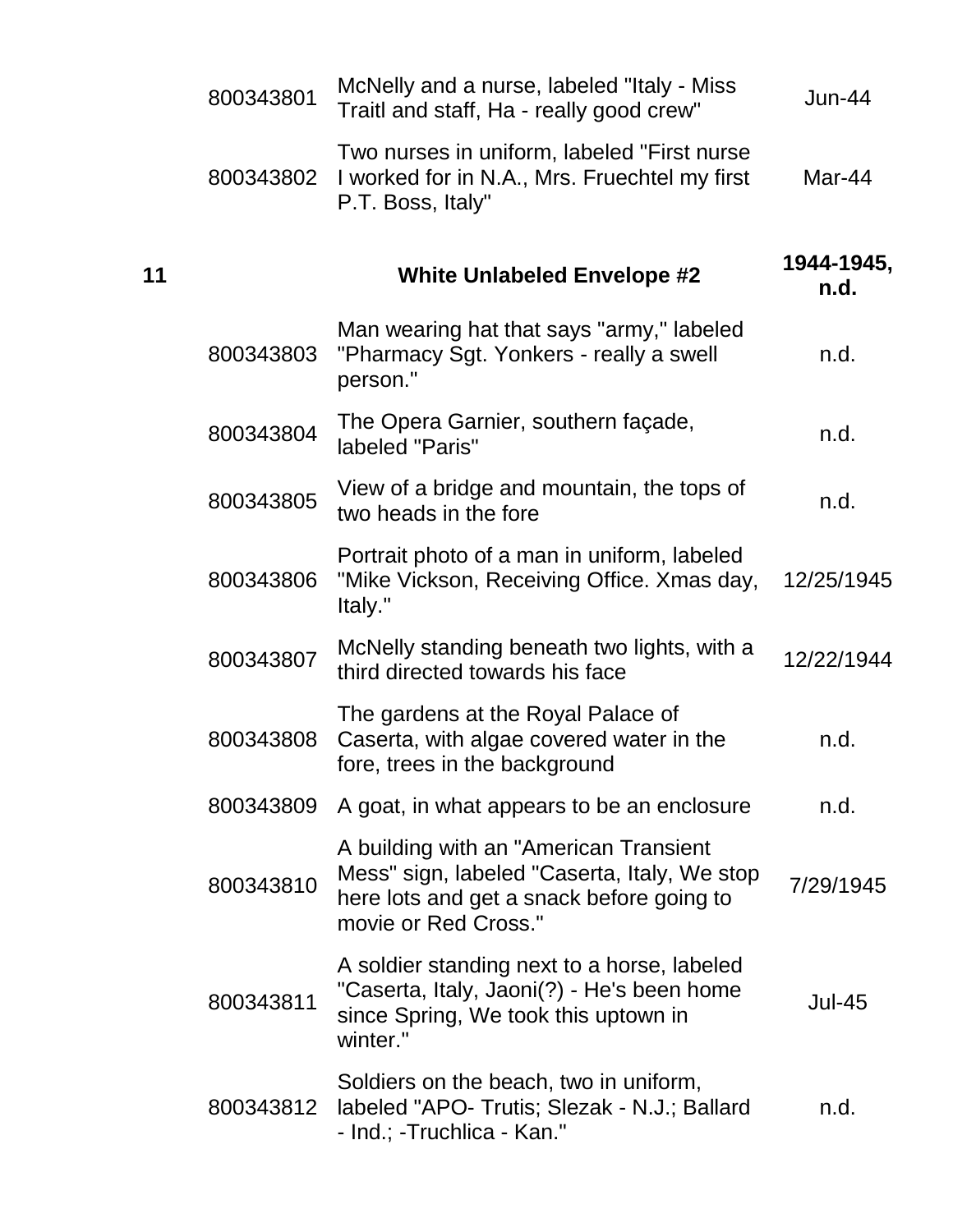| 800343813 | Photo of a photo with women with sheep<br>and a man, labeled "Naples, sheep and<br>girls."                                                          | n.d.          |
|-----------|-----------------------------------------------------------------------------------------------------------------------------------------------------|---------------|
| 800343814 | Two Jeeps, taken inside a vehicle, labeled<br>"Rome"                                                                                                | n.d.          |
| 800343815 | McNelly standing beside a ruined pillar, with<br>a large plant in the fore                                                                          | n.d.          |
| 800343816 | Destroyed arch bridge, labeled "Bombed<br>Bridge (illegible) Formia"                                                                                | n.d.          |
| 800343817 | Woman hunched over a tied bundle of<br>wheat, labeled "Behind Palace at Caserta,<br>Italy."                                                         | <b>Jun-45</b> |
| 800343818 | Step waterfall in the palace gardens at<br>Caserta                                                                                                  | n.d.          |
| 800343819 | Four Italian women threshing wheat, two<br>stand near the pile of wheat exiting the<br>thresher while the other two stand around a<br>pile of wheat | n.d.          |
| 800343820 | Italian man and woman hunched over a bag<br>of grain, with another woman standing by<br>the thresher                                                | n.d.          |
| 800343821 | Soldier standing next to an Italian man,<br>flanked by Italian boys                                                                                 | 4/12/1945     |
| 800343822 | View of a courtyard, from inside an arcade                                                                                                          | n.d.          |
| 800343823 | Mountainous terrain, as seen from the road                                                                                                          | n.d.          |
| 800343824 | Italians working in a field, behind large<br>bundles of wheat                                                                                       | n.d.          |
| 800343825 | Two carts pulled by oxen, one near and the<br>other farther back on the road                                                                        | n.d.          |
| 800343826 | A path between two wooded areas, labeled<br>"Italy"                                                                                                 | <b>Jun-45</b> |
| 800343827 | Soldier holding a portrait of a woman,<br>presumably his wife                                                                                       | n.d.          |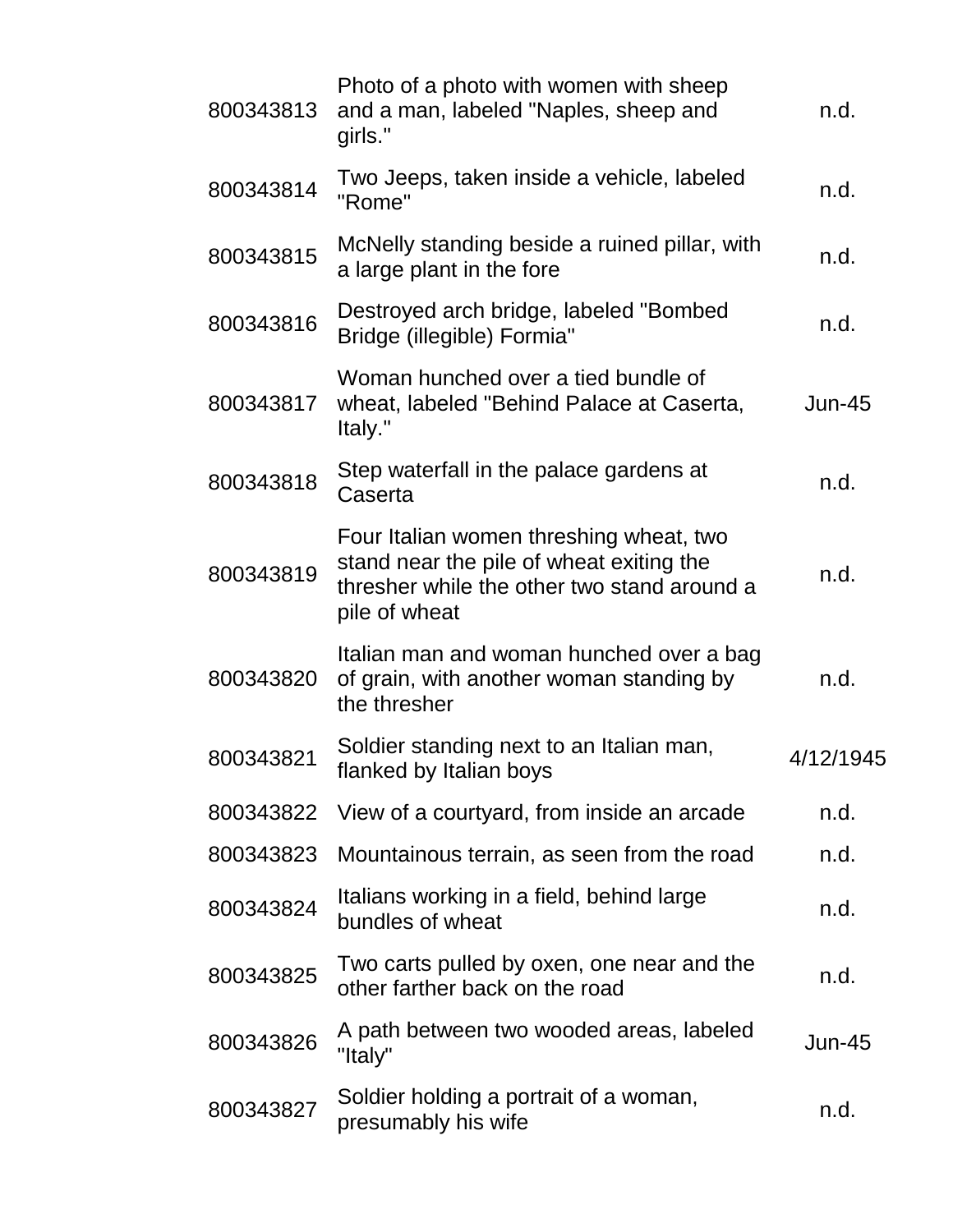|    | 800343828 | Two soldiers, labeled "Robinson and<br>Wilson, Caserta, Italy"                                                                                                   | n.d.               |
|----|-----------|------------------------------------------------------------------------------------------------------------------------------------------------------------------|--------------------|
|    | 800343829 | Landscape of a town in the foothills of a<br>mountain, labeled "1"                                                                                               | n.d.               |
|    | 800343830 | Three soldiers, by donkeys, labeled<br>"Funny? Two headed donkey-"                                                                                               | n.d.               |
|    | 800343831 | Negative of a sign that reads "Anti Typhus<br>Tip: Bath At least Once Weekly"                                                                                    | n.d.               |
|    | 800343832 | A World's Fair building, labeled "6, One of<br>Naples World's Fair buildings - Really nice<br>Pink and Lavender or Purple colored<br>cement - nice at one time!" | n.d.               |
|    | 800343833 | McNelly in a horse-drawn carriage, looking<br>at the camera, labeled "Caserta, Italia"                                                                           | n.d.               |
|    |           | Soldier sitting on stairs, with a dog, labeled                                                                                                                   |                    |
|    | 800343834 | "Don Black by Clinic, this other animals is<br>the silly mutt I couldn't get anywhere near<br>to. D."                                                            | <b>Jul-45</b>      |
| 12 |           | <b>Unlabeled Peach Envelope</b>                                                                                                                                  | 1944-1945,<br>n.d. |
|    | 800343835 | McNelly standing under a sign that reads<br>"Physio-Therapy," labeled "Italy"                                                                                    | 4/4/1944           |
|    | 800343836 | Three soldiers posing, taken between tents,<br>labeled "'Sparky,' Wilson, 'Dick,' (illegible)<br>Caserta, Italy"                                                 | 7/4/1945           |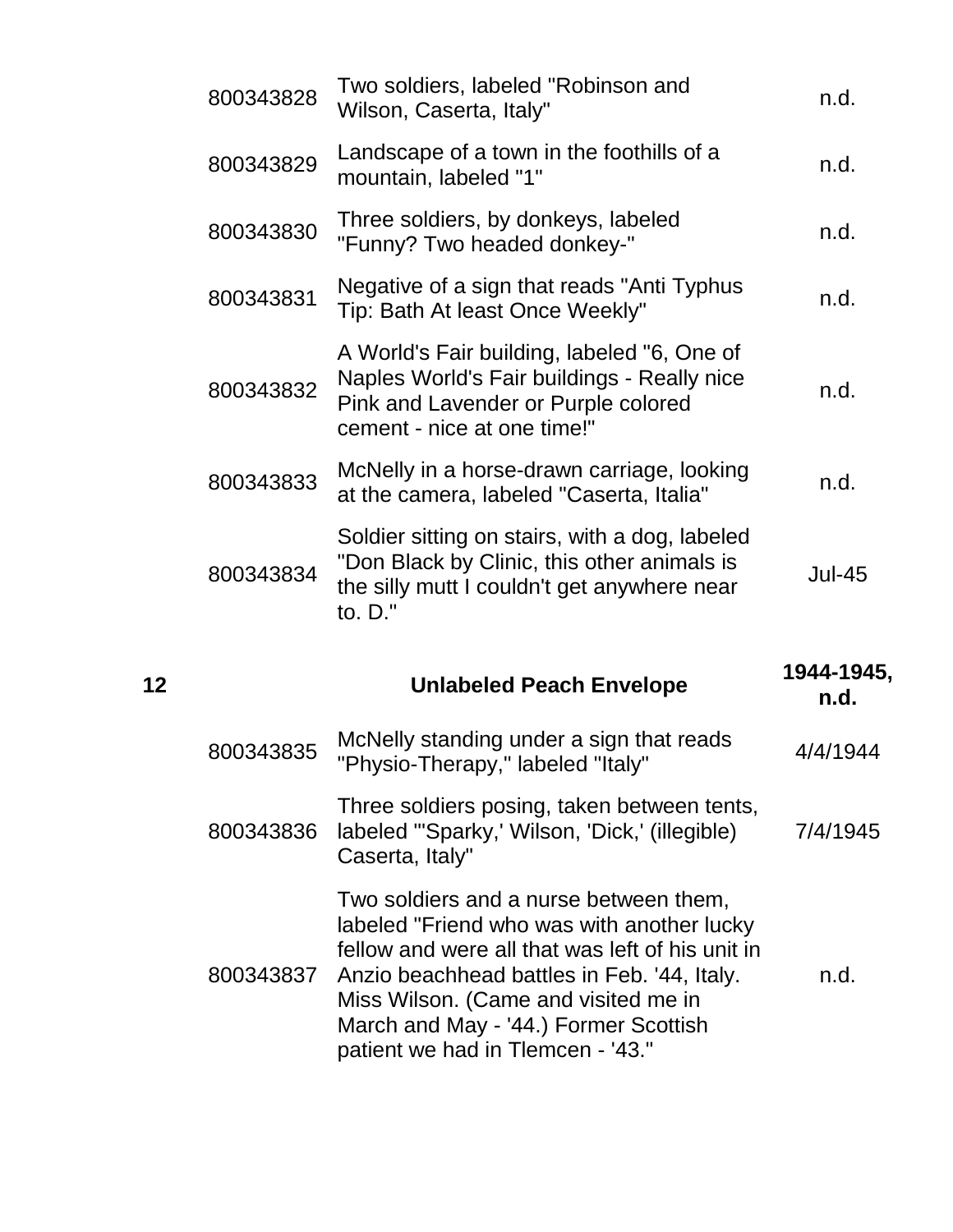| 13 |           | <b>Loose Photos</b>                                                                                                                       | 1943-1959,<br>n.d. |
|----|-----------|-------------------------------------------------------------------------------------------------------------------------------------------|--------------------|
|    | 800343838 | Portrait of McNelly in uniform, labeled<br>"Greetings from North Africa, Cpl. Dwight"                                                     | 4/10/1943          |
|    | 800343839 | McNelly reading a newspaper declaring that<br>President Roosevelt has died, labeled<br>"Italy"                                            | 4/13/1945          |
|    | 800343840 | Rowboats outside the Blue Grotto, labeled<br>in faded ink "Blue Grotto, Capri, Italy"                                                     | 6/29/1945          |
|    | 800343841 | Soldiers on the beach, in bathing suits,<br>includes identification of each soldier,<br>labeled "32nd (group) Mondragone Beach,<br>Italy" | $Jun-45$           |
|    | 800343842 | McNelly in uniform, seen through the<br>window of a destroyed building, labeled<br>"Easter Greetings from Italy, Dwight"                  | 1945               |
|    | 800343843 | McNelly reading papers, labeled "(Daddy)<br>Caserta, Stars and Stripes newspaper in<br>the background, 'Willie and Pill'"                 | n.d.               |
|    | 800343844 | Psychosis Kids, "32nd Station Hosp.<br>softball team"                                                                                     | n.d.               |
|    | 800343845 | McNelly standing under a palm tree,<br>bordered by an ornate pattern                                                                      | n.d.               |
|    | 800343846 | Strip featuring two photos of McNelly's<br>daughter and his wife, Dorothy Eggers,<br>labeled "Summer"                                     | 1958               |
|    | 800343847 | Strip featuring two photos of McNelly's<br>daughter, labeled "Ellen Adele McNelly"                                                        | 1959               |
| 14 |           | <b>Dorothy Eggers Photos</b>                                                                                                              | 1942-1944,<br>n.d. |
|    | 800343848 | Dorothy Egger's mother and "Bill" (likely<br><b>William Croxton)</b>                                                                      | 10/8/1942          |